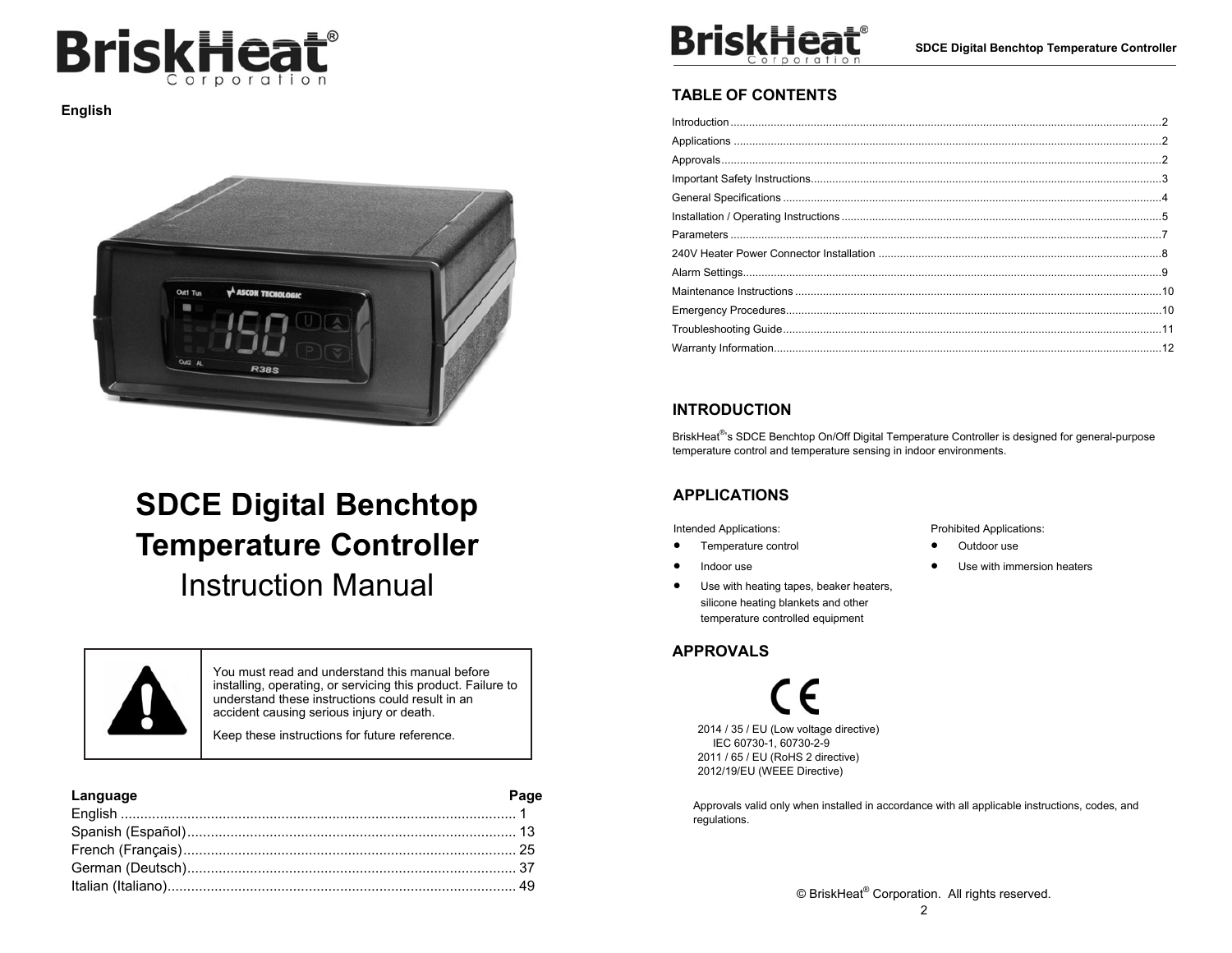## **IMPORTANT SAFETY INSTRUCTIONS**



The symbol above is used to call your attention to instructions concerning your personal safety. It points out important safety precautions. It means **"ATTENTION! Become Alert! Your Personal Safety is involved!"** Read the message that follows and be alert to the possibility of personal injury or death.

# **DANGER**

A person who has not read and understood all operating Instructions is not qualified to operate this product.

# **DANGER**

- . Do not immerse or spray any component of the controller system with liquid.
- $\bullet$  Keep volatile or combustible material away from controller when in use.
- $\bullet$ If the equipment is used in a manner not specified by the manufacturer, the protection provided by the equipment can be impaired.
- $\bullet$  The unit must be connected to Protective Earth Grounding.
- $\bullet$ Keep sharp metal objects away from heater.
- $\bullet$  Do not modify this product. Modification will void warranty

Failure to observe these warnings may result in electric shock, risk of fire, and personal injury.



#### **End-User Must Comply to the Following:**

- $\bullet$  Only qualified personnel are allowed to connect the electrical wiring.
- $\bullet$ All electrical wiring must follow local electrical codes.
- . The person who performs the final installation / wiring must be qualified for this work.
- $\bullet$  The end-user is responsible for providing a suitable disconnecting device.
- $\bullet$  The end-user is responsible for providing suitable over -protection device. It is highly recommended that a ground fault circuit breaker be used.

Failure to observe these warnings may result in personal injury or damage to the heater.



Immediate hazards which **WILL** result in severe personal injury or death.



#### Hazards or unsafe practices that **COULD** result in severe personal injury or death.



Hazards or unsafe practices that **COULD** result in minor personal injury or property damage.



- Inspect all componentsbefore use. Do not use controller if any component is damaged.
- Do not repair damaged or faulty controller.
- . Do not crush or apply severe physical stress on any component of system, including cord assembly.
- Unplug controller when not in use.

.

.

 $\blacksquare$ 

.

 Unit must be mounted away from vibration, impacts, water and corrosive gases. The box containing the controller should be stored indoors in a dry, protected area. Under no circumstances should condensations, rain, snow or water be allowed to come in contact with the box or the controller while in storage.

Failure to observe these warnings may result in personal injury or damage to the controller.

# **ATTENTION**

For most accurate temperature measurements, do not install probe cable near power cables.



Ensure the controller is rated for the input power source prior to connecting the controller to power.



**SDCE Digital Benchtop Temperature Controller** 

## **GENERAL SPECIFICATIONS**

| <b>Input Type</b>   | Temperature                           |                                     | <b>Accuracy</b>                                  |
|---------------------|---------------------------------------|-------------------------------------|--------------------------------------------------|
|                     | °C                                    | °F                                  |                                                  |
| J-type Thermocouple | - 40 $^{\circ}$ C to 370 $^{\circ}$ C | $-40^{\circ}$ F to 698 $^{\circ}$ F |                                                  |
| K-type Thermocouple | - 40 $^{\circ}$ C to 482 $^{\circ}$ C | -40°F to 899°F                      | $\pm$ (0.5% span $\pm$ 1 digit<br>$\omega$ 25°C) |
| RTD-type (PT100)    | $-50^{\circ}$ C to 450 $^{\circ}$ C   | - 58°F to 842°F                     |                                                  |

|                             | <b>Conditions</b>                   |               |  |
|-----------------------------|-------------------------------------|---------------|--|
| Storage Temperature         | -20 $^{\circ}$ C to 70 $^{\circ}$ C | -4°F to 158°F |  |
| Temperature Limits: Ambient | $0^{\circ}$ Cto 37 $^{\circ}$ C     | 32°F to 100°F |  |
| Max Amps                    | 8A                                  |               |  |
| Control Type                | ON/OFF                              |               |  |

| <b>Part Number</b> | <b>Sensor Type</b> | <b>Plug Type</b>                  | <b>Picture</b> |
|--------------------|--------------------|-----------------------------------|----------------|
| <b>SDCEJA</b>      | J                  |                                   |                |
| <b>SDCEKA</b>      | K                  | <b>NEMA 5-15</b><br>100-125VAC    |                |
| <b>SDCERA</b>      | <b>RTD</b>         |                                   |                |
| <b>SDCEJB</b>      | J                  |                                   |                |
| <b>SDCEKB</b>      | K                  | <b>Ferrule Ends</b><br>100-240VAC |                |
| <b>SDCERB</b>      | <b>RTD</b>         |                                   |                |
| <b>SDCEJC</b>      | J                  |                                   |                |
| <b>SDCEKC</b>      | K                  | <b>NEMA 6-15</b><br>100-240VAC    |                |
| <b>SDCERC</b>      | <b>RTD</b>         |                                   |                |
| <b>SDCEJD</b>      | J                  |                                   |                |
| <b>SDCEKD</b>      | K                  | Schuko<br>100-240VAC              |                |
| <b>SDCERD</b>      | <b>RTD</b>         |                                   |                |
| <b>SDCEJE</b>      | J                  |                                   |                |
| <b>SDCEKE</b>      | K                  | UK Type G<br>100-240VAC           |                |
| <b>SDCERE</b>      | <b>RTD</b>         |                                   |                |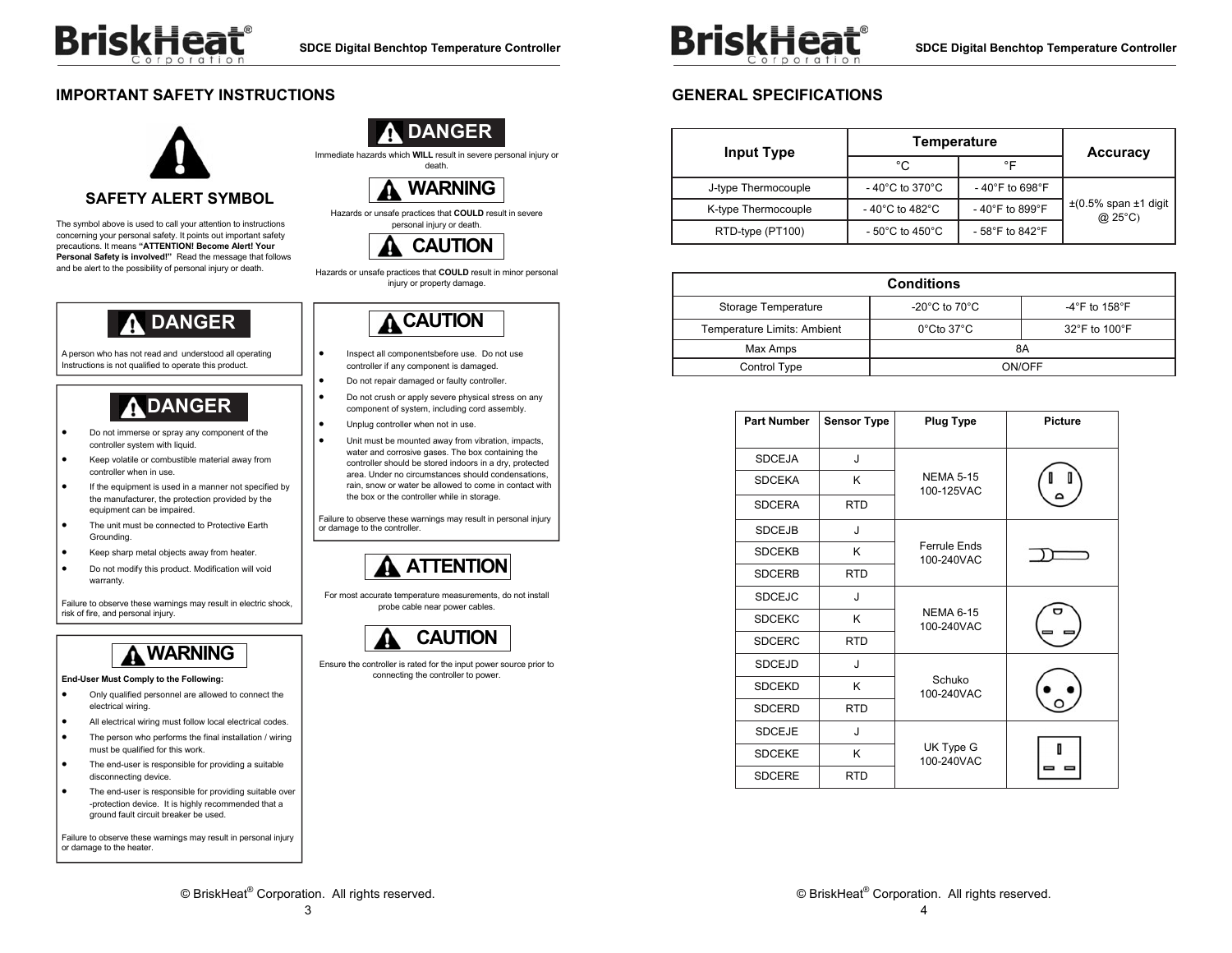# **BriskHeat**

## **INSTALLATION / OPERATING INSTRUCTIONS**

#### **Requirements:**

- . Electrical terminations must be completed by qualified persons.
- $\bullet$  No special tools or protective equipment is needed to handle this product (specific applications or surfaces may require protective equipment).
- $\bullet$ The power supply frequency must be within +/-10% of the value specified on the product label.

#### **Set Up**

- *NOTE: When power is supplied to the temperature controller, the components become energized and*  the heater may begin heating if plugged in. Do not connect the heater to the controller until *the heater has been properly installed and the controller parameters have been set.*
- 1. Inspect the temperature controller and heater for damage prior to each use (see the Inspection section on Page 9).
- 2. Position the temperature controller on a clean, dry, and flat surface. Avoid potential damage from the heater or other heat sources. Ensure the temperature sensor can safely reach the object being monitored.
- 3. Connect the input power supply cord to the controller's input power receptacle (see Figure 1).
- 4. Connect the temperature controller to an appropriately rated electrical source. For 240V models without a pre-terminated input power cord, installation of an appropriately rated plug is required.
- 5. Adjust temperature controller's set-point and parameters as necessary (see PARAMETERS section on Page 7).
- 6. Position the tip of the temperature sensor so that the critical temperature region of the component being heated can be monitored. Secure the temperature sensor using appropriately rated adhesive tape or tie down (not provided).
- 7. Mount the heater to the component being heated.
- 8. Connect the heater's power cord to the temperature controller's heater power receptacle (see Figure 1). For 240V models with heater power connector, see heater power connector installation procedure on Page 8.



Figure 1

© BriskHeat® Corporation. All rights reserved.



## **Button Functions:**

Up arrow - Scroll Up

Allows the operator to adjust temperature setting and parameter options (See PARAMETERS section for more information).

Down arrow - Scroll Down and Quick Temperature Set Point Access

Allows quick access to modify controller set point value when pushed once. Allows the operator to adjust temperature setting and parameter options (See PARAMETERS section on Page 7 for more information).

U button - Standby Mode

Press to toggle the temperature controller in/out of standby mode. While in standby mode, the heater will de-energized and all heating and temperature monitoring operations cease until taken out of standby mode.

P button - Programming Mode

Grants access to program the temperature controllers parameters (See PARAMETERS section on Page 7 for more information).

#### **Quick Start Operation:**

- 1. Default temperature set-point is 0, default unit is °C.
- 2. Press Down Arrow to access / change the temperature set-point parameter.
- 3. Press Up/Down arrows to adjust the temperature to desired set-point.
- 4. Press and Hold the P button exit the temperature set-point parameter.

#### **To Change Temperature Units (°C or °F) or Element Type:**

- 1. Press and hold the P button for approximately 5 seconds.
- 2. Press the Up or Down arrow until SEN displays on the controller.
- 3. Press the P button to select. The instrument will alternatively visualize the parameter's code and its current value.
- 4. Press the UP and DOWN buttons until the desired parameter is displayed. See PARAMETERS section on Page 7 for more information.
- 5. Press the P button to save the desired value. The display will return to visualize only the code of the selected parameter.
- 6. Exit the programming mode by pressing and holding the UP arrow for approximately five seconds or wait 30 seconds for the controller to automatically exit the programming mode. When the temperature displays, the controller is no longer in the programming mode.

© BriskHeat® Corporation. All rights reserved.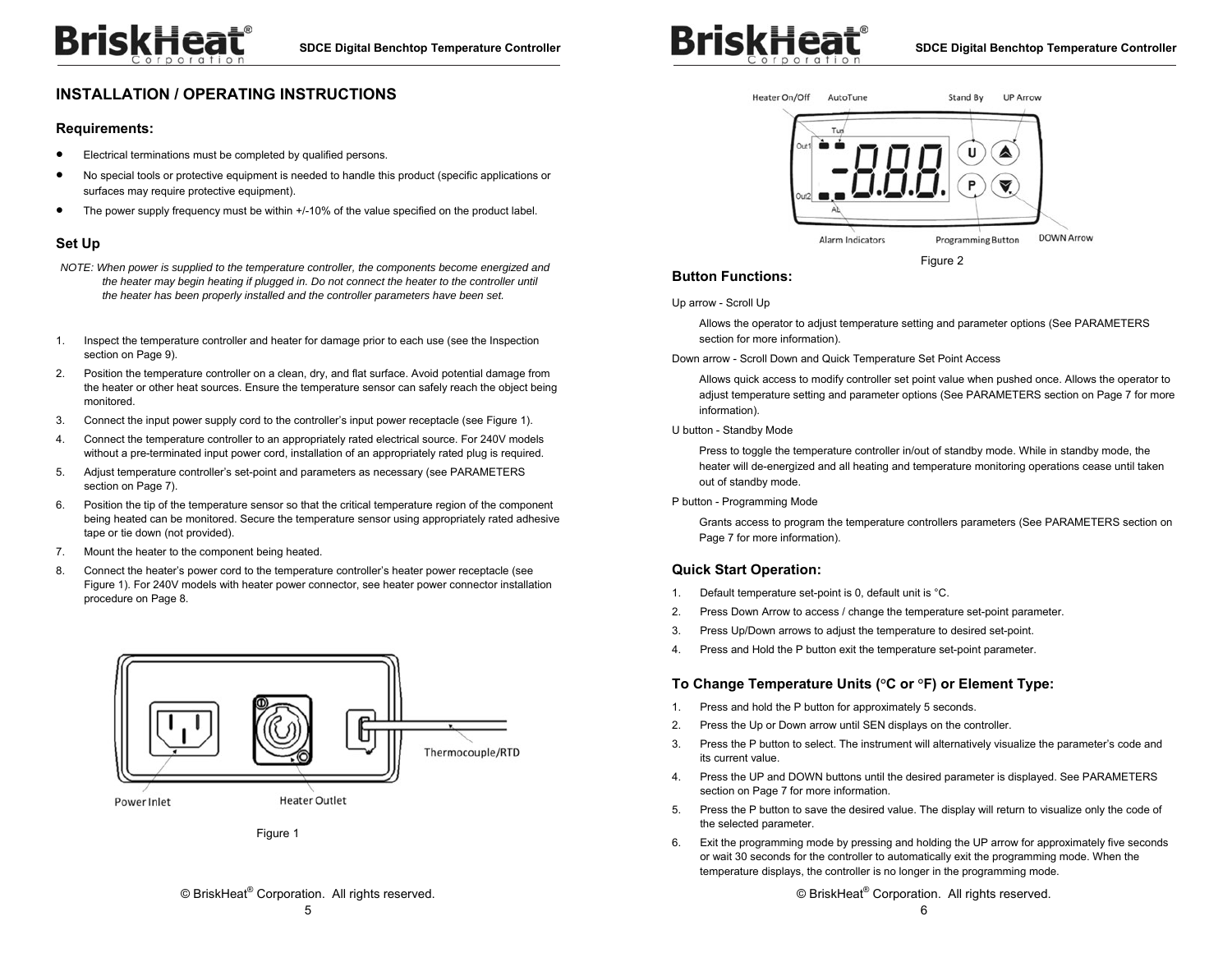# **BriskHeat**®

## **PARAMETERS**

|                 | Parameter                | Description                          | Range                      |                                       | Units           | Default  |
|-----------------|--------------------------|--------------------------------------|----------------------------|---------------------------------------|-----------------|----------|
| SP <sub>1</sub> | Set Point                | Desired heater<br>temperature        |                            | 0 to 999                              |                 | $\Omega$ |
| <b>AL</b>       | High Limit<br>Alarm      | Alarm set point                      |                            | $-999$ to $999$                       |                 | 999      |
| Sen             | <b>Sensor Units</b>      |                                      | Model<br>SDCE*J            | $JC(^{\circ}C)$<br>JF (°F)<br>$\star$ |                 | JC.      |
|                 |                          | Change units<br>between °C and<br>°F | Model<br>SDCE*K            | Ca.C (°C)<br>Ca.F $(^{\circ}F)$       |                 | Ca.C     |
|                 |                          |                                      | Model<br>SDCE*R            | Pt.C $(^{\circ}C)$<br>Pt.F (°F)       |                 | Pt.C     |
| d1              | <b>Hysteresis</b>        | Deviation<br>Between On-Off<br>Cycle | 1 to 999                   |                                       | °C<br>$\circ$ F | 1        |
| AL.F            | Alarm<br>Function        | Change of the<br>alarm action        | See Alarm Settings Section |                                       |                 | AL.n     |
| r.P             | Restricted<br>Parameters | Factory<br>Programming               | Factory preset to 0        |                                       |                 | $\Omega$ |

*\* Only select a parameter listed in the table that corresponds with the controllers model number being used.* 

#### **Configuration of Parameters:**

- 1. If the controller is in Stand-by mode, return the controller to normal operations.
- 2. Press and hold the P button for approximately 5 seconds. Use the UP and DOWN buttons to select the desired parameter to change.
- 3. Press the P button to select the desired parameter. The instrument will alternatively visualize the parameter's code and its current value.
- 4. To modify the value of the parameter, press the UP and DOWN buttons.
- 5. Press the P button to save the new value. The display will return to visualize only the code of the selected parameter.
- 6. Press the UP and DOWN buttons to select another parameter to modify using the steps above.
- 7. To exit the programming mode, press and hold the UP button for approximately five seconds or wait 30 seconds for the controller to automatically exit the programming mode. When the temperature displays, the controller is no longer in the programming mode.

#### **Stand - by:**

Press and hold the U (Stand-by) button to turn on stand-by mode. The heater will not heat while the controller is in this mode. To return the controller to normal operations, press and hold the U button until the temperate displays on the screen.



## **240V HEATER POWER CONNECTOR INSTALLATION**

*Note: These instructions do not apply to the SDCE\*A (120V) model* 

**Required Tooling:** POZIDRIV® #1, wire cutter and wire stripper.

1. Place the bushing (1) and the chuck (2) over the heater cord.

> **White chuck (a):**  6.0 - 11.0mm (0.236 - 0.433") **Black chuck (b):**  9.5 - 14.0mm (0.374 - 0.551")



#### 2. Prepare and strip the heater cord as shown.



 $L1 \stackrel{\perp}{=} L2$ 

**WIRING** 

3. Insert the wire into the terminals and fasten the clamping device with a POZIDRIV, max. torque 0.5 Nm (4.44 lb-in).

*Note: The ground wire is typically a green wire.*

- 4. Slide the insert and the chuck (1) into the housing (2).
- 5. Hand tighten bushing. Maximum torque 2.5 Nm (21.6 lb-in).



6. Insert the 240V heater power connector into the heater power receptacle. Turn the 240V heater power connector to clockwise until it snaps in place.



7

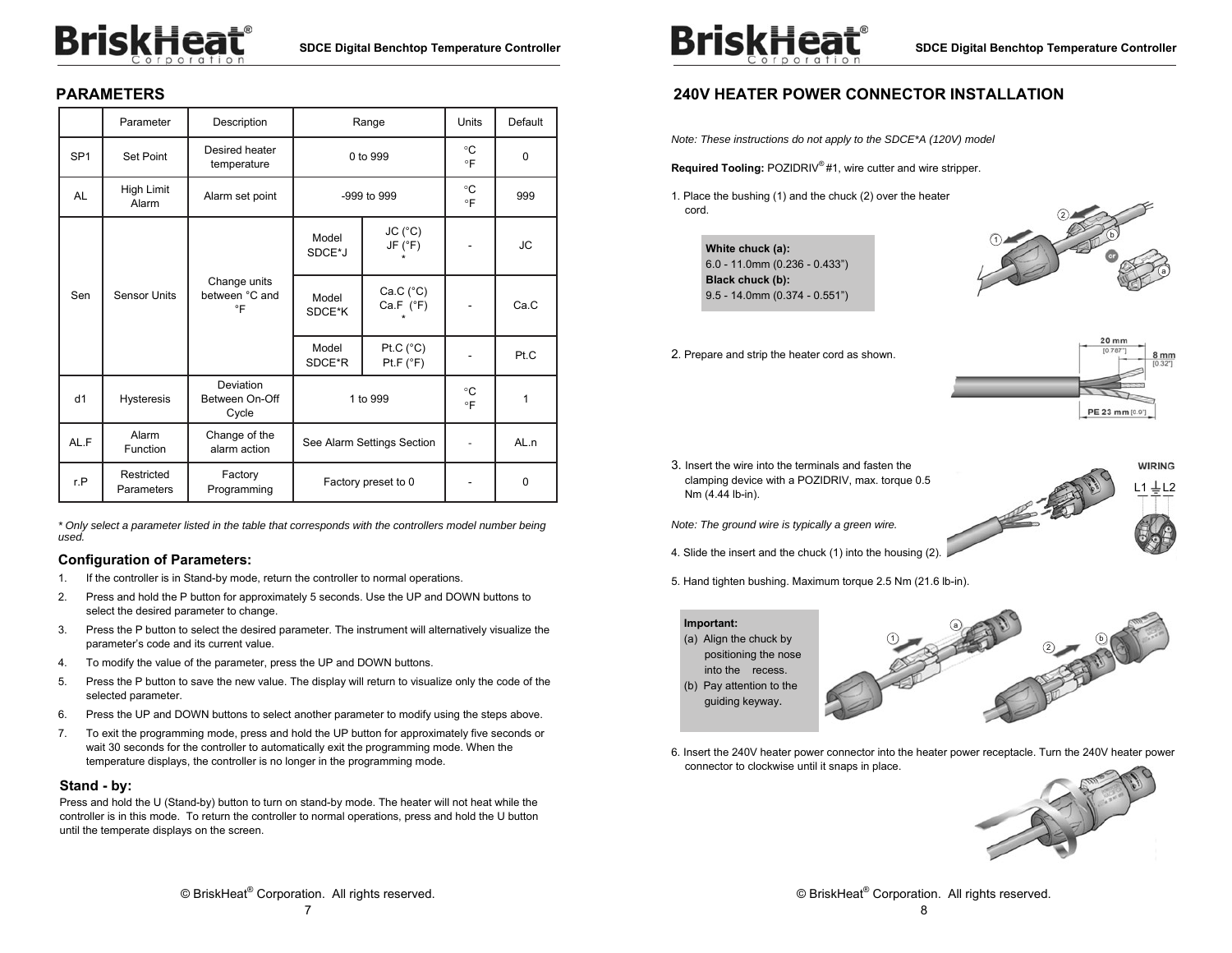## **ALARM SETTINGS**

The alarm displays when the sensing element temperature extends past the High Limit Alarm. This device's alarm is identified by the illumination of the AL and OUT2 red LEDs. The alarm settings are accessed under the Alarm Function (AL.F) parameter. The three available alarm settings are:

- $\bullet$  AL - Automatic reset Alarm - When the temperature extends past the High Limit Alarm, the alarm automatically disengages.
- $\bullet$  AL. n - Latched Alarm - When the temperature extends past the High Limit Alarm, the alarm display will remain engaged until it is manually reset. To manually reset the alarm, press and hold both the U and P buttons for 5 seconds.
- $\bullet$  AL.A - Acknowledgeable alarm - While the temperature is extends past the High Limit Alarm, the alarm can be acknowledged and disengaged by pressing and holding both the U and P buttons for 5 seconds. The alarm will automatically reset when the temperature returns to within the High Limit Alarm if it is not acknowledged prior.

## **MAINTENANCE INSTRUCTIONS**



Anyone who reads and understands these instructions is qualified to maintain this controller.

#### **Maintenance:**

 $\bullet$  Dirt, oil, grease or other foreign matter can be removed with a damp rag and mild household cleaners.

*NOTE: The device should be unplugged prior to cleaning with a damp rag and allow to fully dry before being energized.* 

#### **Inspection:**

- $\bullet$ Perform before and after use of the controller.
- $\bullet$ The cables and wires should not have any visible breaks in their insulation.
- $\bullet$ The casing and control should be free of any cuts, cracks or punctures.

#### **Storage:**

 $\bullet$  This product should be stored at room temperature in an environment with less than 80% relative humidity.

#### **Disposal:**

 $\bullet$ This product must be recycled in accordance to 2012/19/EU Waste Electrical and Electronic Equipment (WEEE) directive.



### **EMERGENCY PROCEDURES**

Read and understand these procedures prior to using this A controller. Disconnect power to the heater in the event of an emergency.

#### **Electric Shock:**

- ٠ Do not touch the injured person while they are still in contact with the electrical current.
- $\bullet$  Call your local emergency service if the injured person experiences: severe burns, confusion, difficulty breathing, hearth rhythm problems, cardiac arrest, muscle pain and contractions, seizures or a loss of consciousness.
- $\bullet$ Minor Burns:
- $\bullet$ Hold the burn area under cool running water for 10-15 minutes.
- $\bullet$ Remove rings or other tight items from the burned area.

#### **Major Burns:**

- $\bullet$ Call your local emergency service.
- $\bullet$ Protect the person from further harm.
- $\bullet$ Remove rings or other tight items from the burned area.
- $\bullet$ Monitor breathing and have qualified person perform CPR if necessary.

#### **Fire:**

- $\bullet$ Call your local emergency service.
- $\bullet$  If it is safe to do so, use a fire extinguisher to extinguish the fire, otherwise evacuate to a safe distance and wait for help to arrive.
- $\bullet$  This controller is built from material that will not support a flame, but could ignite nearby combustible material.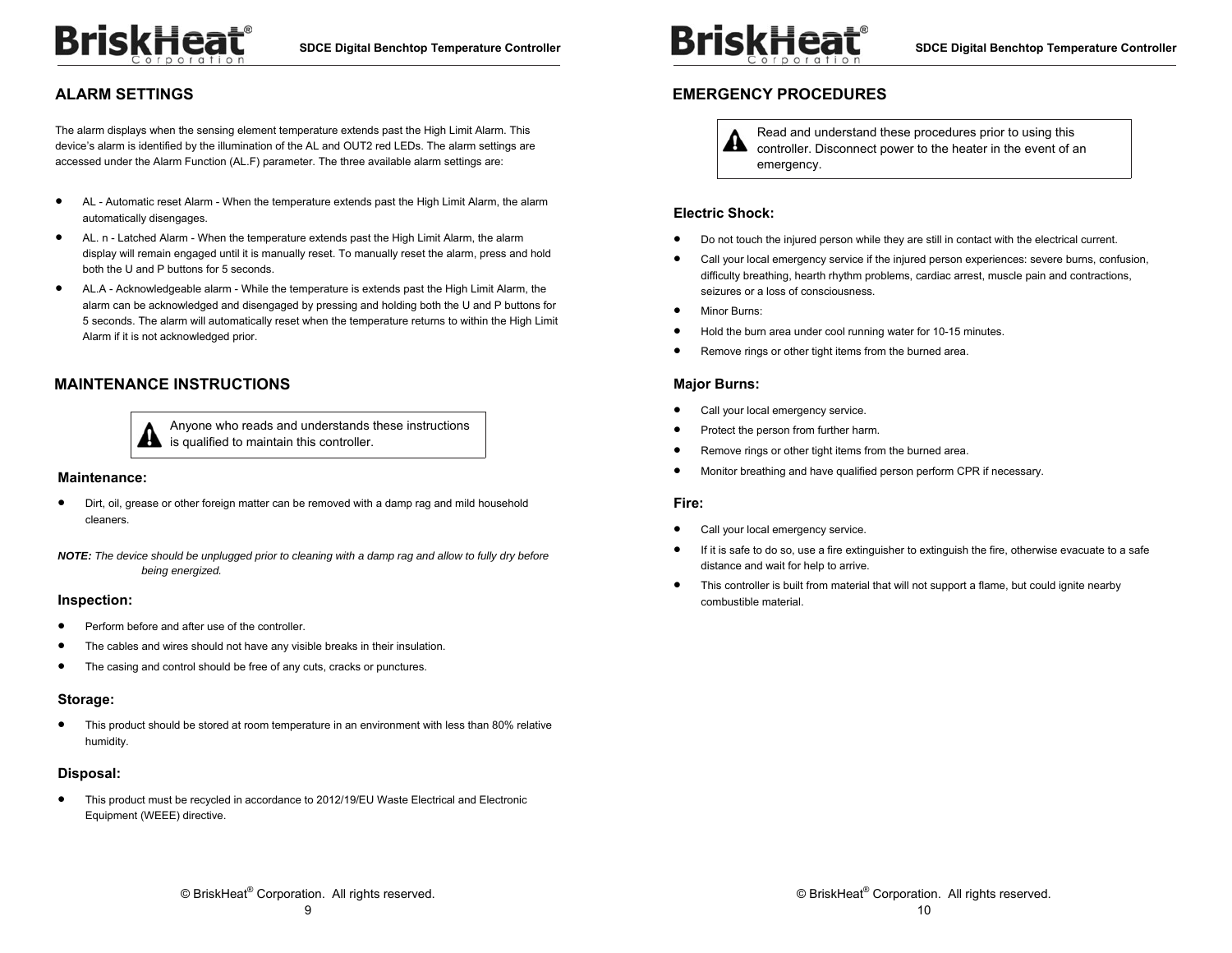## **TROUBLESHOOTING GUIDE**

Please read this quide prior to contacting BriskHeat<sup>®</sup>. This quide is designed to answer the most commonly asked questions. If you are unable to identify the problem or need additional assistance, please contact your local distributor/ representative or BriskHeat® at **1-800-848-7673 (toll free, U.S. / Canada)** or **1-614-294-3376 (Worldwide),** or **bhtsales1@briskheat.com**.

| <b>PROBLEM</b>                     | SOLUTION(S)                                                                                                                |
|------------------------------------|----------------------------------------------------------------------------------------------------------------------------|
| Controller Doesn't Turn On         | Verify the controller is connected to the proper voltage.                                                                  |
|                                    | Inspect the controller for damage (see inspection procedure).                                                              |
|                                    | If the controller is undamaged and connected to the proper<br>voltage and doesn't turn on, contact Briskheat® for service. |
|                                    |                                                                                                                            |
| Circuit Breaker or GFCI Tripping   | Verify circuit breaker is rated for the current requirements marked<br>on the controller's label.                          |
|                                    | Inspect the controller for damage (see inspection procedure).                                                              |
|                                    | Verify that the heater is rated for less than or equal to the<br>controller.                                               |
| Heater Doesn't Heat                | Verify there is power to the controller.                                                                                   |
|                                    | Verify the heater plug has been wired correctly.                                                                           |
|                                    | Verify the temperature sensor is securely fastened to the part and<br>is not damaged.                                      |
|                                    | Verify that the controller set point is set higher than the current<br>temperature.                                        |
| Controller Heats Too Much          | Adjust the hysteresis:                                                                                                     |
| Before Turning Off                 | Enter the Programming Mode and Select d1.                                                                                  |
|                                    | Change the value. The lower the value, the smaller mount of<br>temperature overshoot.                                      |
| <b>Error Messages</b>              | If these error messages occur, contact Briskheat® for service.                                                             |
| Sensor break<br>Under range<br>UUU |                                                                                                                            |
| EPr Message                        | If the controller displays EPr, this error message will disappear<br>automatically.                                        |
|                                    | If this error message occurs multiple times, please contact your<br>Briskheat <sup>®</sup> representative for service.     |



## **WARRANTY INFORMATION**

BriskHeat warrants to the original purchaser of this product for the period of eighteen (18) months from date of shipment or twelve (12) months from date of installation, whichever comes first. BriskHeat's obligation and the exclusive remedy under this warranty shall be limited to the repair or replacement, at BriskHeat's option, of any parts of the product which may prove defective under prescribed use and service following BriskHeat's examination, is determined by BriskHeat to be defective. The complete details of the warranty can be found online at www.briskheat.com or by contacting BriskHeat at 1-800-848-7673 (toll free, U.S. / Canada) or 1-614-294-3376 (Worldwide).



Corporate Headquarters: 4800 Hilton Corporate Dr. Columbus, OH 43232, U.S.A.

Europe: P.O. Box 420124 44275 Dortmund, Germany

Toll Free: 800-848-7673 Phone: 614-294-3376 Fax: 614-294-3807 Email: bhtsales1@briskheat.com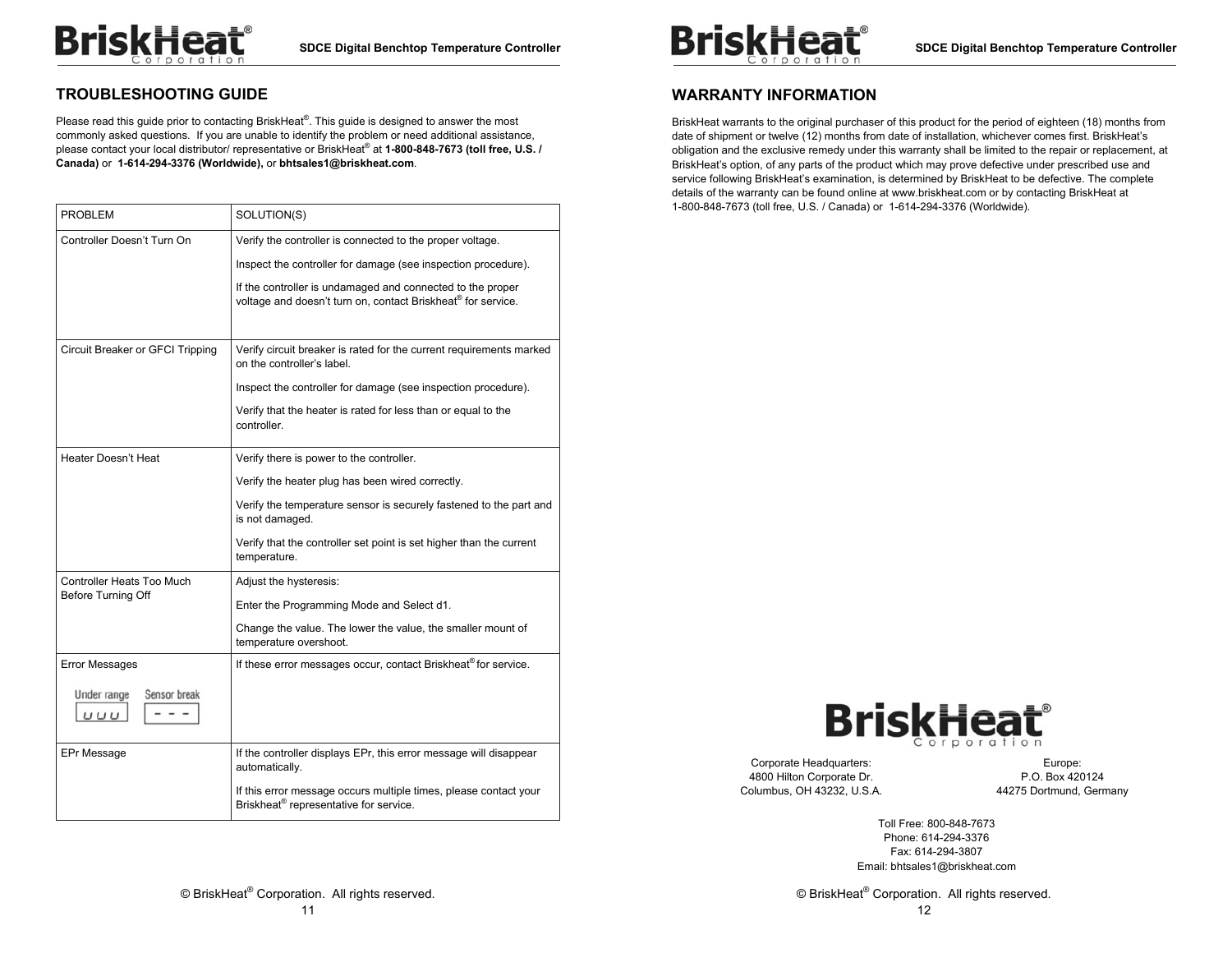

**Spanish (Español)** 



# **Controlador Digital de Temperatura Para Mesa de Trabajo SDCE**

Manual de Instrucciones



Debe leer y comprender este manual antes de instalar, hacer funcionar o reparar este producto. La falta de comprensión de estas instrucciones podría causar un accidente con lesiones graves o la muerte.

Conserve estas instrucciones para futuras consultas.



**Controlador Digital de Temperature Para Mesa de Trabajo SDCE** 

## **ÍNDICE**

## **INTRODUCCIÓN**

El controlador discontinuo de temperatura digital de mesa BriskHeat® SDCE está diseñado para el control general de temperatura y la detección de temperatura en interiores.

## **APLICACIONES**

Usos previstos:

- $\bullet$ Control de temperatura
- $\bullet$ Uso interior
- $\bullet$  Uso con cintas calefactoras, calentadores de vasos para análisis químicos, mantas de calentamiento de silicona y otros equipos que requieran un control de temperatura

## **APROBACIONES**

2014 / 35 / UE (Directiva de baja tensión) IEC 60730-1, 60730-2-9 2011 / 65 / UE (Directiva RoHS 2) 2012/19/UE (Directiva WEEE)

Las aprobaciones son válidas solo cuando se realiza la instalación de acuerdo con todos los códigos, instrucciones y normas aplicables.

Aplicaciones prohibidas:

- $\bullet$ Uso exterior
- $\bullet$ Uso con calentadores de inmersión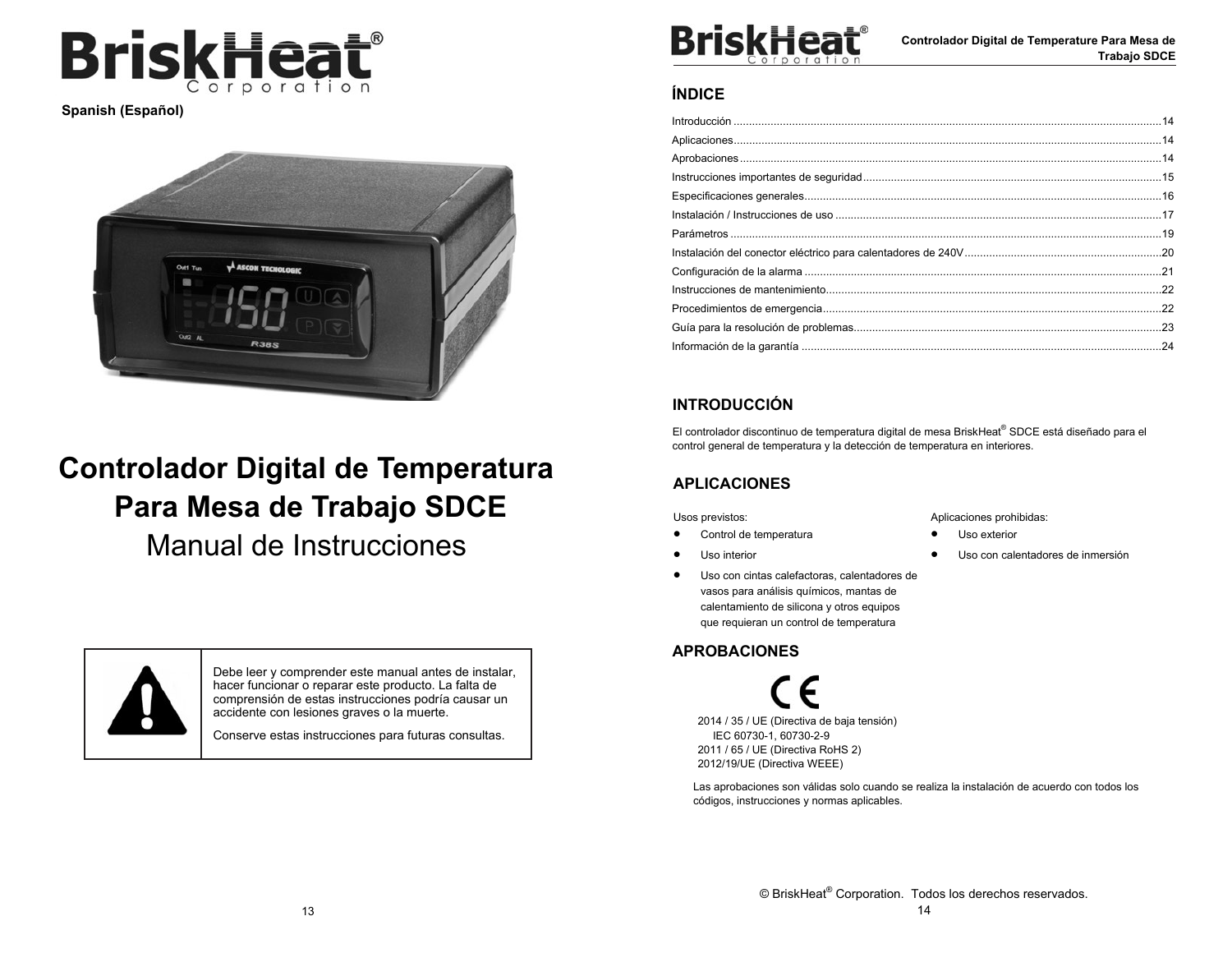

## **INSTRUCCIONES IMPORTANTES DE SEGURIDAD**



El símbolo anterior se usa para llamar su atención sobre las instrucciones relativas a la seguridad personal. Señala precauciones importantes de seguridad. Significa **«¡ATENCIÓN! CUIDADO. Su seguridad personal está comprometida».** Lea el siguiente mensaje y esté alerta ante la posibilidad de lesiones personales o la muerte.

## **PELIGRO**

Las personas que no hayan leído y comprendido las instrucciones de uso no están calificadas para utilizar este productor.

# **PELIGRO**

- . No sumerja en líquido ni rocíe ningún componente del controlador de temperatura.
- . Mantenga el material volátil o inflamable lejos del controlador durante su uso.
- $\bullet$  Si se utiliza el equipo de una forma no especificada por el fabricante, la protección proporcionada por el equipo podría quedar anulada.
- . La unidad debe conectarse a una puesta a tierra de protección.
- . Mantenga los objetos metálicos afilados lejos del calefactor.
- $\bullet$  No modifique este producto. Las modificaciones anularán la garantía.

No tener en cuenta estas advertencias podría ocasionar una descarga eléctrica, riesgo de incendio o lesiones personales.

# **ADVERTENCIA**

**El usuario final debe cumplir con las siguientes directivas:** 

- . Solo personal cualificado está capacitado para realizar las conexiones del cableado eléctrico.
- . Todo el cableado eléctrico debe cumplir con la normativa eléctrica local.
- $\bullet$  La persona que realice la instalación final o el cableado debe estar cualificada para este trabajo.
- $\bullet$  El usuario final asume la responsabilidad de proporcionar un dispositivo de desconexión adecuado.
- . El usuario final asume la responsabilidad de proporcionar un dispositivo de sobreprotección adecuado. Se recomienda encarecidamente el uso de un disyuntor de tierra.

No respetar estas advertencias puede originar lesiones personales o daños al calefactor.



Riesgos inmediatos que **TENDRÁN** como resultado lesiones personales graves o la muerte.



Riesgos o prácticas no seguras que **PODRÍAN** ocasionar lesiones personales graves o la muerte.



Riesgos o prácticas no seguras que **PODRÍAN** ocasionar lesiones personales menores o daños materials.



- Inspeccione todos los componentes antes de utilizarlos. No use el controlador si alguno de los componentes estuviera dañado.
- No repare un controlador dañado o defectuoso.

.

.

.

.

.

- No aplaste ni aplique tensión física fuerte sobre ningún componente del sistema, incluyendo el cableado.
- Desenchufe el controlador cuando no esté en uso.
- La unidad debe montarse lejos de vibraciones, choques, agua o gases corrosivos. La caja que contiene el controlador debe guardarse en una zona interior seca y protegida. Ni la caja ni el controlador deben estar en contacto con condensación, lluvia, nieve o agua bajo ninguna circunstancia mientras se encuentren guardados.

No respetar estas advertencias puede originar lesiones personales o daños al controlador.

# **ATENCIÓN**

Para lograr mediciones más precisas de las temperaturas, no instale el cable de la sonda cerca de los cables de alimentación eléctrica.



Asegúrese de que el controlador admite la fuente de alimentación antes de enchufarlo a ella.



**Controlador Digital de Temperature Para Mesa de Trabajo SDCE** 

## **ESPECIFICACIONES GENERALES**

| Tipo de entrada  | Temperatura                                          |                                    | <b>Precisión</b>        |
|------------------|------------------------------------------------------|------------------------------------|-------------------------|
|                  | °C                                                   | °⊏                                 |                         |
| Termopar tipo J  | $-40^{\circ}$ C a 370 $^{\circ}$ C<br>- 40°F a 698°F |                                    | $±$ (diferencia de 0,5% |
| Termopar tipo K  | - 40°C a 482°C                                       | $-40^{\circ}$ F a 899 $^{\circ}$ F | $±1$ dígito a 25 $°C$ ) |
| Tipo RTD (PT100) | $-58^{\circ}$ F a 842 $^{\circ}$ F<br>- 50°C a 450°C |                                    |                         |
|                  |                                                      |                                    |                         |

|                                      | <b>Condiciones</b>              |                                   |
|--------------------------------------|---------------------------------|-----------------------------------|
| Temperatura de almacenamiento        | -20°C a 70°C $\,$               | $-4^{\circ}$ F a 158 $^{\circ}$ F |
| Límites de temperatura: Ambiente     | $0^{\circ}$ C a 37 $^{\circ}$ C | $32^{\circ}$ F a 100 $^{\circ}$ F |
| Amperios máximos                     |                                 | 8Α                                |
| Tipo de control<br>ENCENDIDO/APAGADO |                                 |                                   |

| Numero de<br>parte | Tipo de<br>sensor | Tipo de enchufe                | Imagen |
|--------------------|-------------------|--------------------------------|--------|
| <b>SDCEJA</b>      | J                 |                                |        |
| <b>SDCEKA</b>      | K                 | <b>NEMA 5-15</b><br>100-125VAC |        |
| <b>SDCERA</b>      | <b>RTD</b>        |                                |        |
| <b>SDCEJB</b>      | J                 |                                |        |
| <b>SDCEKB</b>      | K                 | Férula termina                 |        |
| <b>SDCERB</b>      | <b>RTD</b>        | 100-240VAC                     |        |
| <b>SDCEJC</b>      | J                 |                                |        |
| <b>SDCEKC</b>      | K                 | <b>NEMA 6-15</b><br>100-240VAC |        |
| <b>SDCERC</b>      | <b>RTD</b>        |                                |        |
| <b>SDCEJD</b>      | J                 |                                |        |
| <b>SDCEKD</b>      | Κ                 | Schuko<br>100-240VAC           |        |
| <b>SDCERD</b>      | <b>RTD</b>        |                                |        |
| <b>SDCEJE</b>      | J                 |                                |        |
| <b>SDCEKE</b>      | K                 | UK Type G<br>100-240VAC        |        |
| <b>SDCERE</b>      | <b>RTD</b>        |                                |        |

© BriskHeat® Corporation. Todos los derechos reservados.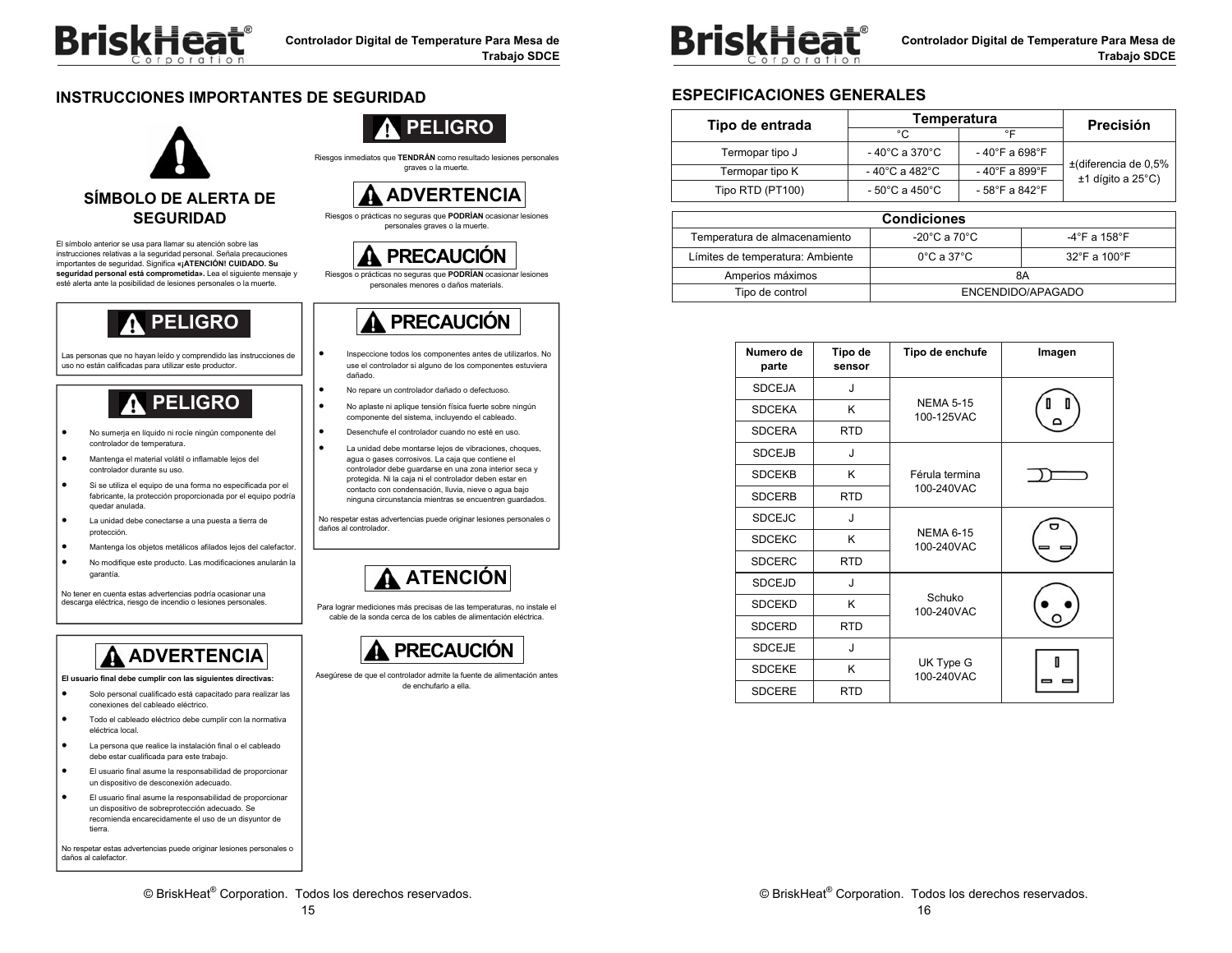

## **INSTALACIÓN / INSTRUCCIONES DE USO**

#### **Requisitos:**

- $\bullet$ Las terminaciones eléctricas deben realizarse por personas cualificadas.
- $\bullet$  No se requieren herramientas especiales ni equipo de protección para manipular este producto (las aplicaciones o las superficies específicas pueden requerir un equipo de protección).
- $\bullet$  La frecuencia del suministro eléctrico debe estar dentro del +/-10 % del valor especificado en la etiqueta del producto.

#### **Configuración:**

- *IMPORTANTE: Al suministrar electricidad al controlador de temperatura, los componentes reciben energía y es posible que el calentador comience a funcionar si se conecta. No conecte el calentador al controlador hasta haber instalado correctamente el calentador y haber configurado los parámetros del controlador.*
- 1. Revise el controlador de temperatura y el calentador para verificar que no haya desperfectos antes de cada utilización (consulte la sección Revisión en la página 21).
- 2. Coloque el controlador de temperatura en una superficie limpia, seca y plana. Evite posibles daños ocasionados por el calentador u otras fuentes de calor. Compruebe que el objeto que se desea supervisar se encuentre dentro de alcance del sensor de temperatura de forma segura.
- 3. Conecte el cable de entrada de suministro eléctrico al receptáculo de suministro eléctrico del controlador (véase Figura 1).
- 4. Conecte el controlador de temperatura a una fuente eléctrica con una clasificación apropiada. Los modelos de 240V sin cables de alimentación eléctrica preconectorizados requieren la instalación de un enchufe con la clasificación adecuada.
- 5. Ajuste los puntos de referencia y los parámetros del controlador de temperatura según corresponda (consulte la sección PARÁMETROS en la página 19).
- 6. Coloque la punta del sensor de temperatura de modo que sea posible supervisar el área de temperatura crítica del componente que se está calentando. Asegure el sensor de temperatura con una cinta adhesiva apropiada o con amarras (no proporcionadas).
- 7. Monte el calentador al componente que se está calentando.
- 8. Conecte el cable de alimentación del calentador al receptáculo de suministro eléctrico del controlador de temperatura (véase Figura 1). Para los modelos de 240V con conectores eléctricos para calentadores, consulte el procedimiento de instalación de conectores eléctricos para calentadores en la página 20.



Figure 1





#### **Funciones de los botones:**

Figure 2

Flecha Arriba: desplazamiento hacia arriba

Permite al operador ajustar la temperatura y las opciones de los parámetros (consulte la sección PARÁMETROS para más información).

Flecha Abajo: desplazamiento hacia abajo y acceso rápido a los puntos de referencia de temperatura

Cuando se pulsa una vez, permite acceder rápidamente y modificar el valor de referencia del controlador. Permite al operador ajustar la temperatura y las opciones de los parámetros (consulte la sección PARÁMETROS en la página 19 para más información).

#### Botón U: modo de espera

Pulse para activar o desactivar el modo de espera del controlador de temperatura. En el modo de espera, el calentador no recibirá electricidad, por lo que se interrumpirán todas las operaciones de supervisión de temperatura y calentamiento hasta desactivar el modo de espera.

#### Botón P: modo de programación

Permite configurar los parámetros de los controladores de temperatura (consulte la sección PARÁMETROS en la página 19 para más información).

#### **Operación básica:**

- 1. El punto de consigna predeterminado de temperatura es 0, la unidad predeterminada es °C.
- 2. Pulse la fecha Abajo para acceder / cambiar al parámetro de punto de consigna de la temperatura.
- 3. Pulse las flechas Arriba/Abajo para ajustar la temperatura al punto de consigna deseado.
- 4. Mantenga pulsado el botón P para salir del parámetro de punto de consigna de la temperatura.

#### **Para cambiar la unidad de temperatura (°C o °F) o tipo de elemento:**

- 1. Mantenga pulsado el botón P durante unos 5 segundos.
- 2. Pulse las flechas Arriba o Abajo hasta que aparezca SEN en el controlador.
- 3. Pulse el botón P para seleccionar. El instrumento alternará entre el código de parámetro y su valor actual.
- 4. Pulse los botones ARRIBA y ABAJO hasta que se muestre el parámetro deseado. Consulte la sección PARÁMETROS en la página 19 para más información.
- 5. Pulse el botón P para guardar el valor seleccionado. La pantalla mostrará solo el código del parámetro seleccionado.
- 6. Salga del modo de programación manteniendo pulsada la flecha ARRIBA durante unos cinco segundos o espere 30 segundos hasta que el controlador salga del modo de programación de forma automática. Cuando se muestra la temperatura, el controlador ya no está en el modo de programación.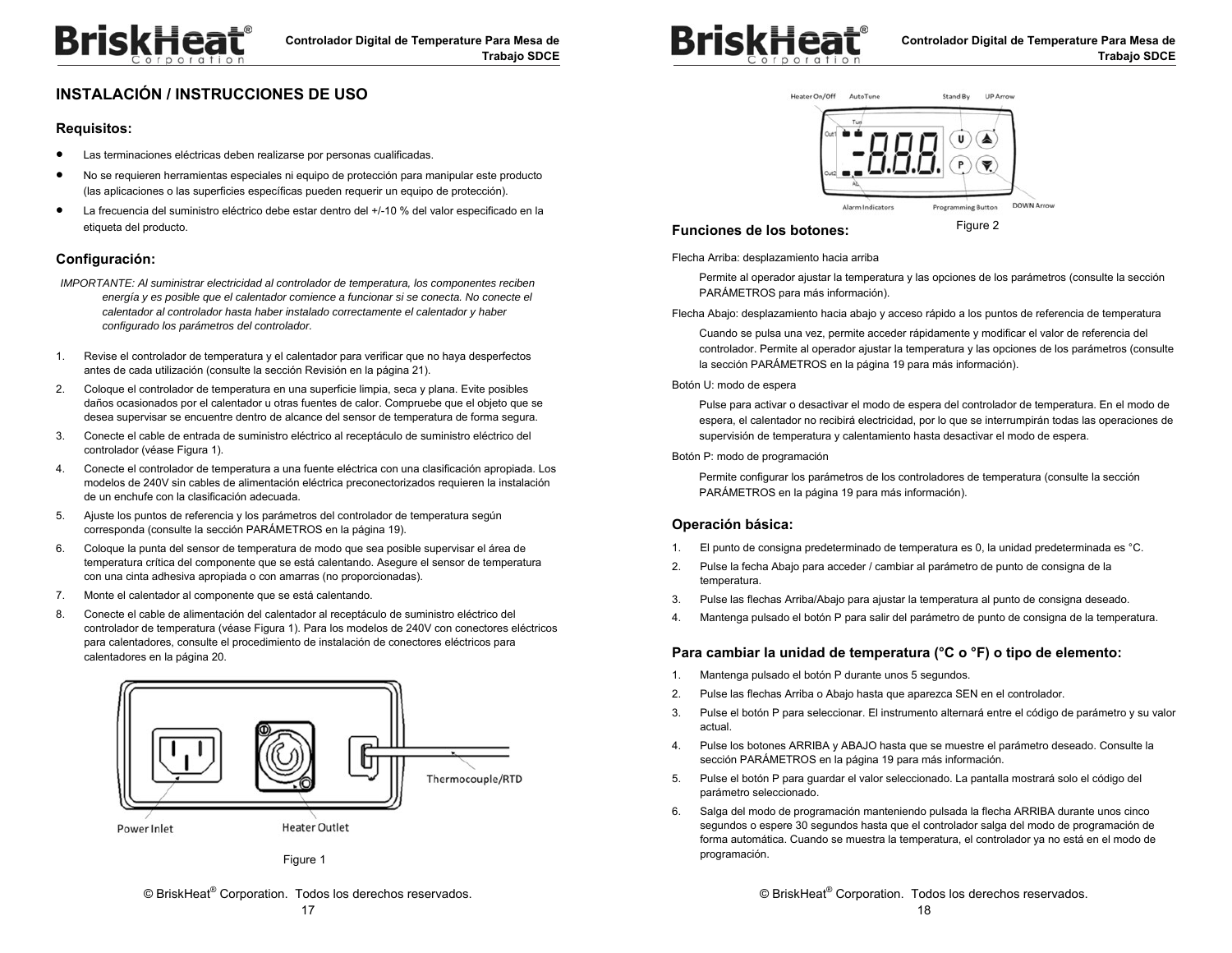# **BriskHeat**®

## **PARÁMETROS**

|                 | Parámetro                     | Descripción                                               | Rango                                             |                                 | <b>Unidades</b> | Predeterminado |
|-----------------|-------------------------------|-----------------------------------------------------------|---------------------------------------------------|---------------------------------|-----------------|----------------|
| SP <sub>1</sub> | Consigna                      | Temperatura<br>deseada del<br>calentador                  | 0 a 999                                           |                                 | °C<br>$\circ$ F | $\Omega$       |
| <b>AL</b>       | Alarma de<br>límite<br>máximo | Consigna de<br>alarma                                     |                                                   | $-999a$ 999                     |                 | 999            |
|                 |                               |                                                           | Modelo<br>SDCE*J                                  | JC (°C)<br>JF (°F)              |                 | JC             |
| Sen             | Unidades<br>de sensores       | Alternar<br>unidades<br>entre °C y °F                     | Modelo<br>SDCE*K                                  | $Ca.C(^{\circ}C)$<br>Ca.F (°F)  |                 | Ca.C           |
|                 |                               |                                                           | Modelo<br>SDCE*R                                  | Pt.C $(^{\circ}C)$<br>Pt.F (°F) |                 | Pt.C           |
| d1              | <b>Histéresis</b>             | Desviación<br>entre ciclos<br>continuos y<br>discontinuos | 1 a 999                                           |                                 | °C<br>°F        | 1              |
| AL.F            | Función de<br>alarma          | Cambio de la<br>acción de la<br>alarma                    | Consulte la sección<br>Configuración de<br>alarma |                                 |                 | AL.n           |
| r.P             | Parámetros<br>restringidos    | Programació<br>n de fábrica                               | Preestablecido de<br>fábrica en 0                 |                                 |                 | 0              |

*\* Seleccione solo un parámetro incluido en la tabla que se corresponda con el número de modelo del controlador utilizado.* 

#### **Parámetro de configuración:**

- 1. Si el controlador está en modo de espera, restablézcalo a su funcionamiento normal.
- 2. Mantenga pulsado el botón P durante unos 5 segundos. Utilice los botones ARRIBA y ABAJO para seleccionar el parámetro que desea modificar.
- 3. Pulse el botón P para seleccionar el valor deseado. El instrumento alternará entre el código de parámetro y su valor actual.
- 4. Para modificar el valor del parámetro, pulse los botones ARRIBA y ABAJO.
- 5. Pulse el botón P para guardar el nuevo valor. La pantalla mostrará solo el código del parámetro seleccionado.
- 6. Pulse los botones ARRIBA y ABAJO para seleccionar otro parámetro que desee modificar siguiendo los pasos anteriores.
- 7. Para salir del modo de programación, mantenga pulsado el botón ARRIBA durante unos cinco segundos o espere 30 segundos hasta que el controlador salga del modo de programación de forma automática. Cuando se muestra la temperatura, el controlador ya no está en el modo de programación.

#### **Colocarse:**

Mantenga pulsado el botón U (En espera) para activar el modo en espera. Mientras se encuentre en este modo, el calentador no funcionará. Para restablecer el controlador a su funcionamiento normal, mantenga pulsado el botón U hasta que se muestre la temperatura en la pantalla.



## **INSTALACIÓN DEL CONECTOR ELÉCTRICO PARA CALENTADORES DE 240V**

*Importante: Estas instrucciones no son válidas para el modelo SDCE\*A (120V)* 

**Herramientas necesarias:** Pelacables y cortacables POZIDRIV® #1.

1. Coloque el pasante (1) y el manguito (2) por encima del cable del calentador.

> **Manguito blanco (a):**  6,0 - 11,0 mm (0,236 - 0,433") **Manguito negro (b):**  9,5 - 14,0 mm (0,374 - 0,551")



 $20$  mn

PE 23 mm [0.9]

 $L1 \perp L2$ **CABLEADO** 

2. Prepare y pele el cable del calentador tal y como se muestra.

3. Inserte el cable en los terminales y ajuste el dispositivo de sujeción con un destornillador POZIDRIV, torsión máx. de 0,5 Nm (4,44 lb-in).

*Importante: Generalmente el cable de conexión a tierra es de color verde.* 



**Importante:**  (a) Alinee el manguito ubicando la chaveta dentro del alojamiento. (b) Preste atención a la guía de la chaveta.



5. Ajuste el pasante con la mano. Torsión máxima de 2,5 Nm (21,6 lb-in).

6. Coloque el conector eléctrico del calentador de 240V en el receptáculo de suministro eléctrico del calentador. Gire el el conector eléctrico del calentador de 240V en el sentido de las agujas del reloj hasta que encaje.I

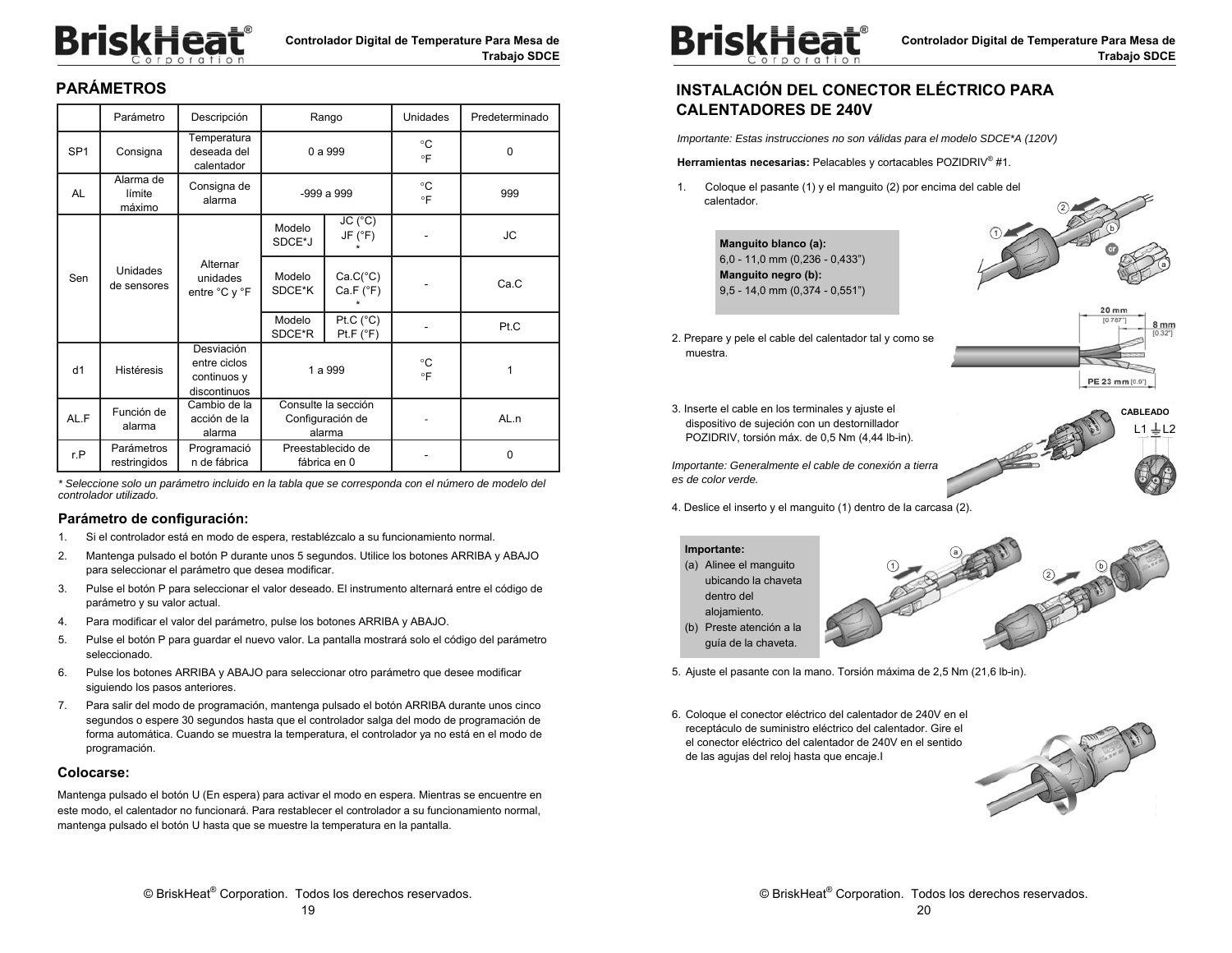## **CONFIGURACIÓN DE LA ALARMA**

La alarma se dispara cuando el sensor de temperatura se extiende por encima de la alarma de límite máximo. La iluminación de los LED rojos AL y OUT2 identifican la alarma del dispositivo. El parámetro Función de alarma (AL.F) permite acceder a la configuración de la alarma. Las tres configuraciones disponibles de las alarmas son:

- $\bullet$  AL - Restablecimiento automático de alarma: cuando la temperatura excede la alarma de límite máximo, esta se desconecta automáticamente.
- $\bullet$  AL. n - Alarma bloqueada: cuando la temperatura excede la alarma de límite máximo, la señal de la alarma permanecerá conectada hasta que se vuelva a restablecer manualmente. Para restablecer la alarma de forma manual, mantenga pulsados los botones U y P durante cinco segundos.
- $\bullet$  AL.A - Alarma de confirmación: mientras la temperatura llega a exceder la alarma de límite máximo, es posible confirmarla y desactivarla manteniendo pulsados los botones U y P durante cinco segundos. A menos que se confirme previamente, la alarma se restablecerá cuando la temperatura vuelva al rango predeterminado para la alarma de límite máximo.

## **INSTRUCCIONES DE MANTENIMIENTO**



Toda persona capaz de leer y comprender estas instrucciones está capacitada para realizar el mantenimiento de este controlador.

#### **Mantenimiento:**

 $\bullet$  La suciedad, el aceite, la grasa u otros materiales extraños pueden limpiarse con un trapo húmedo y productos de limpieza domésticos no corrosivos.

*IMPORTANTE: dispositivo antes de proceder a limpiarlo con un trapo húmedo y deje que se seque por completo antes de conectarlo de nuevo.* 

#### **Inspección:**

- $\bullet$ Debe realizarse antes y después de usar el controlador.
- $\bullet$ No debe haber ninguna rotura visible en el aislamiento de los cables.
- $\bullet$ No debe haber ningún corte, grieta o perforación en la carcasa y el control.

#### **Almacenamiento:**

 $\bullet$  Este producto debe almacenarse a temperatura ambiente con menos del 80% de humedad relativa.

#### **Eliminación:**

 $\bullet$  Este producto debe reciclarse de conformidad con la Directiva sobre residuos de aparatos eléctricos y electrónicos (RAEE) 2012/19/UE.



## **PROCEDIMIENTOS DE EMERGENCIA**

Lea y comprenda estos procedimientos antes de usar este controlador. Desconecte la alimentación del calefactor en caso de emergencia.

#### **Descarga eléctrica:**

- $\bullet$ No toque a la persona lesionada mientras esté en contacto con la corriente eléctrica.
- $\bullet$  Llame al servicio de urgencias local si la persona lesionada presenta quemaduras graves, está desorientada, tiene dificultad para respirar, un ritmo cardíaco anormal, sufre un paro cardíaco, siente dolor muscular y contracciones, convulsiones o está inconsciente.
- $\bullet$ Quemaduras superficiales:
- $\bullet$ Mantenga el área quemada bajo agua corriente fresca entre 10 y 15 minutos.
- $\bullet$ Quite los anillos u otros elementos ajustados del área quemada.

#### **Quemadura serias:**

- $\bullet$ Llame al servicio de urgencias local.
- $\bullet$ Proteja a la persona de otros daños.
- $\bullet$ Quite los anillos u otros elementos ajustados del área quemada.
- $\bullet$ Controle la respiración y, de ser necesario, encuentre una persona calificada para realizar RCP.

#### **Incendios:**

- $\bullet$ Llame al servicio de urgencias local.
- $\bullet$  Si es seguro hacerlo, use un extintor de incendios para apagar el fuego; de lo contrario, evacúe el lugar hasta una distancia segura y espere a que llegue la ayuda.
- $\bullet$  Este calefactor está hecho de materiales ignífugos, pero podría incendiarse si está cerca de materiales combustibles.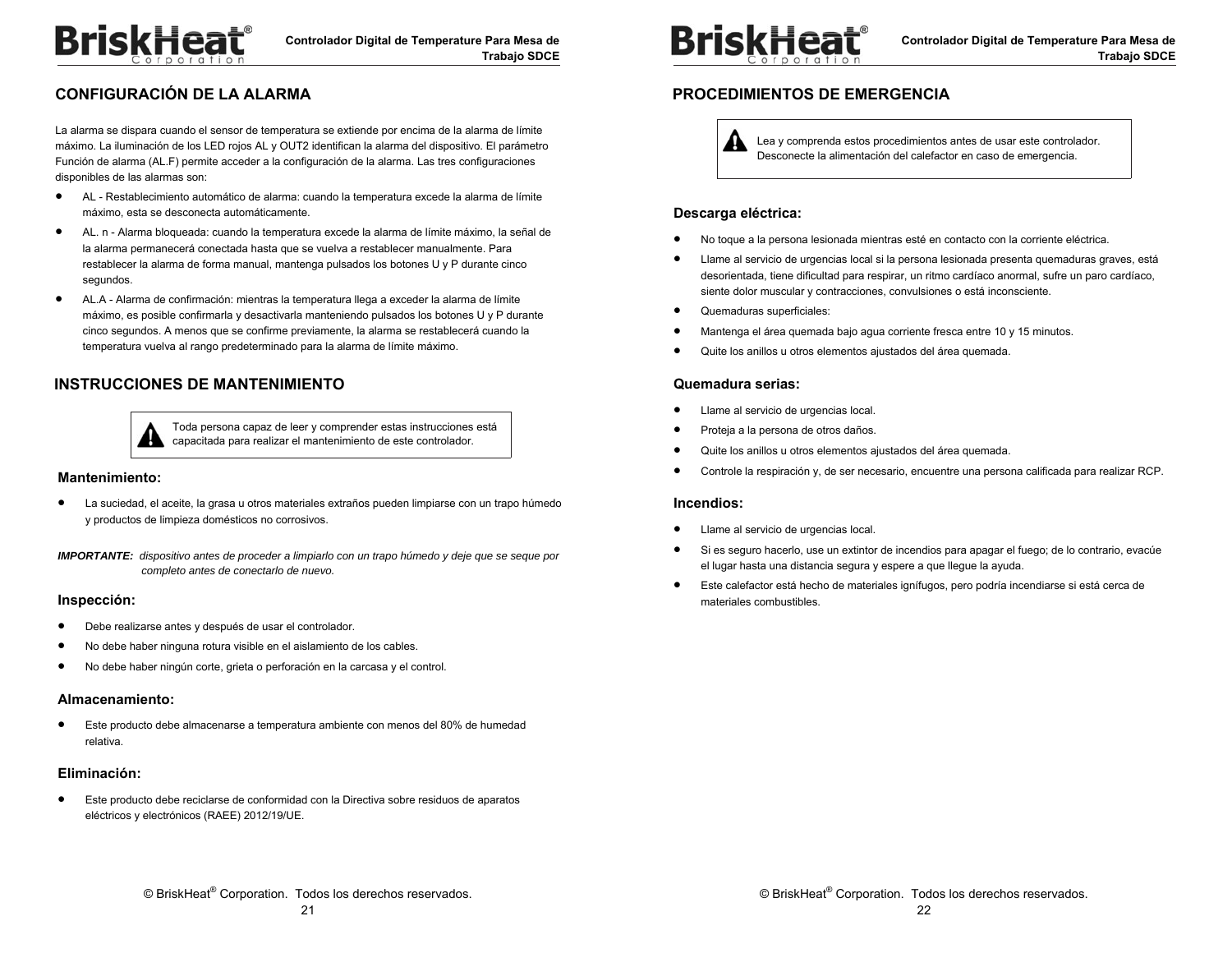

## **GUÍA PARA LA RESOLUCIÓN DE PROBLEMAS**

Lea esta guía antes de ponerse en contacto con BriskHeat®. Esta guía está diseñada para responder las preguntas más frecuentes. Si no puede identificar el problema o necesita más ayuda, póngase en contacto con el distribuidor o representante local o con BriskHeat® llamando al **1-800-848-7673 (línea gratuita, EE.UU. / Canadá)** o al **1-614-294-3376 (resto del mundo),** o escribiendo a **bhtsales1@briskheat.com.** 

| <b>PROBLEMA</b>                           | <b>SOLUCIONES</b>                                                                                                                                                    |
|-------------------------------------------|----------------------------------------------------------------------------------------------------------------------------------------------------------------------|
| El controlador no se enciende             | Compruebe que el controlador esté conectado a la tensión<br>adecuada.                                                                                                |
|                                           | Revise el controlador para encontrar partes dañadas (consulte el<br>procedimiento de inspección).                                                                    |
|                                           | Si el controlador no presenta daños y está conectado a la tensión<br>adecuada pero no se enciende, póngase en contacto con<br>Briskheat <sup>®</sup> para repararlo. |
| La llave térmica y el disyuntor<br>saltan | Compruebe que el disyuntor sea el adecuado para la carga<br>eléctrica indicada en la etiqueta del controlador.                                                       |
|                                           | Revise el controlador para encontrar partes dañadas (consulte el<br>procedimiento de inspección).                                                                    |
|                                           | Compruebe que el consumo eléctrico del calentador sea menor o<br>igual al del controlador.                                                                           |
| El calentador no calienta                 | Compruebe que el controlador recibe electricidad.                                                                                                                    |
|                                           | Compruebe que el tapón del calentador esté bien cableado.                                                                                                            |
|                                           | Compruebe que el sensor de temperatura esté bien ajustado en<br>la pieza y que no esté dañado.                                                                       |
|                                           | Compruebe que el punto de consigna del controlador esté<br>configurado a un valor mayor que la temperatura actual.                                                   |
| El controlador se calienta                | Ajuste la histéresis:                                                                                                                                                |
| demasiado antes de apagarse               | Acceda al modo de programación y seleccione d1.                                                                                                                      |
|                                           | Modifique el valor. Cuanto más bajo sea el valor, menor será la<br>sobrecorrección de la temperatura.                                                                |
| Mensajes de error                         | Si ve uno de estos mensajes de error, póngase en contacto con                                                                                                        |
| Sensor break<br>Under range<br>UUU        | Briskheat <sup>®</sup> para reparar el dispositivo.                                                                                                                  |
| Mensaje EPr                               | Si aparece EPr en el controlador, este mensaje de error<br>desaparecerá automáticamente.                                                                             |
|                                           | Si el mensaje aparece repetidamente, póngase en contacto con<br>un representante de Briskheat® para reparar el dispositivo.                                          |



## **INFORMACIÓN DE LA GARANTÍA**

BriskHeat ofrece al comprador original de este producto una garantía durante un periodo de dieciocho (18) meses a partir de la fecha de envío o doce (12) meses a partir de la fecha de la instalación, lo que ocurra primero. La obligación de BriskHeat y las soluciones exclusivas conforme a esta garantía deben limitarse a la reparación y a la sustitución, a criterio de BriskHeat, de cualquier pieza del producto que se compruebe que sea defectuosa, con el uso y el servicio prescritos, después de que BriskHeat realice una evaluación y determine que la pieza es defectuosa. Puede encontrar la información completa de la garantía en línea en www.briskheat.com o llamando a BriskHeat al 1-800-848-7673 (línea gratuita, EE.UU./Canadá) 1-614-294-3376 (resto del mundo).



Oficina central: 4800 Hilton Corporate Dr. Columbus, OH 43232, EE.UU.

Europa: Apartado de correos Casilla 420124 44275 Dortmund, Alemania

Teléfono gratuito: 800-848-7673 Teléfono: 614-294-3376 Fax: 614-294-3807 Correo electrónico: bhtsales1@briskheat.com

© BriskHeat® Corporation. Todos los derechos reservados. 24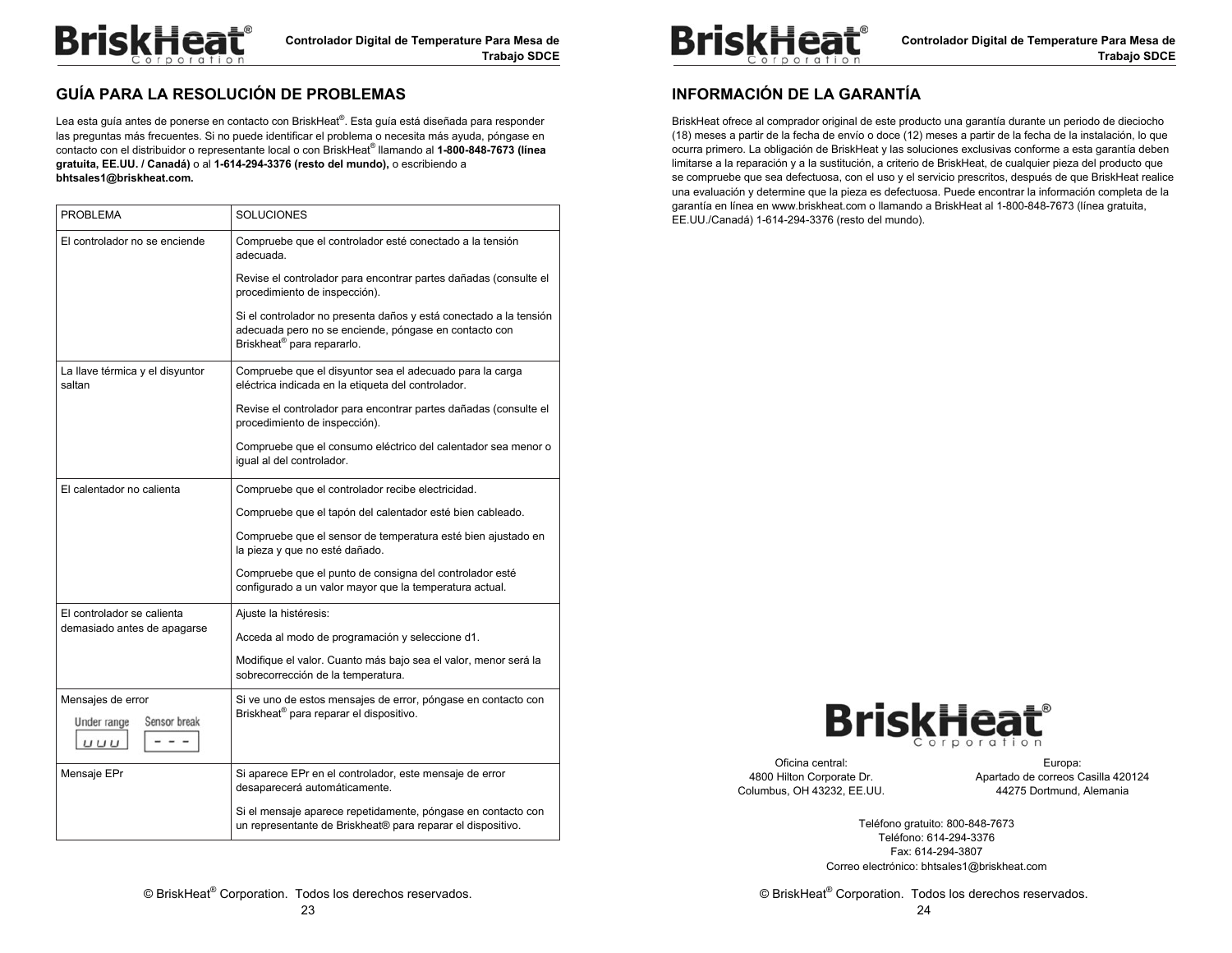

**French (Français)** 



# **Contrôleur de Température SDCE Digital Benchtop**  Mode d'emploi



Veuillez lire et comprendre ce mode d'emploi avant d'utiliser ou de faire l'entretien de ce produit. Une erreur d'interprétation de ces instructions risque d'occasionner un accident et des blessures graves, voire mortelles.

Conservez ces instructions pour référence ultérieure.



## **TABLE DES MATIÈRES**

## **INTRODUCTION**

Le régulateur numérique de température SDCE de table de BriskHeat® est conçu pour contrôler et mesurer la température en intérieur dans des applications générales.

## **APPLICATIONS**

Applications prévues :

- $\bullet$ Contrôle de la température
- $\bullet$ Utilisation en intérieur
- $\bullet$  À utiliser avec des rubans chauffants, chauffe-bécher, couvertures chauffantes en silicone et autres équipements de régulation de température

## **HOMOLOGATIONS**

2014/35/UE (Directive sur la faible tension) IEC 60730-1, 60730-2-9 2011/65/UE (Directive RoHS 2) 2012/19/UE (Directive DEEE)

Les homologations sont valides uniquement lorsque les produits sont installés conformément à tous les codes, instructions et réglementations applicables.

Applications interdites :

- $\bullet$ Utilisation à l'extérieur
- $\bullet$ Utilisation avec des thermoplongeurs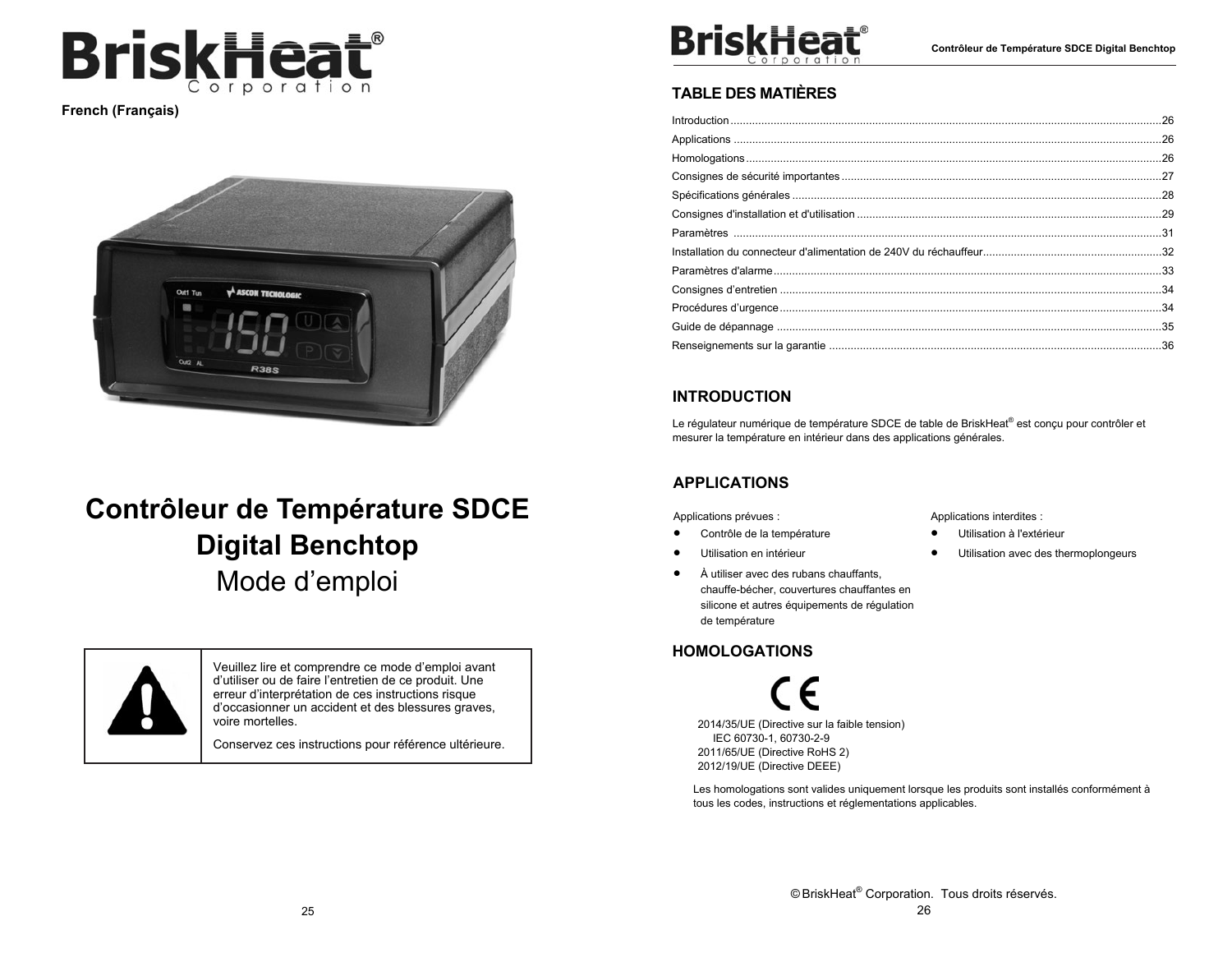

## **CONSIGNES DE SÉCURITÉ IMPORTANTES**



Ce symbole attire votre attention sur des instructions qui touchent à votre sécurité. Il signale d'importantes mesures de sécurité. Il signifie **« ATTENTION ! Soyez vigilant ! Votre sécurité en dépend ! »** Lisez le message qui suit et soyez conscient du risque de blessure ou de mort.

# **DANGER**

Une personne n'ayant pas lu et compris toutes les consignes d'utilisation n'est PAS qualifiée pour utiliser ce produit.

# **DANGER**

- . N'immergez ou n'aspergez aucun des composants du régulateur de température.
- . Gardez les matières volatiles ou combustibles à l'écart du régulateur pendant son utilisation.
- $\bullet$  Une utilisation non conforme aux instructions du fabricant risque de compromettre la protection fournie par le matériel.
- $\bullet$  L'appareil doit être branché sur une borne de protection (mise à la terre).
- $\bullet$  Gardez les objets métalliques pointus à l'écart du réchauffeur.
- $\bullet$  Ne pas modifier ce produit. Toute modification annulera la garantie.

Le non-respect de ces avertissements pourrait entraîner un choc électrique, un risque d'incendie ou des blessures.

# **AVERTISSEMENT**

**L'utilisateur final doit se conformer à ce qui suit :** 

- . Seul un personnel compétent est autorisé à brancher le câblage électrique.
- $\bullet$  Le câblage électrique doit respecter les codes d'électricité locaux.
- $\bullet$  La personne qui effectue l'installation/le câblage définitifs doit être qualifiée pour ce travail.
- $\bullet$  Il incombe à l'utilisateur final de fournir un dispositif de déconnexion approprié.
- . Il incombe à l'utilisateur final de fournir un dispositif de protection approprié. Nous vous recommandons vivement d'utiliser un disjoncteur-détecteur de fuites à la terre.

Le non-respect de ces avertissements pourrait entraîner des blessures ou endommager le réchauffeur.



Dangers immédiats qui **ENTRAÎNERONT** des blessures graves, voire mortelles.

## **AVERTISSEMENT**

Risques ou pratiques dangereuses **SUSCEPTIBLES** d'entraîner des blessures graves, voire mortelles.

## **MISE EN GARDE**

Risques ou pratiques dangereuses **SUSCEPTIBLES** d'entraîner des blessures légères ou des dégâts matériels.

## **MISE EN GARDE**

- IInspecter tous les composants avant utilisation. Ne pas utiliser le régulateur si un composant est endommagé.
- Ne pas réparer un régulateur endommagé ou défectueux.
- Ne pas écraser ou exercer une force intense sur les composants du système, y compris les cordons.
- Débrancher le régulateur lorsqu'il n'est pas utilisé.

.

.

 $\bullet$ 

 $\bullet$ 

.

 L'appareil doit être monté loin des vibrations, des impacts, de l'eau et des gaz corrosifs. La boîte qui abrite le régulateur doit être rangée à l'intérieur, dans une zone sèche et protégée. Aucune condensation, pluie, neige ou eau ne doit entrer en contact avec la boîte ou le régulateur pendant l'entreposage.

Le non-respect de ces avertissements pourrait entraîner des blessures ou endommager le régulateur.



Pour obtenir des mesures de température précises, n'installez pas le câble de la sonde à proximité de câbles électriques.



Vérifiez que la source d'alimentation électrique convient au régulateur avant de brancher le régulateur à la source d'alimentation.



**Contrôleur de Température SDCE Digital Benchtop** 

## **SPÉCIFICATIONS GÉNÉRALES**

| <b>Branchement</b>     | Température      |                | <b>Précision</b>      |
|------------------------|------------------|----------------|-----------------------|
| électrique             | °C               | °F             |                       |
| Thermocouple de type J | - 40 °C à 370 °C | - 40°F à 698°F |                       |
| Thermocouple de type K | - 40 °C à 482°C  | - 40°F à 899°F | ±(étendue de 0,5 %    |
| Type RTD (PT100)       | - 50°C à 450°C   | - 58°F à 842°F | $±1$ chiffre à 25 °C) |

| <b>Conditions</b>                                                                |                         |              |  |
|----------------------------------------------------------------------------------|-------------------------|--------------|--|
| Température de stockage                                                          | -20 °C à 70 °C          | -4°F à 158°F |  |
| Limites de température : Ambiante<br>$0^\circ$ C à 37 $^\circ$ C<br>32°F à 100°F |                         |              |  |
| Amplis maximum                                                                   | 8 A                     |              |  |
| Type de contrôle                                                                 | On - Off (Marche-Arrêt) |              |  |

| <b>Numéro</b><br>d'article | Type de<br>Capteur | Type de connecteur             | Image |
|----------------------------|--------------------|--------------------------------|-------|
| <b>SDCEJA</b>              | J                  |                                |       |
| <b>SDCEKA</b>              | K                  | <b>NEMA 5-15</b><br>100-125VAC |       |
| <b>SDCERA</b>              | <b>RTD</b>         |                                |       |
| <b>SDCEJB</b>              | J                  |                                |       |
| <b>SDCEKB</b>              | K                  | Embouts<br>100-240VAC          |       |
| <b>SDCERB</b>              | <b>RTD</b>         |                                |       |
| <b>SDCEJC</b>              | J                  |                                |       |
| <b>SDCEKC</b>              | K                  | <b>NEMA 6-15</b><br>100-240VAC |       |
| <b>SDCERC</b>              | <b>RTD</b>         |                                |       |
| <b>SDCEJD</b>              | J                  |                                |       |
| <b>SDCEKD</b>              | K                  | Schuko<br>100-240VAC           |       |
| <b>SDCERD</b>              | <b>RTD</b>         |                                |       |
| <b>SDCEJE</b>              | J                  |                                |       |
| <b>SDCEKE</b>              | Κ                  | UK Type G<br>100-240VAC        | П     |
| <b>SDCERE</b>              | <b>RTD</b>         |                                |       |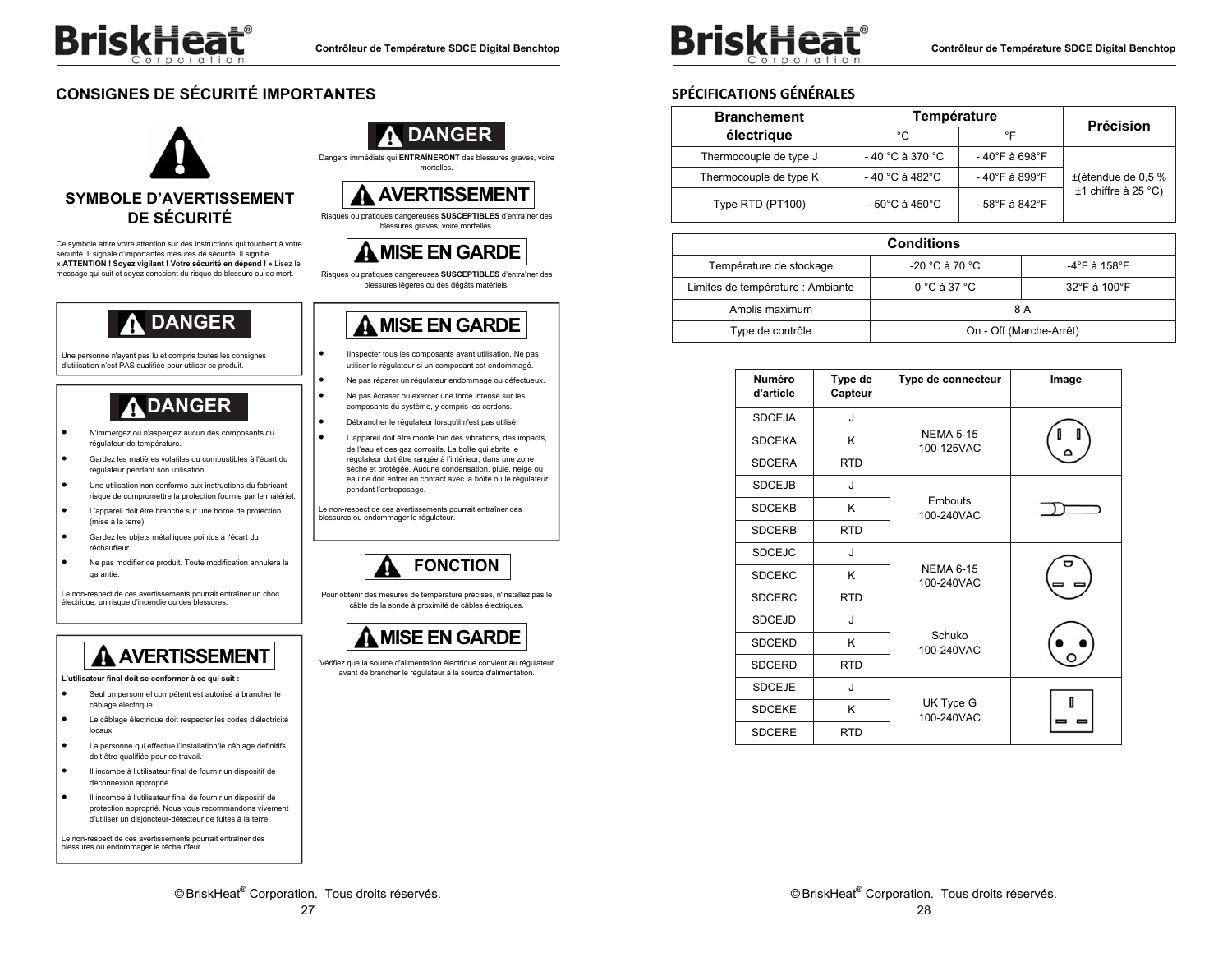

## **CONSIGNES D'INSTALLATION ET D'UTILISATION**

#### **Exigences :**

- $\bullet$ Les connexions électriques doivent être effectuées par des personnes compétentes.
- $\bullet$  Aucun outil ni équipement de protection particuliers ne sont nécessaires pour manipuler ce produit (des applications ou des surfaces spécifiques peuvent nécessiter un équipement de protection).
- $\bullet$  La fréquence de l'alimentation électrique doit se trouver dans une fourchette de +/-10 % de la valeur indiquée sur l'étiquette du produit.

#### **Installation :**

- *REMARQUE : Lorsque l'alimentation électrique est fournie au régulateur de température, les composants sont mis sous tension et il est possible que le réchauffeur commence à chauffer s'il est branché. Ne branchez pas le réchauffeur au régulateur tant que le réchauffeur n'a pas été correctement installé et que les paramètres du régulateur n'ont pas été réglés.*
- 1. Vérifiez que le régulateur de température et le réchauffeur ne sont pas endommagés avant chaque utilisation (voir la section Inspection, page 33).
- 2. Placez le régulateur de température sur une surface plane, propre et sèche. Évitez les dommages pouvant être provoqués par le réchauffeur ou d'autres sources de chaleur. Vérifiez que le capteur de température peut atteindre l'objet à surveiller en toute sécurité.
- 3. Branchez le cordon d'alimentation électrique à la prise d'alimentation électrique du régulateur (voir Figure 1).
- 4. Branchez le régulateur de température à une source d'alimentation électrique adéquate. L'installation d'une prise adéquate est nécessaire sur les modèles de 240 V ne possédant pas de cordon d'alimentation préraccordé.
- 5. Ajustez la valeur de réglage et les paramètres du régulateur de température selon les besoins (voir la section PARAMÈTRES, page 31).
- 6. Placez l'extrémité du capteur de température de sorte que la zone de température critique du composant chauffé puisse être surveillée. Fixez le capteur de température en utilisant une attache ou du ruban adhésif adéquats (non fournis).
- 7. Montez le réchauffeur sur le composant à chauffer.
- 8. Branchez le cordon d'alimentation du réchauffeur à la prise d'alimentation du réchauffeur du régulateur (voir Figure 1). Pour les modèles de 240 V possédant un connecteur d'alimentation de réchauffeur, reportez-vous à la procédure d'installation du connecteur d'alimentation du réchauffeur, page 32.







#### **Fonction des boutons :**

Figure 2

Flèche Haut – Défilement vers le haut

Permet à l'opérateur de définir le réglage de température et les options des paramètres (voir la section PARAMÈTRES pour plus d'informations).

Flèche Bas – Défilement vers le bas et accès rapide au réglage de température

Permet d'accéder rapidement au réglage de température du régulateur en appuyant une fois sur le bouton, afin de modifier la température. Permet à l'opérateur de définir le réglage de température et les options des paramètres (voir la section PARAMÈTRES, page 31, pour plus d'informations).

Bouton U – Mode d'attente

Appuyez sur ce bouton pour accéder au ou sortir du mode d'attente. En mode d'attente, le réchauffeur est mis hors tension et toutes les opérations de surveillance du chauffage et de la température sont suspendues jusqu'à la sortie du mode d'attente.

#### Bouton P – Mode de programmation

Permet d'accéder aux paramètres de programmation du régulateur de température (voir la section PARAMÈTRES, page 31, pour plus d'informations).

#### **Mise en fonctionnement rapide :**

- 1. Le réglage de température par défaut est de 0, l'unité par défaut est le degré Celsius (°C).
- 2. Appuyez sur la flèche Bas pour accéder / modifier au paramètre de réglage de température.
- 3. Appuyez sur les flèches Haut/Bas pour ajuster le réglage de température.
- 4. Maintenez le bouton P enfoncé pour quitter le paramètre de réglage de température.

#### **Pour changer d'unité de température (°C ou °F) ou Type d'élément:**

- 1. Maintenez le bouton P enfoncé pendant environ 5 secondes.
- 2. Appuyez sur le bouton Haut ou Bas jusqu'à ce que la mention SEN s'affiche sur le régulateur.
- 3. Appuyez sur le bouton P pour sélectionner. L'affichage de l'instrument alterne entre le code du paramètre et sa valeur actuelle.
- 4. Appuyez sur les boutons HAUT et BAS jusqu'à ce que le paramètre voulu s'affiche. Voir la section PARAMÈTRES, page 31, pour plus d'informations.
- 5. Appuyez sur le bouton P pour enregistrer la valeur voulue. L'affichage n'indique plus que le code du paramètre sélectionné.
- 6. Quittez le mode de programmation en maintenant la flèche HAUT enfoncée pendant environ cinq secondes ou attendez 30 secondes pour que le régulateur quitte automatiquement le mode de programmation. Lorsque la température s'affiche, le contrôleur n'est plus en mode de programmation.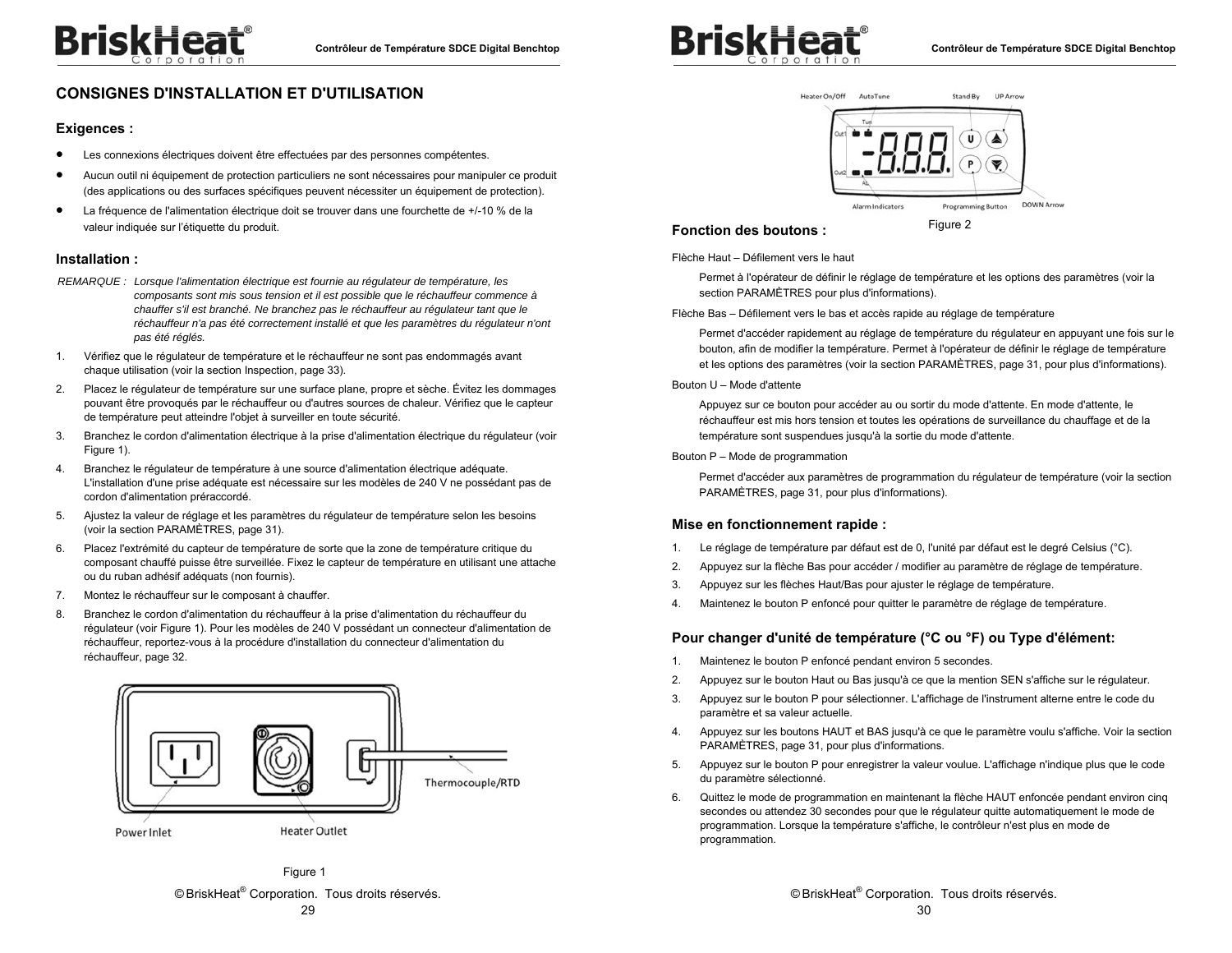# **BriskHeat**®

## **PARAMÈTRES**

|                 | Paramètre                         | Description                                                   |                                        | Plage                           | Unités                   | Par<br>défaut |
|-----------------|-----------------------------------|---------------------------------------------------------------|----------------------------------------|---------------------------------|--------------------------|---------------|
| SP <sub>1</sub> | Réglage                           | Température<br>souhaitée du<br>réchauffeur                    |                                        | 0 à 999                         | °C<br>$\circ \mathsf{F}$ | 0             |
| AL              | Alarme de<br>limite<br>supérieure | Réglage de<br>l'alarme                                        |                                        | -999 à 999                      | °C<br>$\circ$ F          | 999           |
|                 |                                   |                                                               | Modèle<br>SDCE*J                       | JC (°C)<br>JF (°F)              |                          | JС            |
| Sen             | Unités du<br>capteur              | Permet de passer<br>entre les °C et les<br>°F                 | Modèle<br>SDCE*K                       | Ca.C (°C)<br>Ca.F (°F)          |                          | Ca.C          |
|                 |                                   |                                                               | Modèle<br>SDCE*R                       | Pt.C $(^{\circ}C)$<br>Pt.F (°F) |                          | Pt.C          |
| d1              | Hystérésis                        | Déviation lors du<br>cycle de mise<br>sous et hors<br>tension |                                        | 1 à 999                         | °C<br>$\circ$ F          | 1             |
| AL.F            | Fonction<br>d'alarme              | Changement de<br>mesure en cas<br>d'alarme                    | Voir la section Paramètres<br>d'alarme |                                 |                          | AL.n          |
| r.P             | Paramètres<br>restreints          | Programmation<br>usine                                        |                                        | Préréglé en usine sur 0         |                          | 0             |

*\* Sélectionnez uniquement un paramètre du tableau correspondant au numéro de modèle de régulateur utilisé.* 

#### **Configuration des paramètres :**

- 1. Si le régulateur se trouve en mode d'attente, retournez le régulateur en mode de fonctionnement normal.
- 2. Maintenez le bouton P enfoncé pendant environ 5 secondes. Utilisez les boutons HAUT et BAS pour sélectionner le paramètre à modifier.
- 3. Appuyez sur le bouton P pour confirmer la sélection du paramètre. L'affichage de l'instrument alterne entre le code du paramètre et sa valeur actuelle.
- 4. Pour modifier la valeur du paramètre, appuyez sur les boutons HAUT et BAS.
- 5. Appuyez sur le bouton P pour enregistrer la nouvelle valeur. L'affichage n'indique plus que le code du paramètre sélectionné.
- 6. Appuyez sur les boutons HAUT et BAS pour sélectionner un autre paramètre à modifier en utilisant les étapes ci-dessus.
- 7. Pour quitter le mode de programmation, maintenez le bouton HAUT enfoncé pendant environ cinq secondes ou attendez 30 secondes pour que le régulateur quitte automatiquement le mode de programmation. Lorsque la température s'affiche, le contrôleur n'est plus en mode de programmation.

#### **Etre prêt:**

Maintenez le bouton U (Attente) enfoncé pour passer en mode d'attente. Le réchauffeur ne chauffe pas lorsque le contrôleur se trouve dans ce mode. Pour retourner le régulateur en fonctionnement normal, maintenez le bouton U enfoncé jusqu'à ce que la température s'affiche sur l'écran.



## **INSTALLATION DU CONNECTEUR D'ALIMENTATION DE 240V DU RÉCHAUFFEUR**

*Remarque: ces instructions ne s'appliquent pas au modèle SDCE\*A (120 V)* 

**Outillage nécessaire :** POZIDRIV® #1, pince coupe-fil et à dénuder.

1. Placez la douille conique (1) et le mandrin (2) sur le cordon du réchauffeur.



2. Préparez et dénudez le cordon du réchauffeur

comme illustré.

**Important:** 

fraisure. (b) Faites attention à la rainure de clavette de

guidage.



**CÂBLAGE** 

3. Insérez les fils dans les bornes et serrez le dispositif de retenue à l'aide d'un POZIDRIV, couple max. de 0,5 Nm (4,44 lb-po).

*Remarque : le fil de terre est habituellement le fil vert.* 



4. Glissez le prisonnier et le mandrin (1) dans le boîtier (2).

(a) Alignez le mandrin en plaçant le nez dans la

5. Serrez la douille à la main. Couple maximum de 2,5 Nm (21,6 lb-po).

6. Insérez le connecteur d'alimentation de 240 V du réchauffeur dans la prise d'alimentation du réchauffeur. Tournez la prise d'alimentation du réchauffeur dans le sens des aiguilles d'une montre jusqu'à ce qu'il <sup>s</sup>'enclenche en place.

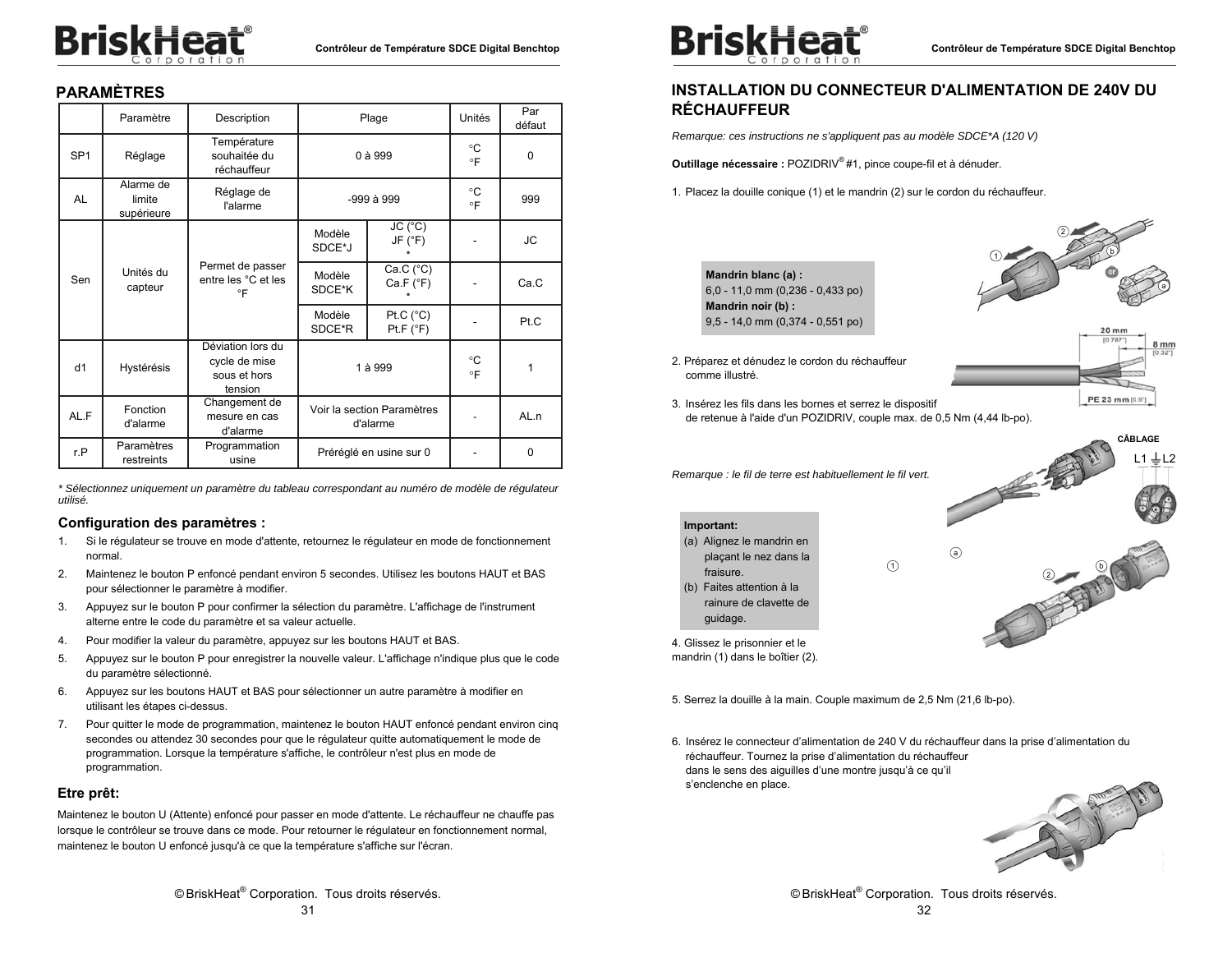## **PARAMÈTRES D'ALARME**

L'alarme s'affiche lorsque la température de l'élément de détection dépasse la valeur du paramètre Alarme de limite supérieure (AL). Sur cet appareil, l'alarme s'identifie par l'allumage des diodes rouges AL et OUT2. Les paramètres d'alarme sont accessibles sous le paramètre Fonction d'alarme (AL.F). Les trois paramètres d'alarme disponibles sont les suivants :

- $\bullet$  AL – Réinitialiser l'alarme automatiquement – Lorsque la température dépasse la valeur du paramètre Alarme de limite supérieure, l'alarme s'arrête automatiquement.
- $\bullet$  AL. n – Alarme enclenchée – Lorsque la température dépasse la valeur du paramètre Alarme de limite supérieure, l'affichage de l'alarme reste allumé jusqu'à ce que l'alarme soit réinitialisée manuellement. Pour réinitialiser l'alarme manuellement, maintenez les boutons U et P enfoncés pendant 5 secondes.
- $\bullet$  AL.A – Alarme pouvant faire l'objet d'un accusé de réception – Lorsque la température dépasse la valeur du paramètre Alarme de limite supérieure, l'alarme peut être constatée et arrêtée en maintenant les boutons U et P enfoncés pendant 5 secondes. L'alarme se réinitialise automatiquement lorsque la température retombe sous la valeur du paramètre Alarme de limite supérieure, si elle n'a pas fait l'objet d'un accusé de réception préalable.

## **CONSIGNES D'ENTRETIEN**

#### Quiconque lit et comprend ces instructions est qualifié pour l'entretien de ce régulateur.

#### **Entretien :**

 $\bullet$  Essuyez la saleté, l'huile, la graisse ou autre corps étranger avec un chiffon humide et des produits de nettoyage domestiques doux.

*REMARQUE : l'appareil doit être débranché avant tout nettoyage avec un chiffon humide et doit sécher complètement avant d'être remis sous tension.* 

#### **Inspection :**

- $\bullet$ Effectuez une inspection avant et après toute utilisation du régulateur.
- $\bullet$ L'isolant des câbles et fils ne doit comporter aucune coupure ou rupture visible.
- $\bullet$ Le boîtier et le régulateur ne doivent comporter aucune coupure, fissure ou perforation.

#### **Entreposage :**

 $\bullet$  Ce produit doit être entreposé à température ambiante dans un milieu dont l'humidité relative est inférieure à 80 %.

#### **Mise au rebut :**

 $\bullet$  Ce produit doit être recyclé conformément à la directive 2012/19/UE relative aux déchets d'équipements électriques et électroniques (DEEE).



## **PROCÉDURES D'URGENCE**

Veillez à lire et bien comprendre ces instructions avant d'utiliser ce régulateur. En cas d'urgence, mettez le réchauffeur hors tension.

#### **Choc électrique :**

- $\bullet$ Ne touchez par la personne blessée alors qu'elle est en contact avec le courant électrique.
- $\bullet$  Appelez les services d'urgence locaux si la personne blessée a les lésions/les troubles suivants : graves brûlures, confusion, respiration difficile, problèmes de rythme cardiaque, arrêt cardiaque, douleur et contractions musculaires, convulsions, perte de conscience.
- $\bullet$ Brûlures légères :
- $\bullet$ Faites couler de l'eau fraîche sur la zone brûlée pendant 10 à 15 minutes.
- $\bullet$ Enlevez les bagues et autres articles serrés de la zone brûlée.

#### **Brûlures importantes :**

- $\bullet$ Appelez les services d'urgence locaux.
- $\bullet$ Veillez à ce que la victime ne subisse pas d'autres blessures.
- $\bullet$ Enlevez les bagues et autres articles serrés de la zone brûlée.
- $\bullet$  Surveillez la respiration et demandez à une personne qualifiée d'administrer au besoin une réanimation cardiorespiratoire.

#### **Incendie :**

- $\bullet$ Appelez les services d'urgence locaux.
- $\bullet$  Si cette action est sans danger, prenez un extincteur et éteignez le foyer d'incendie ; autrement, évacuez les lieux et attendez à une distance sûre l'arrivée des secours.
- $\bullet$  Ce régulateur est construit avec un matériau ininflammable, mais il pourrait enflammer des matériaux combustibles se trouvant à proximité.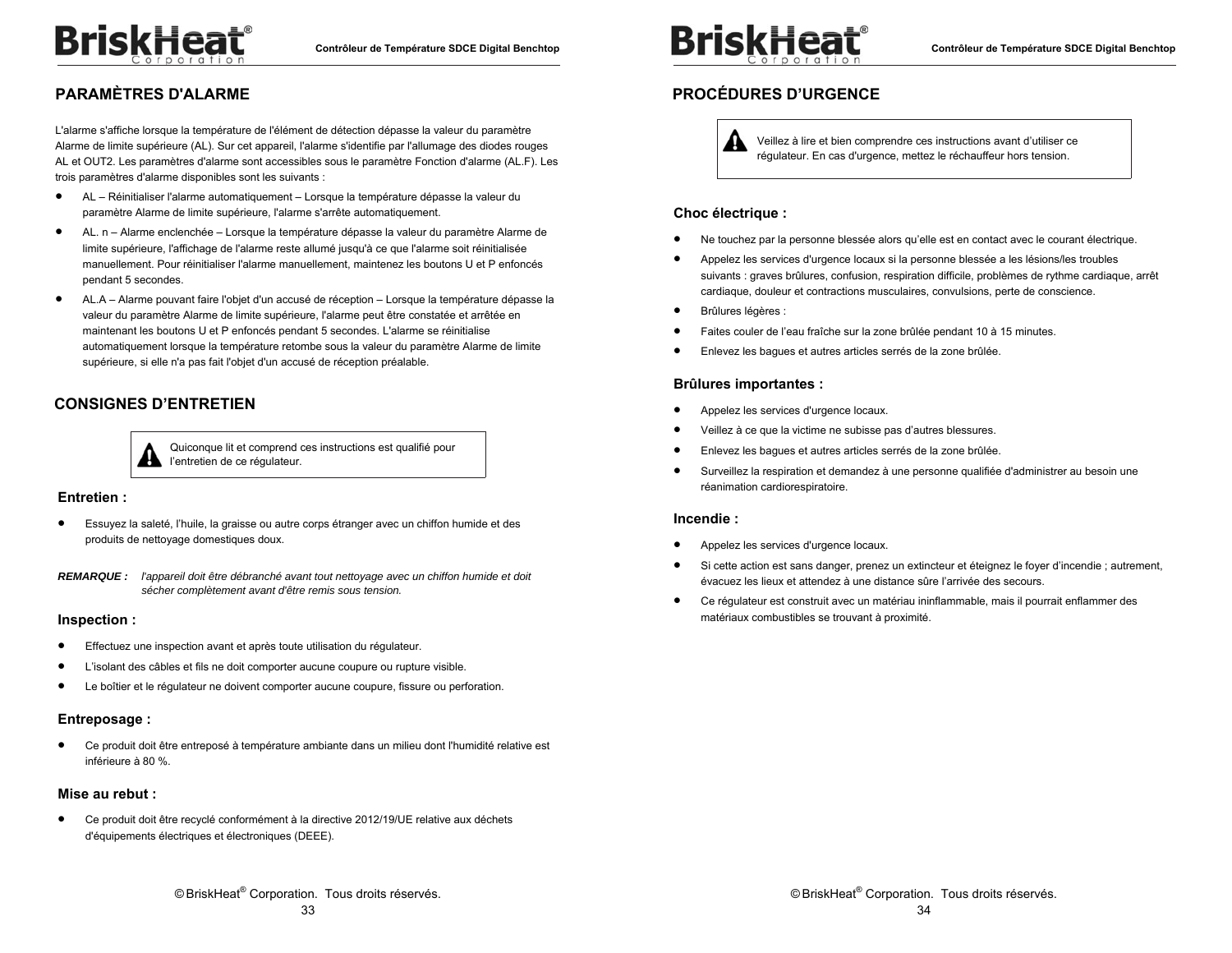## **GUIDE DE DÉPANNAGE**

Veuillez lire ce guide avant de contacter BriskHeat®. Ce guide est conçu pour répondre aux questions les plus courantes. Si vous ne pouvez cerner le problème et avez besoin d'une aide supplémentaire, contactez votre distributeur/représentant local, ou BriskHeat® au **1 800 848 7673 (appel gratuit aux É.-U. et au Canada),** ou au **614 294-3376 (monde entier),** ou à **bhtsales1@briskheat.com.** 

| PROBLÈME                                                  | SOLUTION(S)                                                                                                                                                                                                                                                                                                                                  |
|-----------------------------------------------------------|----------------------------------------------------------------------------------------------------------------------------------------------------------------------------------------------------------------------------------------------------------------------------------------------------------------------------------------------|
| Le régulateur ne se met pas en<br>marche                  | Vérifiez la tension d'alimentation du régulateur.<br>Vérifiez que le régulateur n'est pas endommagé (voir la procédure<br>d'inspection).<br>Si le régulateur n'est pas endommagé, s'il est branché à une<br>source d'alimentation de tension correcte et s'il ne se met pas en<br>marche, contactez Briskheat® pour obtenir de l'assistance. |
| Déclenchement du disjoncteur ou<br>DDFT                   | Vérifiez que l'intensité nominale du disjoncteur convient aux<br>exigences actuelles indiquées sur l'étiquette du régulateur.<br>Vérifiez que le régulateur n'est pas endommagé (voir la procédure<br>d'inspection).<br>Vérifiez que l'intensité nominale du réchauffeur est inférieure ou<br>égale à celle du régulateur.                   |
| Le réchauffeur ne chauffe pas                             | Vérifiez que le régulateur est sous tension.<br>Vérifiez que la prise du réchauffeur a été câblée correctement.<br>Vérifiez que le capteur de température est fermement fixé à la<br>pièce et qu'il n'est pas endommagé.<br>Vérifiez que le régulateur est réglé à une température supérieure<br>à la température actuelle.                  |
| Le régulateur chauffe trop avant<br>de s'arrêter          | Ajustez l'hystérésis :<br>Accédez au mode de programmation et sélectionnez d1.<br>Modifiez la valeur. Moins la valeur est élevée, moins l'excès de<br>température est élevé.                                                                                                                                                                 |
| Messages d'erreur<br>Under range<br>Sensor break<br>U U U | Si ces messages d'erreur apparaissent, contactez Briskheat <sup>®</sup><br>pour obtenir de l'assistance.                                                                                                                                                                                                                                     |
| Message EPr                                               | Si le régulateur indique EPr, ce message d'erreur s'efface<br>automatiquement.<br>Si ce message d'erreur apparaît de nombreuses fois, contactez<br>votre représentant Briskheat® pour obtenir de l'assistance.                                                                                                                               |



## **INFORMATIONS DE GARANTIE**

BriskHeat<sup>®</sup> garantit ce produit à l'acheteur d'origine pendant une période de dix-huit (18) mois à compter de la date d'expédition, ou de douze (12) mois à compter de la date d'installation, le premier des deux prévalant. Selon les termes de cette garantie, l'obligation de BriskHeat et votre recours exclusif se limiteront à la réparation ou au remplacement, au choix de BriskHeat, de pièces du produit qui s'avèrent défectueuses à la suite d'une utilisation et d'un entretien conformes aux indications et de leur examen par BriskHeat établissant la défectuosité. Les détails complets de la garantie se trouvent en ligne à www.briskheat.com ou en contactant BriskHeat au 1-800-848-7673 (appel gratuit, États-Unis / Canada) ou au 1-614-294-3376 (monde entier).



Siège social : 4800 Hilton Corporate Dr. Columbus, OH 43232, États-Unis

Europe : Boîte postale 420124 44275 Dortmund, Allemagne

Numéro gratuit : 800-848-7673 Téléphone : 614-294-3376 Fax : 614-294-3807 E-mail : bhtsales1@briskheat.com

35

© BriskHeat® Corporation. Tous droits réservés.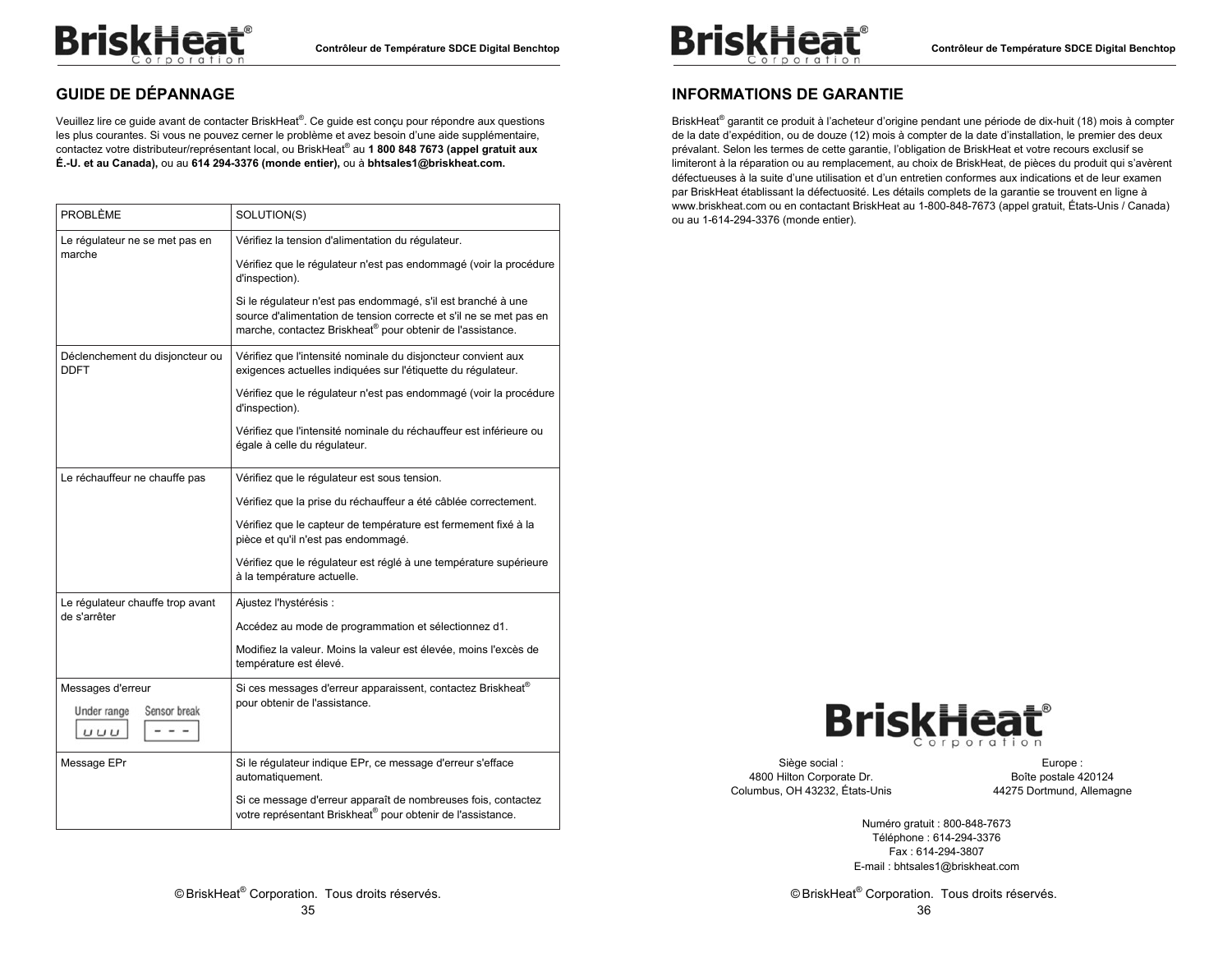

**German (Deutsch)** 



# **SDCE Digitaler Benchtop Temperaturregler**  Bedienungsanleitung



Sie müssen diese Bedienungsanleitung gelesen und verstanden haben, bevor Sie dieses Produkt installieren, bedienen oder warten. Ein mangelndes Verständnis dieser Anweisungen kann zu Unfällen mit schweren Verletzungen oder zum Tod führen.

Bewahren Sie diese Anweisungen zum späteren Nachschlagen auf.



## **INHALTSVERZEICHNIS**

## **EINFÜHRUNG**

Der BriskHeat® digitale Ein/Aus Tisch-Temperaturregler SDCE ist für die allgemeine Temperaturüberwachung und die Temperaturmessung in Innenbereichen ausgelegt.

## **ANWENDUNGEN**

Beabsichtigte Anwendungen:

 $\bullet$ Temperaturregelung

- $\bullet$ Verwendung in Innenbereichen
- $\bullet$  Benutzung mit Heizbändern, Becherwärmern, Silikon-Heizmatten und anderen temperaturgeregelten Geräten

## **GENEHMIGUNGEN**

2014/35/EU (Niederspannungsrichtlinie) IEC 60730-1, 60730-2-9 2011/65/EU (RoHS 2 Richtlinie) 2012/19/EU (WEEE Richtlinie)

Genehmigungen gelten nur, wenn die Installation allen gültigen Anweisungen, Vorschriften und Regelungen entspricht.

Verbotene Anwendungen:

- $\bullet$ Verwendung im Außenbereich
- $\bullet$ Verwendung mit Tachsiedern

© BriskHeat® Corporation. Alle Rechte vorbehalten. 38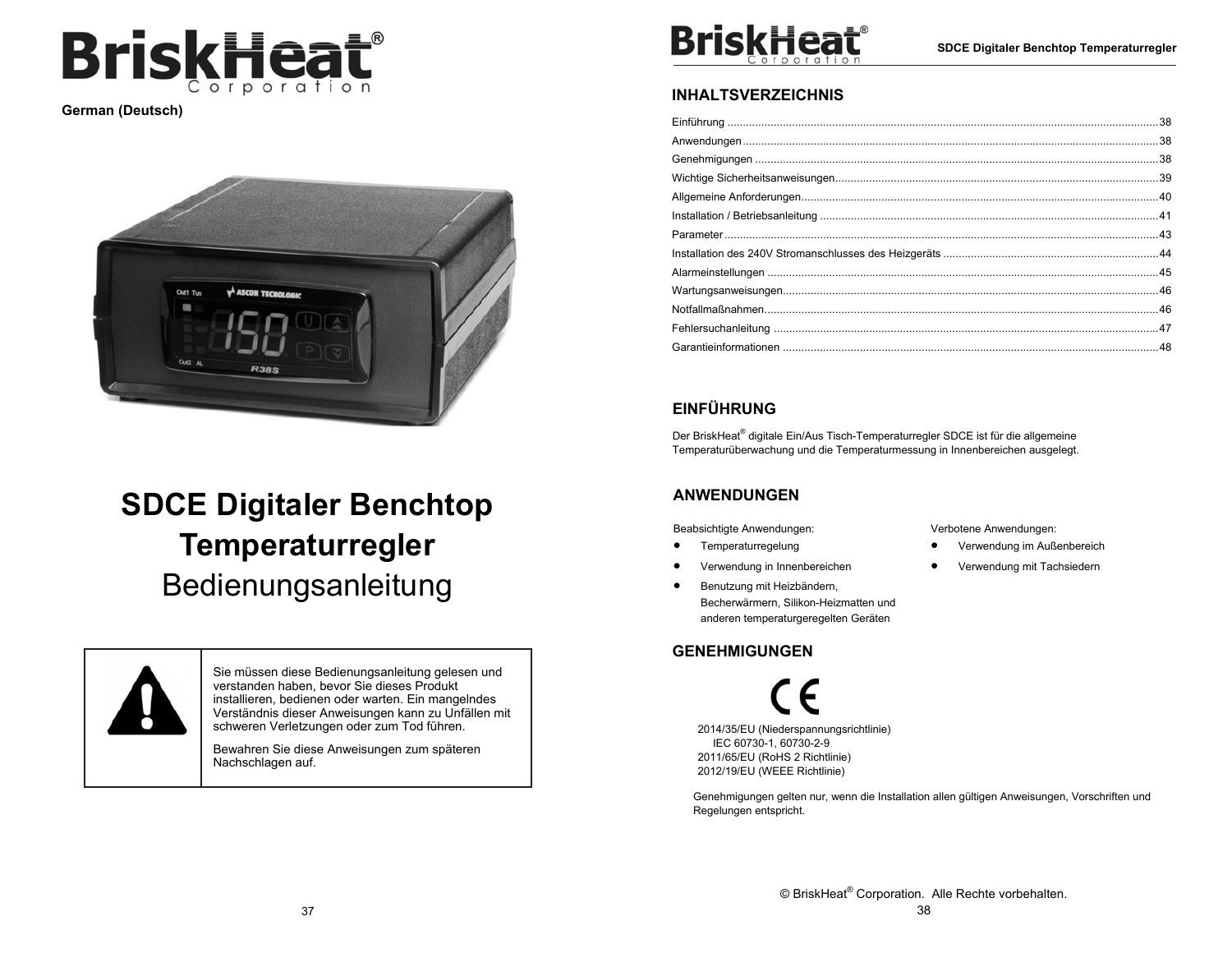## **WICHTIGE SICHERHEITSANWEISUNGEN**



### **SICHERHEITSWARNSYMBOL**

Das oben abgebildete Symbol wird verwendet, um auf Anweisungen hinzuweisen, die Ihre persönliche Sicherheit betreffen. Es macht auf wichtige Sicherheitsvorkehrungen aufmerksam. Bedeutet "ACHTUNG! **Seien Sie wachsam! Ihre persönliche Sicherheit steht auf dem Spiel!"** Lesen sie die nachstehende Nachricht und seien Sie sich der Möglichkeit von Verletzungen oder Tod bewusst.



Eine Person, die nicht alle Betriebsanweisungen gelesen und verstanden hat, ist nicht qualifiziert, um dieses Produkt zu verwenden.



- . Keine der Komponenten des Temperaturreglers in Flüssigkeit legen oder mit Flüssigkeit besprühen.
- . Flüchtige oder brennbare Stoffe vom Regler fernhalten, während dieser in Verwendung ist.
- . Wenn das Gerät auf eine andere Art und Weise als vom Hersteller angegeben verwendet wird, kann der vom Gerät gebotene Schutz beeinträchtigt sein.
- $\bullet$  Das Gerät muss an eine geerdete Steckdose angeschlossen werden.
- . Scharfe und spitze Metallobjekte vom Heizgerät fernhalten.
- $\bullet$  Das Produkt keinen Änderungen unterziehen. Bei Änderungen erlischt die Garantie.

Die Nichtbeachtung dieser Warnhinweise kann zu einem elektrischen Schlag, zu Brandgefahr und Verletzungen führen.

## **WARNUNG**

#### **Der Endbenutzer hat folgendes zu beachten:**

- . Nur qualifiziertes Personal darf die elektrische Verdrahtung vornehmen.
- $\bullet$  Die gesamte elektrische Verdrahtung muss den vor Ort geltenden Vorschriften für Elektrizität entsprechen.
- $\bullet$  Die Person, die die endgültige Installation/Verdrahtung vornimmt, muss für diese Arbeit qualifiziert sein.
- . Der Endbenutzer ist dafür verantwortlich, eine geeignete Trennvorrichtung bereitzustellen.
- $\bullet$  Der Endbenutzer ist dafür verantwortlich, eine geeignete Überschlag-Schutzeinrichtung bereitzustellen. Es wird dringend empfohlen, einen FI-Schutzschalter zu verwenden.

Die Nichtbeachtung dieser Warnhinweise kann zu Verletzungen oder zur Beschädigung des Heizgeräts führen.



Unmittelbare Gefahren, die **AUF JEDEN FALL** zu schweren Verletzungen oder zum Tod führen.



Gefahren oder unsichere Praktiken, die zu schweren Verletzungen oder zum Tod führen **KÖNNEN**.

# **VORSICHT**

Gefahren oder unsichere Praktiken, die zu leichten Verletzungen führen **KÖNNEN.**



- Vor der Benutzung alle Komponenten überprüfen. Den Regler nicht verwenden, wenn Komponenten beschädigt sind.
- $\bullet$ Beschädigte oder fehlerhafte Regler nicht reparieren.

.

.

- . Keine Komponenten des Systems, einschließlich Kabelanordnung, zusammendrücken oder starker Belastung aussetzen.
- . Den Regler von der Stromquelle trennen, wenn er nicht in Gebrauch ist.
	- Das Gerät muss in angemessenem Abstand von Vibration, Erschütterung, Wasser und korrosiven Gasen installiert werden. Der Karton mit dem Regler sollte an einem trockenen, geschützten Ort in einem geschlossenen Raum gelagert werden. Der Karton bzw. Regler darf während der Lagerung unter keinen Umständen mit Kondensation, Regen, Schnee oder Wasser in Berührung kommen.

Die Nichtbeachtung dieser Warnhinweise kann zu Verletzungen oder zur Beschädigung des Reglers führen.



Um präzisere Temperaturmessungen zu ermöglichen, das Sondenkabel nicht in der Nähe der Netzkabel installieren.



Vor dem Anschließen des Reglers an das Stromnetz sicherstellen, dass der Regler für die Eingangsstromquelle ausgelegt ist.



**SDCE Digitaler Benchtop Temperaturregler** 

## **ALLGEMEINE ANFORDERUNGEN**

| Eingangstyp         | Temperatur                           |                  | Genauigkeit                    |
|---------------------|--------------------------------------|------------------|--------------------------------|
|                     | °C                                   | °F               |                                |
| Thermoelement Typ J | $-40^{\circ}$ C bis 370 $^{\circ}$ C | - 40°F bis 698°F |                                |
| Thermoelement Typ K | $-40^{\circ}$ C bis 482 $^{\circ}$ C | - 40°F bis 899°F | $\pm$ (0,5% span $\pm$ 1 Digit |
| Typ RTD (PT100)     | $-50^{\circ}$ C bis 450 $^{\circ}$ C | - 58°F bis 842°F | bei 25°C)                      |

| <b>Bedingungen</b>                                                              |                                      |                                     |  |  |
|---------------------------------------------------------------------------------|--------------------------------------|-------------------------------------|--|--|
| Lagerungstemperatur                                                             | -20 $^{\circ}$ C bis 70 $^{\circ}$ C | $-4^{\circ}$ F bis 158 $^{\circ}$ F |  |  |
| Temperaturgrenzwerte: Umgebung<br>$0^\circ$ bis 37 $^\circ$ C<br>32°F bis 100°F |                                      |                                     |  |  |
| Maximale ampere                                                                 | 8 A                                  |                                     |  |  |
| Regelungsart                                                                    | EIN/AUS                              |                                     |  |  |

| <b>Artikelnummer</b> | <b>Sensorart</b> | <b>Steckertyp</b>              | <b>Bild</b> |
|----------------------|------------------|--------------------------------|-------------|
| <b>SDCEJA</b>        | J                |                                |             |
| <b>SDCEKA</b>        | Κ                | <b>NEMA 5-15</b><br>100-125VAC |             |
| <b>SDCERA</b>        | <b>RTD</b>       |                                |             |
| <b>SDCEJB</b>        | J                |                                |             |
| <b>SDCEKB</b>        | Κ                | Ferrulenenden                  |             |
| <b>SDCERB</b>        | <b>RTD</b>       | 100-240VAC                     |             |
| <b>SDCEJC</b>        | J                |                                |             |
| <b>SDCEKC</b>        | Κ                | <b>NEMA 6-15</b><br>100-240VAC |             |
| <b>SDCERC</b>        | <b>RTD</b>       |                                |             |
| <b>SDCEJD</b>        | J                |                                |             |
| <b>SDCEKD</b>        | Κ                | Schuko<br>100-240VAC           |             |
| <b>SDCERD</b>        | <b>RTD</b>       |                                |             |
| <b>SDCEJE</b>        | J                |                                |             |
| <b>SDCEKE</b>        | Κ                | UK Type G<br>100-240VAC        |             |
| <b>SDCERE</b>        | <b>RTD</b>       |                                |             |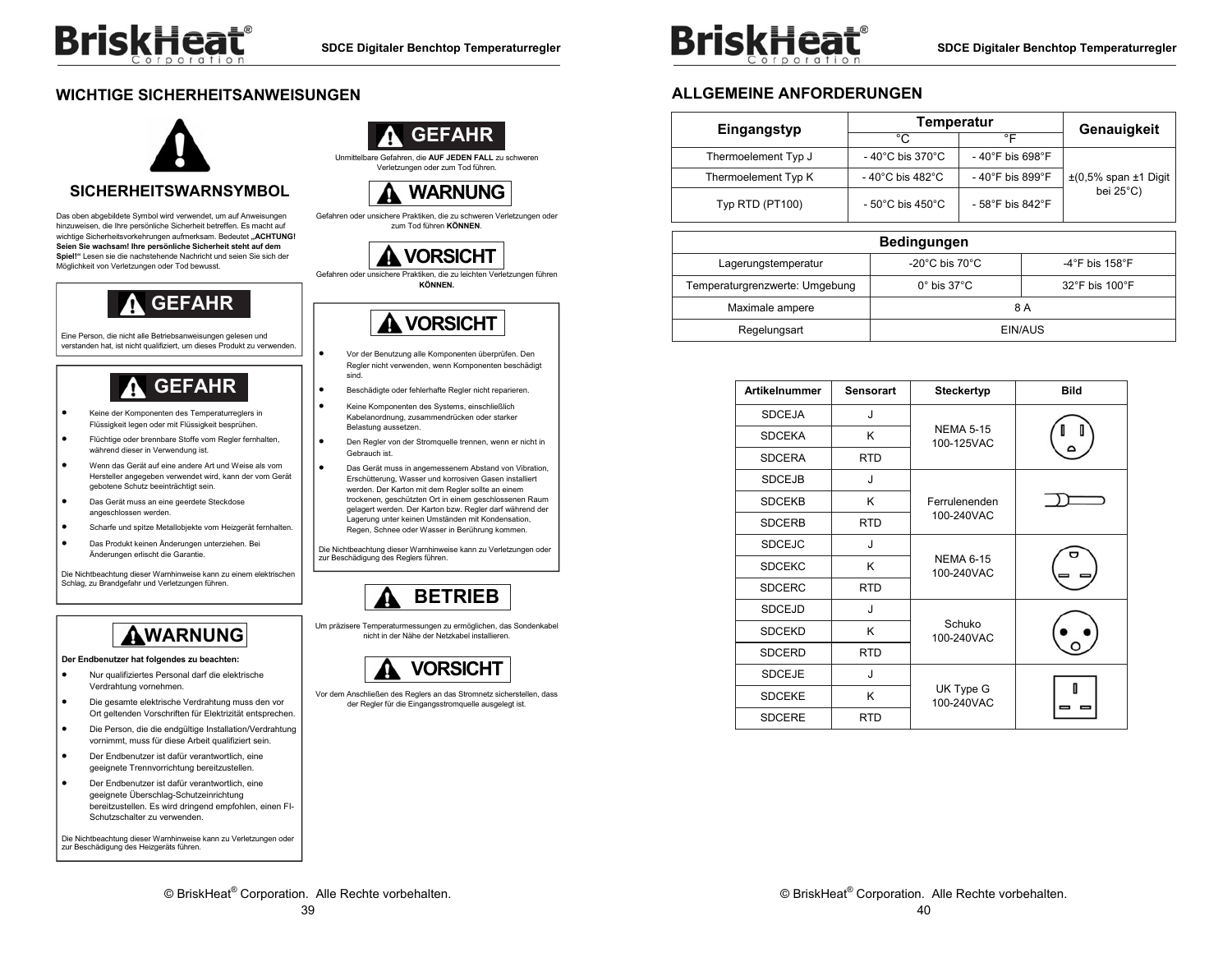## **INSTALLATION/ BETRIEBSANLEITUNG**

#### **Anforderungen:**

- $\bullet$ Elektrische Anschlüsse müssen von qualifizierten Personen durchgeführt werden.
- $\bullet$  Zur Handhabung dieses Produkts sind weder Spezialwerkzeuge noch eine Schutzausrüstung erforderlich (spezifische Anwendungen oder Oberflächen können die Benutzung einer Schutzausrüstung erfordern).
- $\bullet$ Die Netzfrequenz soll innerhalb +/-10% des auf dem Produktetikett angegebenen Werts liegen.

#### **Einrichtung:**

- *HINWEIS: Wenn der Temperaturregler mit Strom versorgt wird, werden die Komponenten unter Spannung gesetzt und das Heizgerät kann zu heizen beginnen, wenn es angeschlossen ist. Das Heizgerät nicht an den Regler anschließen, bevor das Heizgerät einwandfrei installiert wurde und die Reglerparameter eingestellt wurden.*
- 1. Vor jeder Benutzung den Temperaturregler und das Heizgerät auf Schäden überprüfen (siehe Abschnitt Überprüfung auf Seite 45).
- 2. Den Temperaturregler auf einer sauberen, trockenen und flachen Oberfläche aufstellen. Mögliche Beschädigungen des Heizgeräts oder anderer Wärmequellen vermeiden. Sicherstellen, dass der Temperatursensor das überwachte Objekt sicher erreichen kann.
- 3. Das Netzkabel an die Netzanschlussbuchse des Reglers anschließen (siehe Abbildung 1).
- 4. Den Temperaturregler an eine entsprechend bemessene Stromquelle anschließen. Bei 240V Modellen ohne bereits abgeschlossenes Netzkabel ist die Installation eines entsprechend bemessenen Steckers erforderlich.
- 5. Sollwert und die Parameter des Temperaturreglers wie erforderlich einstellen (siehe PARAMETER Abschnitt auf Seite 43).
- 6. Die Spitze des Temperatursensors so ausrichten dass der Bereich der kritischen Temperatur des beheizten Komponenten überwacht werden kann. Den Temperatursensor mit einem entsprechenden Klebeband befestigen oder festbinden (nicht mitgeliefert).
- 7. Das Heizgerät auf den zu wärmenden Komponenten montieren.
- 8. Das Netzkabel des Heizgeräts an die Netzanschlussbuchse des Heizgeräts anschließen (siehe Abbildung 1). Für 240V Modelle mit dem Heizgerät-Stromanschluss, siehe Installationsvorgang des Stromanschlusses auf Seite 44.



Figure 1





#### **Tastenfunktionen:**

Figure 2

Pfeil nach oben - nach oben scrollen

Erlaubt dem Bediener die Temperatureinstellung und die Parameter-Optionen anzupassen (siehe Abschnitt PARAMETER für zusätzliche Informationen).

Pfeil nach unten - nach unten scrollen und rascher Zugriff auf den Temperatur-Sollwert

Erlaubt einen Schnellzugriff, um mit einem Druck den Sollwert zu ändern. Erlaubt dem Bediener die Temperatureinstellung und die Parameter-Optionen anzupassen (siehe Abschnitt PARAMETER auf Seite 43 für zusätzliche Informationen).

#### U Taste - Standby-Modus

Drücken zum Umschalten des Temperaturreglers in und aus dem Standby-Modus. Im Standby-Modus ist das Heizgerät abgeschaltet und alle Heiz- und Temperatur-Überwachungsfunktionen sind bis zur Unterbrechung des Standby-Modus gestoppt.

#### P Taste - Programmiermodus

Zugriff zum Programmieren der Parameter des Temperaturreglers (siehe Abschnitt PARAMETER auf Seite 43 für zusätzliche Informationen).

#### **Schnelle Inbetriebnahme:**

- 1. Der Standard-Temperatur-Sollwert beträgt 0, die Standardeinheit ist °C.
- 2. Den ,Pfeil nach unten' drücken um auf den Temperatur-Sollwert Parameter zuzugreifen / Änderung.
- 3. Den 'Pfeil nach oben/unten' drücken um die Temperatur auf den gewünschten Sollwert einzustellen.
- 4. Die P Taste drücken und gedrückt halten, um den Bereich Temperatur-Sollwert Parameter zu verlassen.

#### **Zum Ändern der Temperatureinheiten (°C oder °F) oder Elementtyp:**

- 1. Die Taste P drücken und etwa 5 Sekunden lang gedrückt halten.
- 2. Den ,Pfeil nach oben oder unten' drücken, bis der Regler SEN anzeigt.
- 3. Die Taste P drücken, um auszuwählen. Das Instrument wird abwechselnd den Parametercode und dessen aktuellen Wert anzeigen.
- 4. Die Tasten OBEN und UNTEN drücken, bis der gewünschte Parameter angezeigt wird. Siehe Abschnitt PARAMETER auf Seite 43 für zusätzliche Informationen.
- 5. Die Taste P drücken, um den gewünschten Wert zu speichern. Die Anzeige wird danach nur mehr den Code des gewählten Parameters anzeigen.
- 6. Zum Verlassen des Programmiermodus den Pfeil nach OBEN drücken und etwa fünf Sekunden gedrückt halten oder 30 Sekunden warten, bis der Regler den Programmiermodus automatische verlässt. Wenn die Temperatur angezeigt wird, ist der Regler nicht mehr im Programmiermodus.

© BriskHeat® Corporation. Alle Rechte vorbehalten.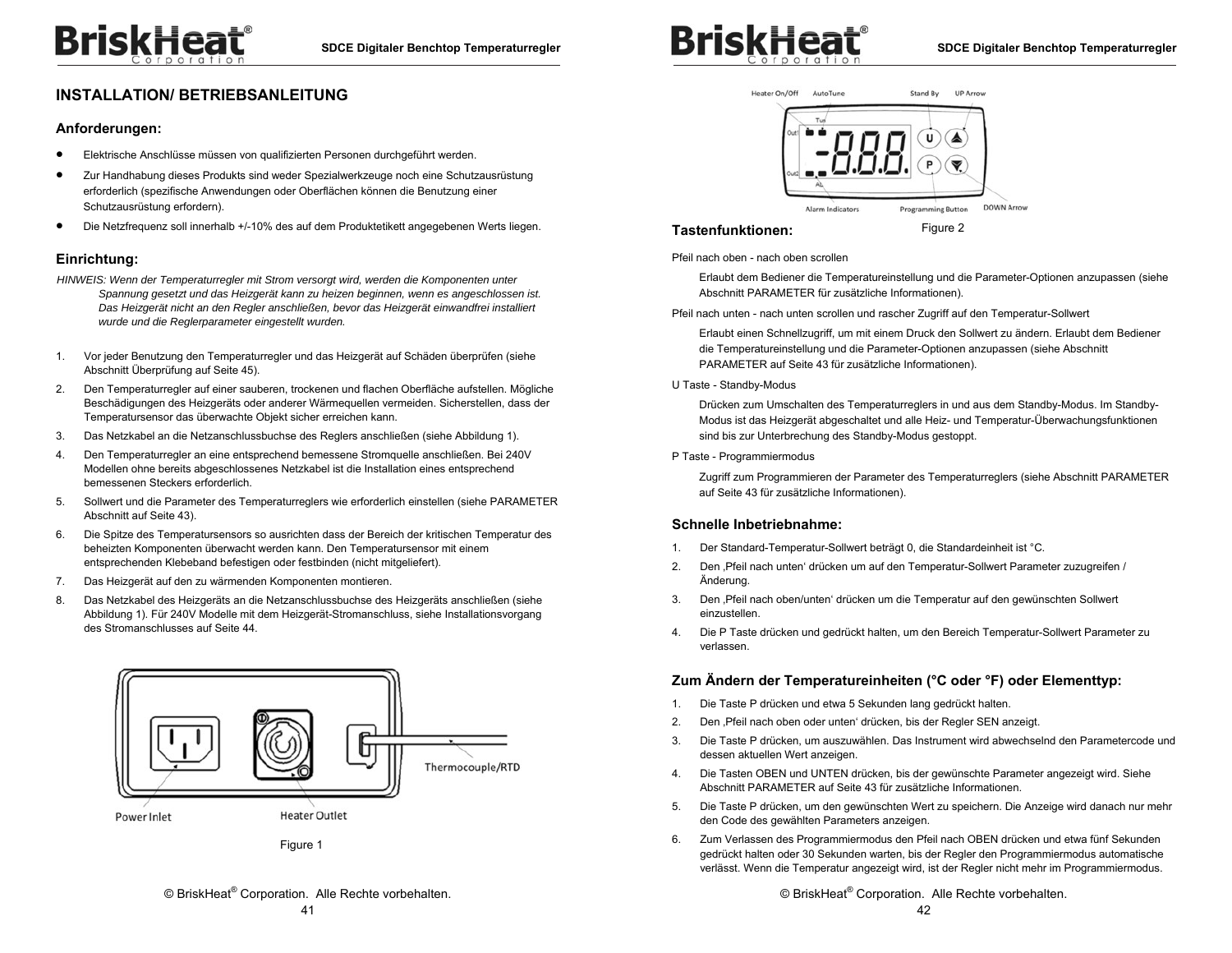# **BriskHeat**®

## **PARAMETER**

|                 | Parameter                         | Beschreibung                                  |                  | Bereich                               | Einheiten       | Standard |
|-----------------|-----------------------------------|-----------------------------------------------|------------------|---------------------------------------|-----------------|----------|
| SP <sub>1</sub> | Sollwert                          | Gewünschte<br>Heizgerät-<br>Temperatur        |                  | 0 bis 999                             | °C<br>$\circ$ F | $\Omega$ |
| AL              | Obere<br>Alarmgrenze              | Alarmeinstellwert                             |                  | -999 bis 999                          | °C<br>$\circ$ F | 999      |
|                 |                                   |                                               | Modell<br>SDCE*J | JC (°C)<br>JF (°F)                    |                 | JС       |
| Sen             | Sensorein-<br>heiten              | Finheitsänder-<br>ungen zwischen<br>°C und °F | Modell<br>SDCE*K | Ca.C (°C)<br>Ca.F (°F)                |                 | Ca.C     |
|                 |                                   |                                               | Modell<br>SDCE*R | Pt.C $(^{\circ}C)$<br>Pt.F (°F)       |                 | Pt.C     |
| d1              | Hysterese                         | Abweichung<br>zwischen Ein-<br>Aus Zyklus     | 1 bis 999        |                                       | °C<br>$\circ$ F | 1        |
| AL.F            | Alarmfunk-<br>tion                | Änderung der<br>Alarmaktion                   |                  | Siehe Abschnitt<br>Alarmeinstellungen |                 | AL.n     |
| r.P             | Eingeschrän<br>kte Parame-<br>ter | Werkseitige<br>Programmierung                 |                  | Werkseinstellung auf 0                |                 | $\Omega$ |

*\* Nur die in der Liste angeführten Parameter auswählen, die der Modellnummer des verwendeten Reglers entsprechen.* 

#### **Konfiguration der Parameter:**

- 1. Wenn der Regler im Standby-Modus ist, den Regler auf Normalbetrieb umschalten.
- 2. Die Taste P drücken und etwa 5 Sekunden lang gedrückt halten. Die Tasten OBEN und UNTEN drücken, bis der gewünschte Parameter geändert wird.
- 3. Die Taste P drücken, um den gewünschten Parameter auszuwählen. Das Instrument wird abwechselnd den Parametercode und dessen aktuellen Wert anzeigen.
- 4. Zum Ändern des Parameterwerts die Tasten OBEN und UNTEN drücken.
- 5. Die Taste P drücken, um den neuen Wert zu speichern. Die Anzeige wird danach nur mehr den Code des gewählten Parameters anzeigen.
- 6. Die Tasten OBEN und UNTEN drücken, um einen anderen Parameter zu wählen, den Sie mit Hilfe der oben beschriebenen Schritte ändern.
- 7. Zum Verlassen des Programmiermodus die Taste nach OBEN drücken und etwa fünf Sekunden gedrückt halten oder 30 Sekunden warten, bis der Regler den Programmiermodus automatisch verlässt. Wenn die Temperatur angezeigt wird, ist der Regler nicht mehr im Programmiermodus.

#### **Bereithalten:**

Die U Taste drücken und gedrückt halten (Standby), um den Standby-Modus einzuschalten. Das Heizgerät funktioniert nicht, solange dieser Modus aktiv ist. Um den Regler wieder in den normalen Betriebsmodus zu schalten, die Taste U drücken und gedrückt halten, bis der Bildschirm die Temperatur anzeigt.



## **INSTALLATION DES 240V STROMANSCHLUSSES DES HEIZGERÄTS**

*Hinweis: Diese Anweisungen gelten nicht für das Modell SDCE\*A (120V)* 

**Erforderliche Werkzeuge:** POZIDRIV® #1, Drahtabschneider und Abisolierzange.

1. 1. Die Zugentlastung (1) und Spannhülse (2) über der Heizgeräteleitung anordnen.





2. Die Heizgeräteleitung wie gezeigt vorbereiten und abisolieren.

PE 23 mm [0.9]

3. Den Draht in die Klemmen einführen und die Spannvorrichtung mit einem POZIDRIV befestigen, max. Drehmoment 0,5 Nm (4,44 lb-in).

*Hinweis: Der Schutzleiter ist typisch ein grüner Leiter.* 

4. Den Einsatz und die Spannhülse (1) in das Gehäuse (2) einführen.

5. Die Zugentlastung manuell anziehen. Maximales

Drehmoment 2,5 Nm (21,6 lb-in).



**Wichtig:**  (a) Die Spannhülse ausrichten, indem die Spitze in der Aussparung 1 2 a

angeordnet wird. (b) Die Führungsnut beachten.



6. Den 240V Steckverbinder an die Steckdose anschliessen. Den 240V Steckverbinder im Uhrzegersinn drhen, bis er einrastet.



© BriskHeat® Corporation. Alle Rechte vorbehalten.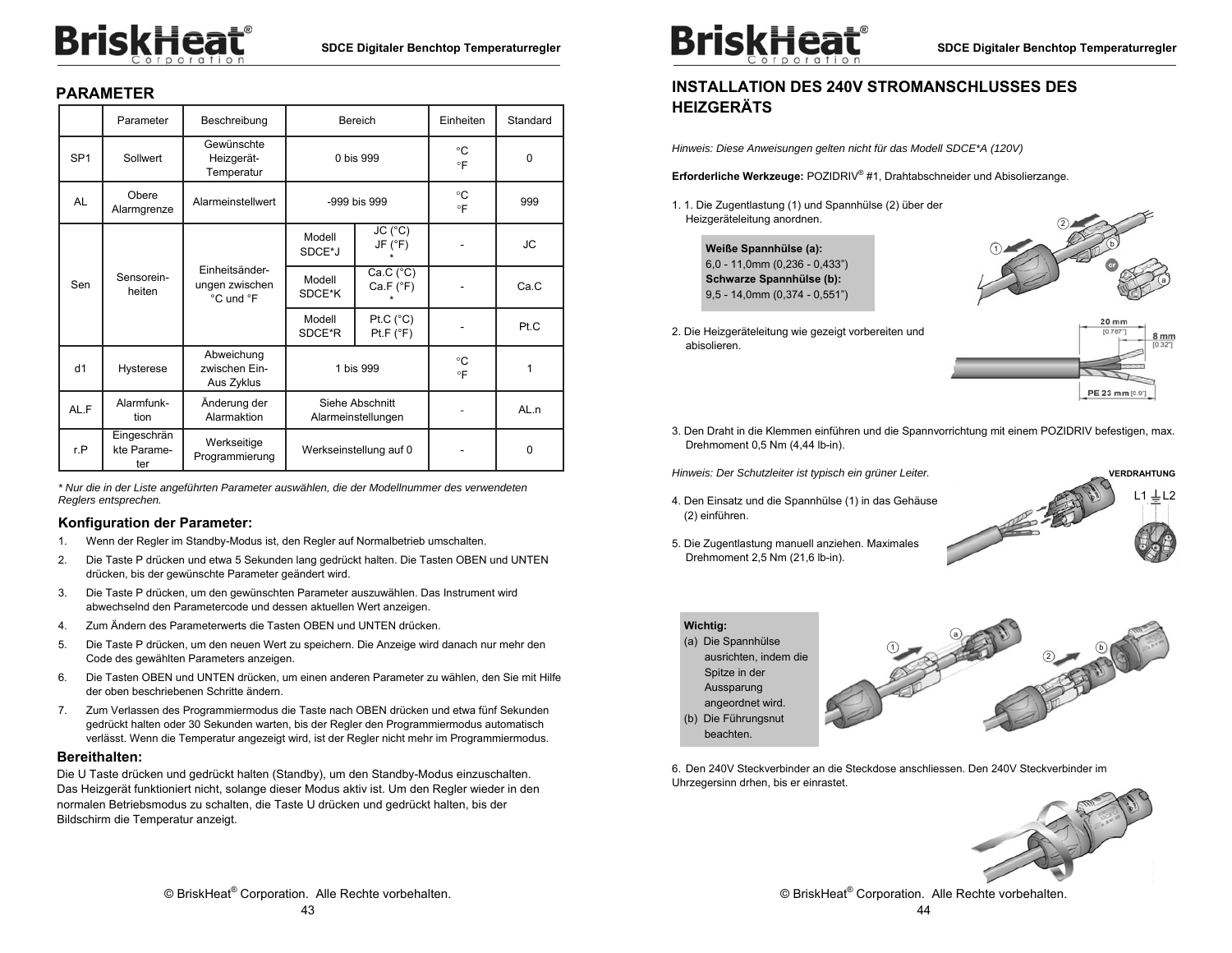## **ALARMEINSTELLUNGEN**

Alarm wird angezeigt, wenn die Temperatur des Messelements höher liegt als die obere Alarmgrenze. Der Alarm der Vorrichtung wird durch Aufleuchten der roten AL und OUT2 LED. Der Zugriff auf die Alarmeinstellungen erfolgt unter dem Parameter Alarmfunktion (AL.F). Die drei verfügbaren Alarmeinstellungen sind:

- $\bullet$  AL - automatische Rückstellung des Alarms - Wenn die Temperatur über die Obere Alarmgrenze ansteigt, schaltet der Alarm automatisch ab.
- $\bullet$  AL. n - gesperrter Alarm - Wenn die Temperatur über die Obere Alarmgrenze ansteigt, bleibt die Alarmanzeige bis zur manuellen Rückstellung aktiv. Zur manuellen Rücksetzung des Alarms, die Tasten U und P 5 drücken und 5 Sekunden gedrückt halten.
- $\bullet$  AL.A - quittierbarer Alarm - Wenn die Temperatur über die Obere Alarmgrenze ansteigt, kann der Alarm durch 5 Sekunden langes Drücken der Tasten U und P quittiert und abgeschaltet werden. Der Alarm wird automatisch zurückgesetzt, sobald die Temperatur unterhalb der Oberen Alarmgrenze sinkt und nicht zuvor quittiert wurde.

## **WARTUNGSANWEISUNGEN**



Jede Person, die diese Anweisungen liest und versteht, darf die Wartung des Reglers vornehmen.

#### **Wartung:**

 $\bullet$  Schmutz, Öl, Fett oder Fremdkörper können mit einem feuchten Tuch und milden Haushaltsreinigern entfernt werden.

*HINWEIS: Vor dem Reinigen mit einem feuchten Tuch soll die Vorrichtung vom Netz getrennt werden und danach völlig trocken sein, bevor die Spannung wieder angelegt wird.* 

#### **Überprüfung:**

- $\bullet$ Vor und nach der Verwendung des Reglers durchführen.
- $\bullet$ Die Kabel und Drähte sollen keine sichtbaren Bruchstellen in der Isolierung aufweisen.
- $\bullet$ Das Gehäuse und die Bedieneinheit sollen keine Schnitte, Risse oder Stiche aufweisen.

### **Lagerung:**

 $\bullet$  Das Produkt soll bei Raumtemperatur in einer Umgebung gelagert werden, in der die Luftfeuchtigkeit keine 80% übersteigt.

### **Entsorgung:**

 $\bullet$  Dieses Produkt muss gemäß der Richtlinie 2012/19/EU Waste Electrical and Electronic Equipment (WEEE) [Abfallentsorgung von Elektro- und Elektronikaltgeräten] recycelt werden.



## **NOTFALLMASSNAHMEN**

Diese Vorgänge vor der Benutzung des Regler lesen und verstehen. Im Æħ Notfall das Heizgerät von der Stromversorgung trennen.

#### **Elektroschock:**

- ٠ Die verletzte Person nicht berühren, solange sie noch mit dem elektrischen Strom in Berührung ist.
- $\bullet$  Rufen Sie Ihren lokalen Notfalldienst, wenn die verletzte Person folgendes aufweist: schwere Verbrennungen, Verwirrung, Atembeschwerden, Herzrhythmus-Probleme, Herzstillstand, Muskelschmerzen und Kontraktionen, Schlaganfall oder Bewusstlosigkeit.
- $\bullet$ Leichte Verbrennungen:
- $\bullet$ Die verbrannte Stelle 10-15 Minuten lang unter kaltes, fließendes Wasser halten.
- $\bullet$ Ringe oder andere eng anliegende Gegenstände von der verbrannten Stelle entfernen.

#### **Schwere Verbrennungen:**

- $\bullet$ Rufen Sie Ihren lokalen Notfalldienst.
- $\bullet$ Schützen Sie die Person gegen weitere Schäden.
- $\bullet$ Ringe oder andere eng anliegende Gegenstände von der verbrannten Stelle entfernen.
- $\bullet$ Die Atmung überwachen und, wenn erforderlich, künstliche Beatmung durchführen.

#### **Feuer:**

- $\bullet$ Rufen Sie Ihren lokalen Notfalldienst.
- $\bullet$  Wenn es gefahrlos möglich ist, nehmen Sie einen Feuerlöscher, um das Feuer zu löschen, andernfalls begeben Sie sich in sichere Entfernung, um auf Hilfe zu warten.
- $\bullet$  Dieser Regler ist aus einem Werkstoff, der die Flammen nicht unterstützt, doch er kann brennbares Material in der Nähe entzünden.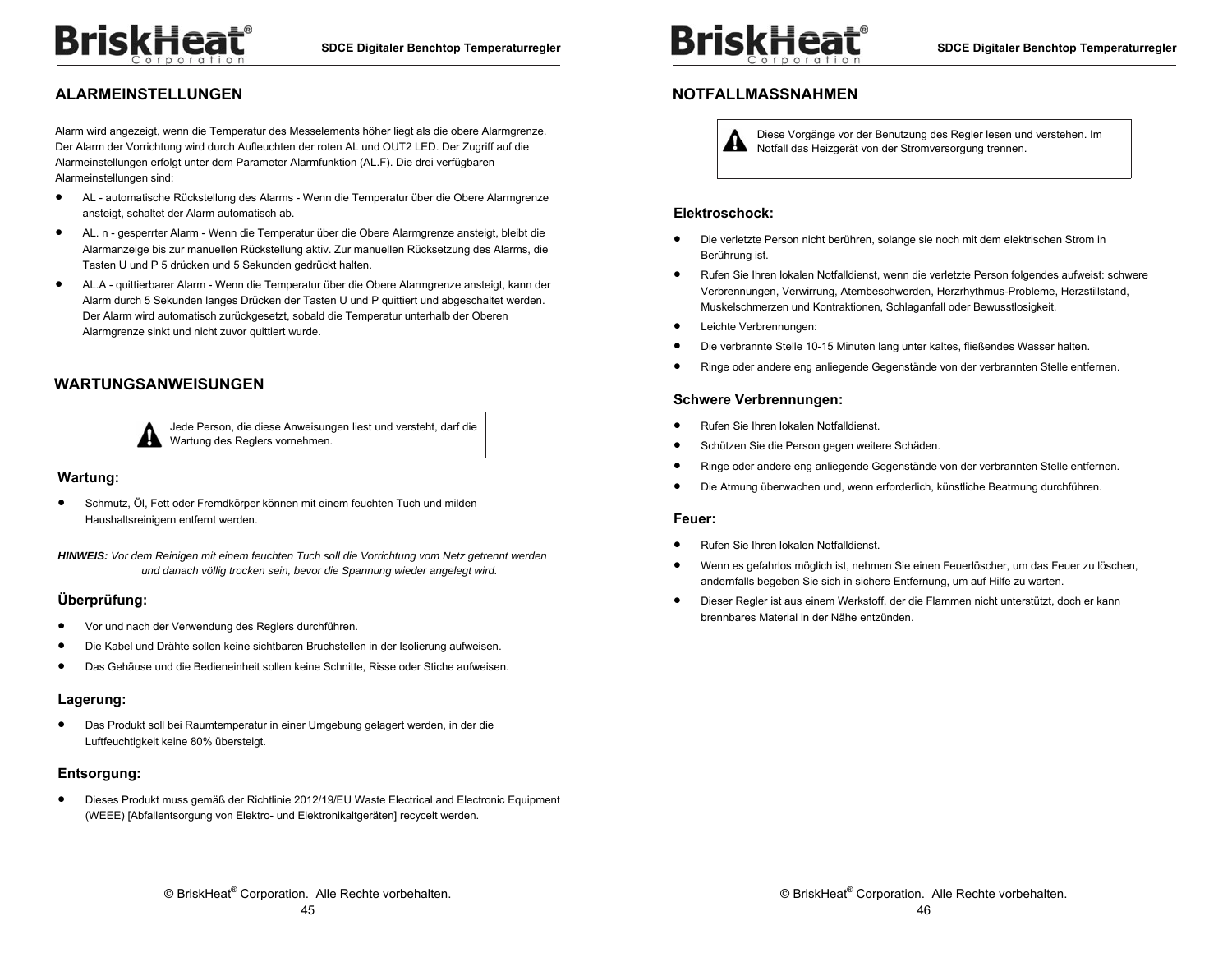## **FEHLERSUCHANLEITUNG**

Bitte lesen Sie diese Anleitung, bevor Sie BriskHeat® kontaktieren. Diese Anleitung ist dazu ausgelegt, die meist gestellten Fragen zu beantworten. Wenn Sie nicht in der Lage sind, das Problem zu identifizieren oder zusätzliche Hilfe brauchen, kontaktieren Sie bitte Ihren lokalen Händler/Vertreter unter **1-800-848-7673 (gebührenfrei USA/Kanada)** oder **1-614-294-3376 (weltweit),** oder **bhtsales1@briskheat.com.** 

| <b>PROBLEM</b>                                           | LÖSUNG(EN)                                                                                                                                                       |
|----------------------------------------------------------|------------------------------------------------------------------------------------------------------------------------------------------------------------------|
| Der Regler schaltet sich nicht ein                       | Prüfen, ob am Regler die richtige Spannung anliegt.                                                                                                              |
|                                                          | Den Regler auf Schäden prüfen (siehe Überprüfungsverfahren).                                                                                                     |
|                                                          | Wenn der Regler unbeschädigt ist und unter der richtigen<br>Spannung steht und sich nicht einschaltet, wenden Sie sich an<br>Briskheat <sup>®</sup> für Service. |
| Lasttrennschalter oder Auslösen<br>de FI-Schutzschalters | Überprüfen, ob der Lasttrennschalter für die Strombedingungen<br>ausgelegt ist, die auf dem Regleretikett angegeben sind.                                        |
|                                                          | Den Regler auf Schäden prüfen (siehe Überprüfungsverfahren).                                                                                                     |
|                                                          | Überprüfen, ob das Heizgerät für weniger oder die gleichen Werte<br>wie der Regler ausgelegt ist.                                                                |
| Das Heizgerät wärmt nicht                                | Überprüfen, ob der Regler mit Strom versorgt wird.                                                                                                               |
|                                                          | Überprüfen, ob der Stecker korrekt verdrahtet wurde.                                                                                                             |
|                                                          | Überprüfen, ob der Temperatursensor sicher angeschlossen und<br>nicht beschädigt ist.                                                                            |
|                                                          | Überprüfen, ob der Regler-Sollwert höher ist als die aktuelle<br>Temperatur.                                                                                     |
| Der Regler wird zu heiß vor dem                          | Hysterese anpassen:                                                                                                                                              |
| Abschalten                                               | Programmiermodus eingeben und d1 wählen.                                                                                                                         |
|                                                          | Den Wert ändern. Je niedriger der Wert, desto geringer die<br>Temperaturüberschreitung.                                                                          |
| Fehlermeldungen<br>Under range<br>Sensor break<br>UUU    | Falls Fehlermeldungen angezeigt werden, wenden Sie sich an<br>Briskheat <sup>®</sup> für Service.                                                                |
| <b>EPr Meldung</b>                                       | Wenn der Regler EPr anzeigt, wird diese Fehlermeldung<br>automatisch gelöscht.                                                                                   |
|                                                          | Falls diese Fehlermeldung mehrere Male angezeigt wird, wenden<br>Sie sich an Briskheat® für Service.                                                             |



## **GARANTIEINFORMATIONEN**

BriskHeat® garantiert dem ursprünglichen Käufer des Produkts für den Zeitraum von achtzehn (18) Monaten ab Versanddatum oder zwölf (12) Monaten ab Installationsdatum, je nachdem, welcher Zeitpunkt früher liegt. Die Verpflichtung und die ausschließlichen Rechtsmittel von BriskHeat gemäß dieser Garantie sind begrenzt auf die Reparatur oder den Ersatz, je nach Beschluss von BriskHeat's jener Teile des Produkts, die sich nach Überprüfung durch BriskHeat als defekt erweisen. Alle Einzelheiten zur Garantie sind online verfügbar unter www.briskheat.com oder wenn Sie uns unter 1-800-848-7673 (gebührenfrei, USA/Kanada) oder 1-614-294-3376 (weltweit) kontaktieren.



Firmensitz: 4800 Hilton Corporate Dr. Columbus, OH 43232, USA.

Europa: Postfach 420124 44275 Dortmund, Deutschland

Gebührenfrei: 800-848-7673 Telefon: 614-294-3376 Fax: 614-294-3807 E-Mail: bhtsales1@briskheat.com

© BriskHeat® Corporation. Alle Rechte vorbehalten. 48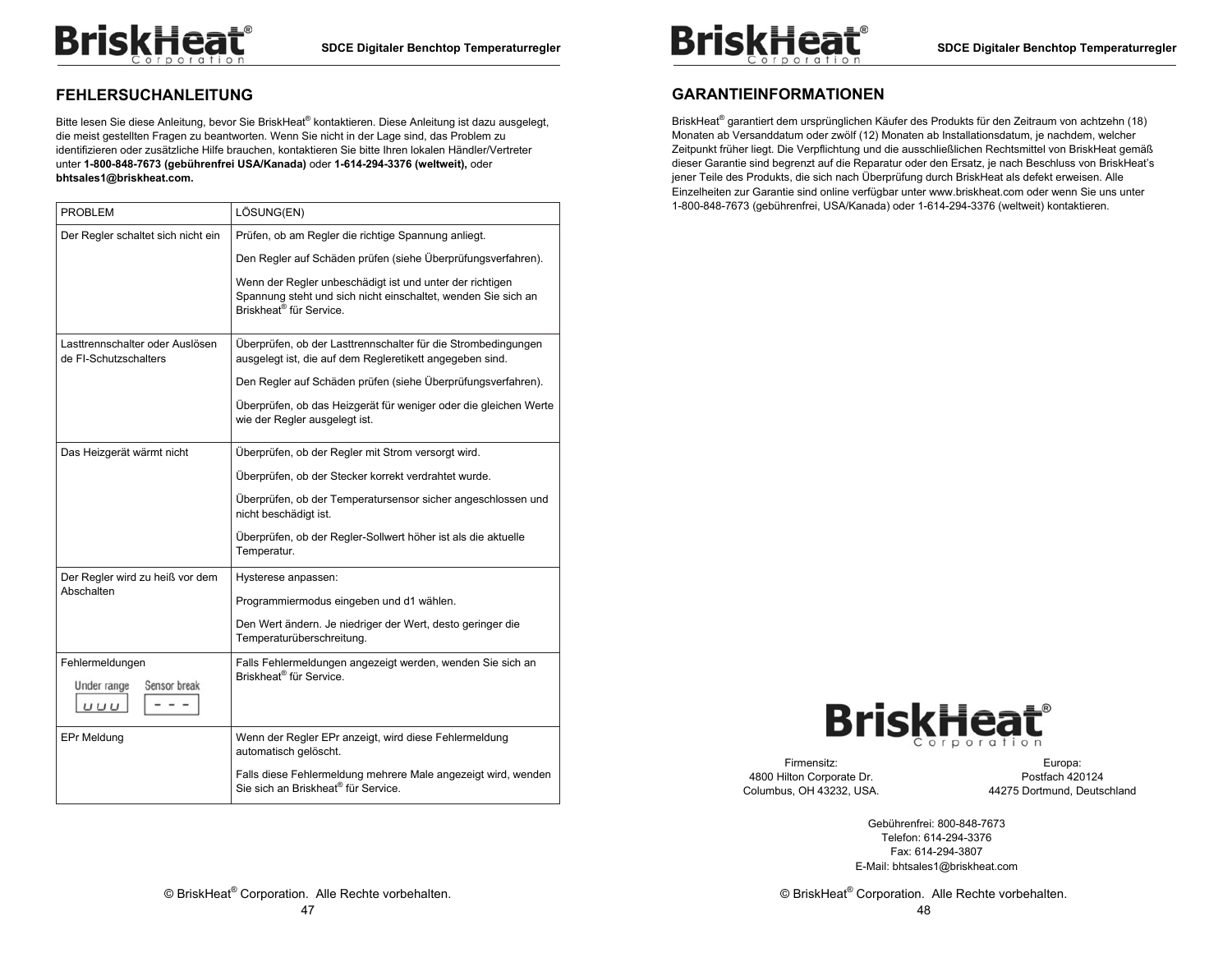

**Italian (Italiano)** 



# **Benchmark Digitale SDCE Regolatore di Temperatura**

Manuale di Istruzioni



È necessario leggere e comprendere il presente manuale prima di installare, utilizzare o eseguire interventi di manutenzione su questo prodotto. La mancata comprensione di queste istruzioni potrebbe causare un incidente con conseguenti lesioni gravi o morte.

Conservare queste istruzioni per futura consultazione.



**Benchmark Digitale SDCE Regolatore di Temperatura** 

### **INDICE**

## **INTRODUZIONE**

Il regolatore di temperatura digitale da banco SDCE con dispositivo di accensione/spegnimento di Briskheat® è stato progettato per rilevare e controllare la temperatura per tutti gli usi in ambienti al coperto.

## **APPLICAZIONI**

Applicazioni previste:

- Regolazione della temperatura
- Uso al coperto
- Usare con nastri riscaldanti, riscaldatori beaker, coperte riscaldanti in silicone e altre apparecchiature a temperatura controllata

## **OMOLOGAZIONI**

2014/35/UE (Direttiva bassa tensione) IEC 60730-1, 60730-2-9 2011/65/UE (Direttiva RoHS 2) 2012/19/UE (Direttiva RAEE)

Le omologazioni sono valide solo se il prodotto è stato installato in conformità con tutte le relative istruzioni, codici e regolamenti.

Applicazioni vietate:

- Uso all'aperto
- Uso con riscaldatori a immersione

© BriskHeat® Corporation. Tutti i diritti riservati. 50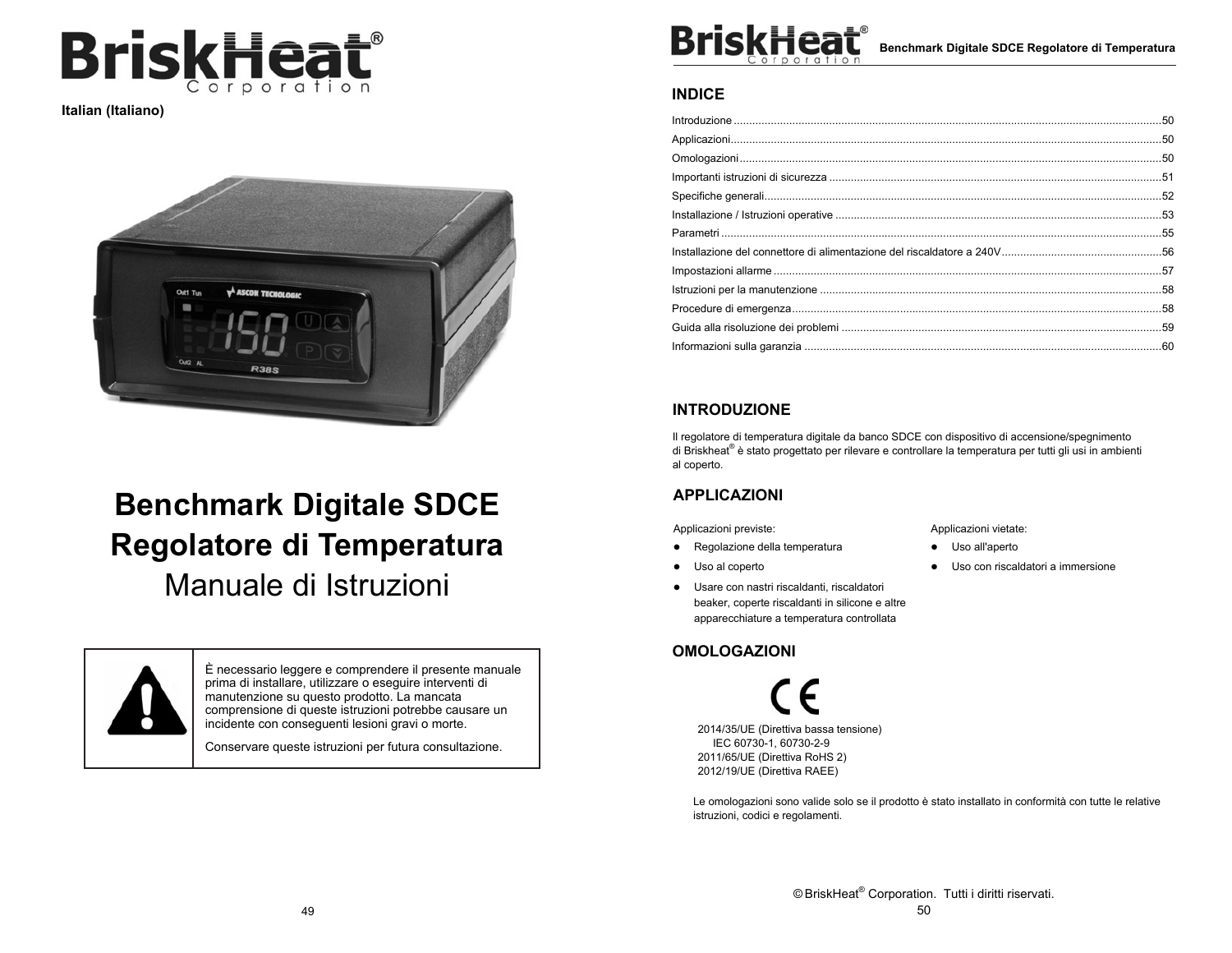## **IMPORTANTI ISTRUZIONI DI SICUREZZA**



Il simbolo precedente viene utilizzato per richiamare l'attenzione sulle istruzioni riguardanti la sicurezza personale. Esso segnala importanti precauzioni di sicurezza. Significa **"ATTENZIONE! Siate vigili! Ne va della vostra sicurezza personale!"** Leggere il messaggio seguente e fare attenzione alla possibilità di lesioni personali o morte.

## **PERICOLO**

Chiunque non abbia letto e compreso tutte le istruzioni operative non è qualificato a usare questo prodotto.

# **PERICOLO**

- No immergere né spruzzare liquidi su alcun componente del regolatore di temperatura.
- Tenere i materiali volatili o combustibili lontani dal regolatore di temperatura quando è in uso.
- Se l'apparecchiatura viene utilizzata in modo diverso da quello specificato dal costruttore, la protezione fornita dall'apparecchiatura potrebbe essere compromessa.
- L'unità deve essere collegata a un impianto di protezione di messa a terra.
- Tenere oggetti metallici taglienti lontani dal riscaldatore. Non apportare modifiche a questo prodotto. Eventuali modifiche invalideranno la garanzia.

Il mancato rispetto di queste avvertenze potrebbe comportare scosse elettriche, rischio di incendio e lesioni personali.

# **AVVERTENZA**

**L'utilizzatore finale deve osservare quanto segue:** 

- Solo personale qualificato può effettuare il cablaggio elettrico. Tutti i cablaggi elettrici devono essere conformi alle normative
- elettriche locali. La persona che effettua l'installazione/il cablaggio finale deve
- essere qualificata per questo lavoro. L'utilizzatore finale è responsabile della fornitura di un idoneo dispositivo di scollegamento.
- L'utilizzatore finale è responsabile della fornitura di un idoneo dispositivo di protezione dalle sovracorrenti. Si raccomanda vivamente di utilizzare un interruttore differenziale.

La mancata osservanza di queste avvertenze potrebbe comportare lesioni personali o danni al riscaldatore.



Pericoli immediati che **COMPORTERANNO** gravi lesioni personali o la morte.



#### Pericoli o pratiche non sicure che **POTREBBERO** comportare gravi lesioni personali o morte.

# **ATTENZIONE**

Pericoli o pratiche non sicure che **POTREBBERO** comportare lesioni personali lievi o danni alle cose.

## **ATTENZIONE**

- ۰ Ispezionare tutti i componenti prima dell'uso. Non utilizzare il regolatore di temperatura se uno o più componenti sono danneggiati.
- Non riparare un regolatore di temperatura danneggiato o guasto.
- Non schiacciare né sottoporre a stress fisico elevato alcun componente del sistema, incluso il cavo.
- Scollegare il regolatore quando non in uso. L'unità deve essere montata lontano da vibrazioni, urti, acqua e gas corrosivi. La cassetta contenente il regolatore di temperatura deve essere conservata al coperto in un'area asciutta e protetta. In nessun caso condensa, pioggia, neve o acqua devono poter venire a contatto con la cassetta o con il regolatore di temperatura durante la conservazione.

La mancata osservanza di queste avvertenze potrebbe comportare lesioni personali o danni al regolatore.

## **ATTENZIONE**

Per misurazioni della temperatura più accurate, non installare cavi sonda vicino ai cavi di alimentazione.

# **ATTENZIONE**

Assicurati che il regolatore sia idoneo per l'alimentazione di ingresso fornita prima di connettere il regolatore alla rete elettrica.



### **SPECIFICHE GENERALI**

| Tipo di ingresso                |  | Temperatura                             | <b>Precisione</b> |                 |                                              |
|---------------------------------|--|-----------------------------------------|-------------------|-----------------|----------------------------------------------|
|                                 |  | °C                                      | °F                |                 |                                              |
| Termocoppia tipo J              |  | da - 40 $^{\circ}$ C a 370 $^{\circ}$ C | da - 40°F a 698°F |                 |                                              |
| Termocoppia tipo K              |  | da - 40 $^{\circ}$ C a 482 $^{\circ}$ C | da - 40°F a 899°F |                 | $\pm$ (0,5% intervallo<br>$±1$ cifra @ 25°C) |
| Tipo RTD (PT100)                |  | da - $50^{\circ}$ C a 450 $^{\circ}$ C  | da - 58°F a 842°F |                 |                                              |
| Condizioni                      |  |                                         |                   |                 |                                              |
| Temperatura di conservazione    |  | da -20 $^{\circ}$ C a 70 $^{\circ}$ C   |                   | da -4°F a 158°F |                                              |
| Limiti di temperatura: Ambiente |  | da $0^{\circ}$ C a 37 $^{\circ}$ C      |                   | da 32°F a 100°F |                                              |
| Amplificatori max               |  | 8A                                      |                   |                 |                                              |
| Tipo di controllo               |  | ON/OFF                                  |                   |                 |                                              |

| Numero di<br>Parte | <b>Tipo di Sensore</b> | Tipo di Spina                  | Immagine |  |
|--------------------|------------------------|--------------------------------|----------|--|
| <b>SDCEJA</b>      | J                      |                                |          |  |
| <b>SDCEKA</b>      | K                      | <b>NEMA 5-15</b><br>100-125VAC |          |  |
| <b>SDCERA</b>      | <b>RTD</b>             |                                |          |  |
| <b>SDCEJB</b>      | J                      | Estremità della                |          |  |
| <b>SDCEKB</b>      | K                      | ghiera                         |          |  |
| <b>SDCERB</b>      | <b>RTD</b>             | 100-240VAC                     |          |  |
| <b>SDCEJC</b>      | J                      |                                |          |  |
| <b>SDCEKC</b>      | K                      | <b>NEMA 6-15</b><br>100-240VAC |          |  |
| <b>SDCERC</b>      | <b>RTD</b>             |                                |          |  |
| <b>SDCEJD</b>      | J                      |                                |          |  |
| <b>SDCEKD</b>      | K                      | Schuko<br>100-240VAC           |          |  |
| <b>SDCERD</b>      | <b>RTD</b>             |                                |          |  |
| <b>SDCEJE</b>      | J                      |                                |          |  |
| <b>SDCEKE</b>      | K                      | UK Type G<br>100-240VAC        | П        |  |
| <b>SDCERE</b>      | <b>RTD</b>             |                                |          |  |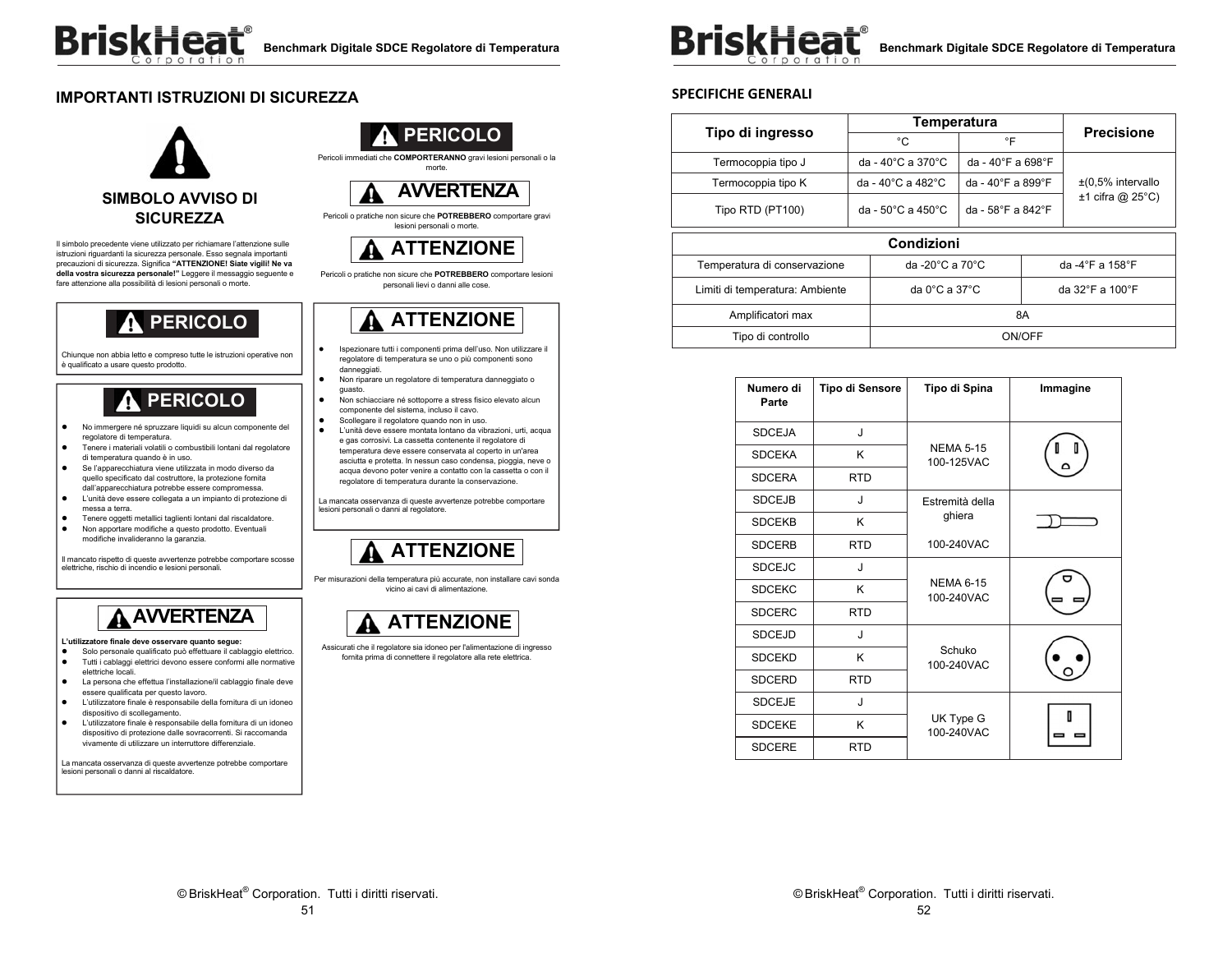## **INSTALLAZIONE / ISTRUZIONI OPERATIVE**

#### **Requisiti:**

- $\bullet$ I collegamenti elettriche devono essere effettuati da persone qualificate.
- $\bullet$  Non è necessario alcun particolare strumento o attrezzatura di protezione per manipolare questo prodotto (applicazioni o superfici specifiche potrebbero richiedere attrezzature protettive).
- $\bullet$  La frequenza di alimentazione deve essere entro +/-10% del valore specificato sull'etichetta del prodotto.

#### **Montaggio:**

*NOTA: Quando l'alimentazione viene fornita al regolatore di temperatura, i componenti sono alimentati e il riscaldatore potrebbe iniziare a riscaldarsi se è collegato. Non collegare il riscaldatore al regolatore fino a quando il riscaldatore non è stato adeguatamente installato e i parametri del regolatore sono stati impostati.* 

- 1. Ispezionare il regolatore di temperatura e il riscaldatore per la presenza di danni prima di ogni uso (si veda sezione Ispezione a pag. 57).
- 2. Posizionare il regolatore di temperatura su una superficie, pulita, asciutta e piana. Evitare potenziali danni causati dal riscaldatore o altre fonti di calore. Assicurare che il sensore di temperatura possa raggiungere in modo sicuro l'oggetto da monitorare.
- 3. Collegare il cavo di alimentazione in ingresso alla presa di alimentazione in ingresso del regolatore (si veda Figura 1).
- 4. Collegare il regolatore di temperatura a una fonte di energia con valori nominali appropriati. Per i modelli a 240 V senza un cavo di alimentazione in ingresso precollegato, si richiede l'installazione di una presa idonea.
- 5. Regolare il set-point del regolatore di temperatura e i parametri a seconda delle necessità (si veda la sezioen PARAMETRI a pag. 55).
- 6. Posizionare la punta del sensore di temperatura in modo tale che la regione di temperatura critica del componente riscaldata possa essere monitorata. Assicurare il sensore di temperatura con nastro adesivo appropriato (non fornito) o legarlo.
- 7. Montare il riscaldatore al componente da riscaldare.
- 8. Collegare il cavo di alimentazione del riscaldatore alla presa di corrente del riscaldatore del regolatore di temperatura (si veda Figura 1). Per i modelli a 240 V con il connettore di alimentazione del riscaldatore, si veda la procedura di installazione del connettore di alimentazione del riscaldatore a Pag. 56.



Figure 1





#### **Funzioni dei pulsanti:**

Figure 2

Freccia su - Scorri verso l'alto

Consente all'operatore di regolare l'impostazione della temperatura e le opzioni di parametro (si veda la sezione PARAMETRI per maggiori informazioni).

Freccia giù - Scorri verso il basso e accesso rapido al set-point della temperatura

Consente di accedere rapidamente per modificare l valore di set-point del regolatore quando viene premuto. Consente all'operatore di regolare l'impostazione della temperatura e le opzioni di parametro (si veda la sezione PARAMETRI a Pag. 55, per maggiori informazioni).

Pulsante U - Modalità Standby

Premere per attivare/disattivare la modalità di standby del regolatore di temperatura. Quando si è in modalità standby, il riscaldatore staccherà l'alimentazione e tutte le operazioni di monitoraggio della temperatura e di riscaldamento cesseranno fino a quando non si esce dalla modalità standby

Pulsante P - Modalità Programmazione

Permette l'accesso per la programmazione dei parametri dei regolatori di temperatura (si veda la sezione PARAMETRI a Pag. 55, per maggiori informazioni).

#### **Operazione ad avvio rapido:**

- 1. Il set-point di temperatura predefinito è 0, l'unità di misura predefinita è °C.
- 2. Premere la freccia giù per accedere / modificare al parametro di set-point della temperatura.
- 3. Premere le frecce giù/su per regolare la temperatura fino al set-point desiderato.
- 4. Tenere premuto il pulsante P per uscire dal parametro di set-point della temperatura.

#### **Per cambiare le unità di temperatura (°C o °F) o tipo di elemento:**

- 1. Tenere premuto il pulsante P per circa 5 secondi.
- 2. Premere le frecce su e giù fino a che SEN non viene visualizzato sul regolatore.
- 3. Premere il pulsante P per selezionare. Lo strumento visualizzerà alternativamente il codice del parametro e il suo valore corrente.
- 4. Premere i pulsanti SU e GIÙ fino a che non viene visualizzato il parametro desiderato. Per maggiori informazioni, si veda la sezione PARAMETRI a Pag. 55.
- 5. Premere il pulsante P per salvare il valore desiderato. Lo schermo tornerà a visualizzare solo il codice del parametro selezionato.
- 6. Uscire dalla modalità programmazione tenendo premuta la freccia SU per circa cinque secondi o attendere 30 secondi affinché il regolatore esca automaticamente dalla modalità di programmazione. Quando la temperatura viene visualizzata, il regolatore non è più nella modalità di programmazione.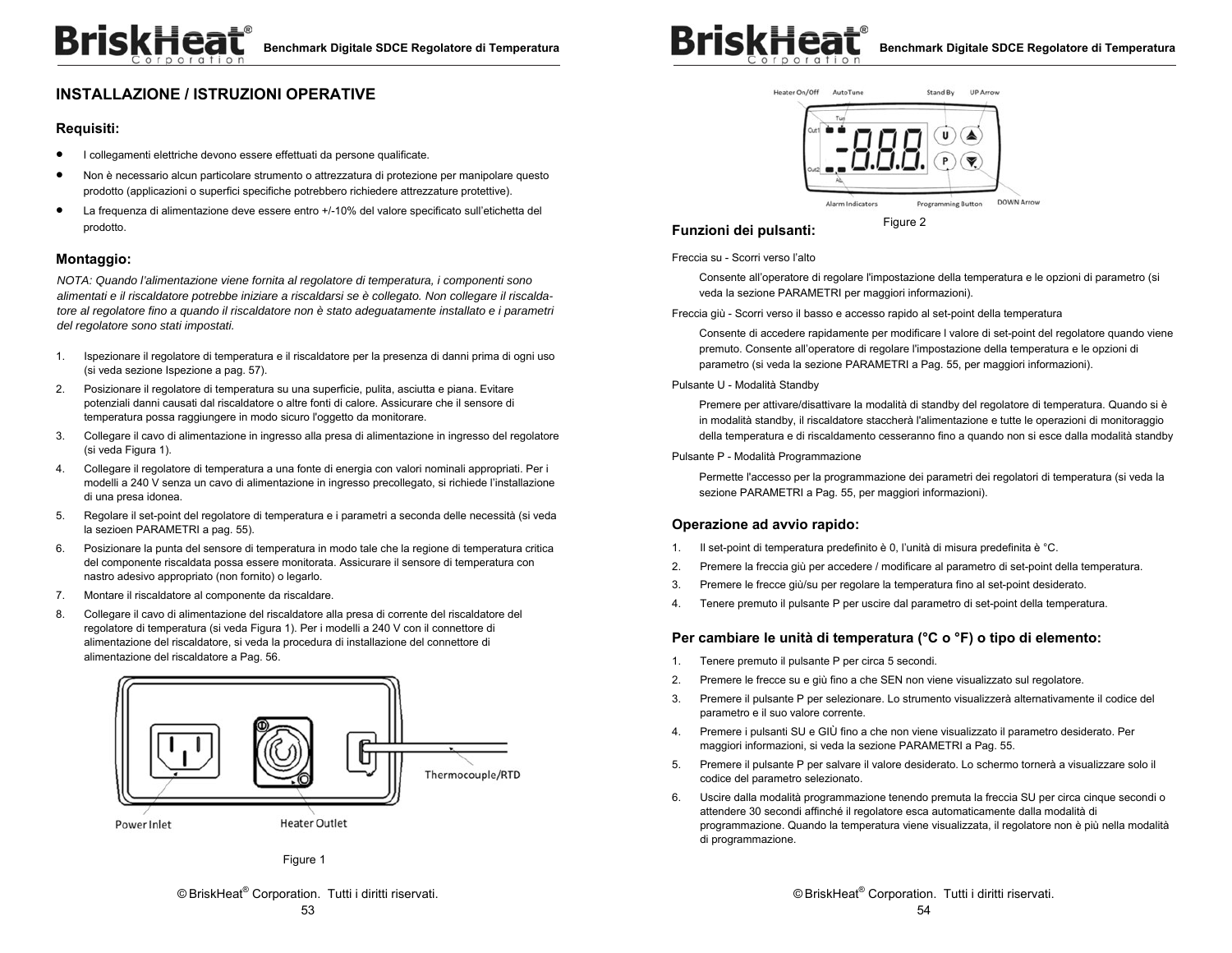# **BriskHeat** Benchmark Digitale SDCE Regolatore di Temperatura

## **PARAMETRI**

|                         | Parametri                         | Descrizione                                     | Raggio                                     |                                    | Unità                    | Predefinito |
|-------------------------|-----------------------------------|-------------------------------------------------|--------------------------------------------|------------------------------------|--------------------------|-------------|
| SP <sub>1</sub>         | Set-point                         | Temperatura del<br>riscaldatore desid-<br>erata | da 0 a 999                                 |                                    | °C<br>°F                 | $\Omega$    |
| AL                      | Allarme limite<br>alto            | Set-point allarme                               |                                            | da -999 a 999                      | °C<br>$\circ \mathsf{F}$ | 999         |
|                         |                                   |                                                 | Modello<br>SDCE*J                          | JC (°C)<br>JF (°F)                 |                          | JС          |
| Unità<br>Sen<br>sensore | Cambio delle unità<br>tra °C e °F | Modello<br>SDCE*K                               | Ca.C (°C)<br>Ca.F $(^{\circ}F)$            |                                    | Ca.C                     |             |
|                         |                                   |                                                 | Modello<br>SDCE*R                          | Pt.C $(^{\circ}C)$<br>Pt.F (°F)    |                          | Pt.C        |
| d1                      | Isteresi                          | Deviazione tra<br>ciclo on-off                  |                                            | da 1 a 999                         | °C<br>°F                 | 1           |
| AL.F                    | Funzione<br>allarme               | Cambio<br>dell'azione<br>dell'allarme           | Si veda la sezione<br>Impostazioni allarme |                                    |                          | AL.n        |
| r.P                     | Parametri<br>ristretti            | Programmazione<br>di fabbrica                   |                                            | Preimpostato in fabbri-<br>ca su 0 |                          | $\Omega$    |

*\* Selezionare solo un parametro elencato nella tabella che corrisponde al numero del modello del regolatore che viene usato.* 

#### **Configurazione dei parametri:**

- 1. Se il regolatore è in modalità Standby, il regolatore torna alle operazioni normali.
- 2. Tenere premuto il pulsante P per circa 5 secondi. Usare i pulsanti SU e GIÙ per selezionare il parametro che si desidera modificare.
- 3. Premere il pulsante P per selezionare il parametro desiderato. Lo strumento visualizzerà alternativamente il codice del parametro e il suo valore corrente.
- 4. Per modificare il valore del parametro, premere i pulsanti SU e GIÙ.
- 5. Premere il pulsante P per salvare il nuovo valore. Lo schermo tornerà a visualizzare solo il codice del parametro selezionato.
- 6. Premere i parametri SU e GIÙ per selezionare un altro parametro da modificare secondo i passaggi di cui sopra.
- 7. Per uscire dalla modalità programmazione, tenere premuto il pulsante SU per circa cinque secondi oppure attendere 30 secondi affinché il regolatore non uscirà automaticamente dalla modalità di programmazione. Quando la temperatura viene visualizzata, il regolatore non è più nella modalità di programmazione.

#### **Pausa:**

Tenere premuto il pulsante U (Standby) per tornare alla modalità standby. Il riscaldatore non riscalderà mentre il regolatore è in questa modalità. Per riportare il regolatore alle operazioni normali, tenere premuto il pulsante U fino a che la temperatura non viene visualizzata sullo schermo.



## **INSTALLAZIONE DEL CONNETTORE DI ALIMENTAZIONE DEL RISCALDATORE A 240V**

*Nota: Queste istruzioni non si applicano al modello SDCE\*A (120 V)* 

**Strumenti richiesti:** POZIDRIV® #1, pinza tagliafilo e pinza spellafilo

1. Posizionare la boccola (1) e il mandrino (2) sul cavo del riscaldatore.





2. Preparare e spellare il cavo del riscaldatore come mostrato.



3. Inserire il filo nei terminali e fissare il dispositivo di bloccaggio con una POZIDRIV, coppia massima 0,5 Nm (4,44 lb-in).

*Nota: Il filo di terra è solitamente un filo verde.* 

4. Far scorrere l'inserto e il mandrino (1) nell'alloggiamento (2).

#### **Importante:**

- (a) Allineare il mandrino posizionando la punta nella cavità.
- (b) Prestare attenzione alla chiavetta di guida.
- 5. Stringere a mano la boccola. Coppia massima 2,5 Nm (21,6 lb-in).
- 6. Inserire il connettore di alimentazione del riscaldatore a 240V nella presa di alimentazione del riscaldatore. Ruotare il connettore di alimentazione del riscaldatore in senso orario fino a quando non scatta in posizione.



2

b

L1  $\pm$  L2 CABLAGGIO

1

a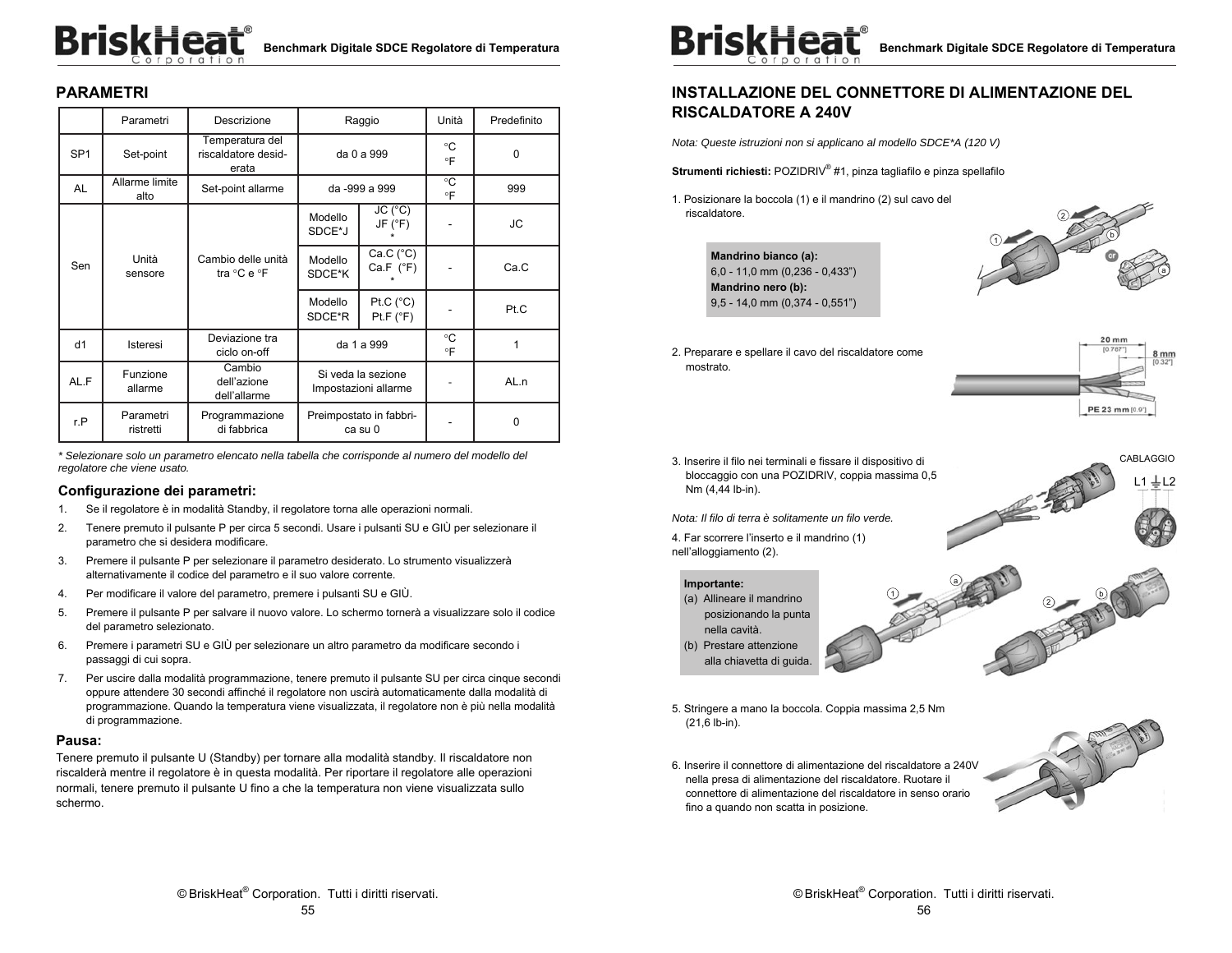## **IMPOSTAZIONI ALLARME**

L'allarme appare quando la temperatura dell'elemento di rilevamento supera il limite alto di allarme. L'allarme del dispositivo viene identificato mediante illuminazione dai LED rossi AL e OUT2. È possibile accedere alle impostazioni di allarme attraverso il parametro Funzione allarme (AL.F). Le tre impostazioni di allarme disponibilisono:

- AL Ripristino automatico dell'allarme Quando la temperatura supera il limite alto di allarme, l'allarme stacca automaticamente.
- AL. n Allarme bloccato Quando la temperatura supera il limite alto di allarme, la schermata di allarme resta bloccata fino a quando l'allarme non viene ripristinato manualmente. Per ripristinare manualmente l'allarme, tenere premuti i pulsanti U e P per 5 secondi.
- Al.A Allarme riscontrabile Quando la temperatura supera il limite alto di allarme, l'allarme può essere riscontrato e staccato tenendo premuti i pulsanti U e P per 5 secondi. L'allarme si ripristinerà automaticamente quando la temperatura ritorna entro il limite alto di allarme se non è prima riscontrato.

## **ISTRUZIONI PER LA MANUTENZIONE**



Chiunque abbia letto e compreso le presenti istruzioni è qualificato per l'esecuzione di interventi di manutenzione su questo riscaldatore.

#### **Manutenzione:**

 Sporco, olio, grasso o altre sostanze estranee possono essere rimosse con un panno umido e detergenti delicati.

*NOTA: Il dispositivo dovrebbe essere scollegato prima della pulizia con uno straccio umido e fatto asciugare completamente prima di essere ricollegato all'alimentazione.* 

#### **Ispezione:**

- Eseguire prima e dopo l'uso del regolatore.
- I cavi e i fili non devono avere alcuna crepa visibile nell'isolamento.
- L'alloggiamento e il regolatore deve essere privi di tagli, lesioni o forature.

#### **Conservazione:**

 Questo prodotto deve essere conservato a temperatura ambiente in un ambiente con un'umidità relativa inferiore all'80%.

#### **Smaltimento:**

 Questo prodotto deve essere riciclato in conformità alla Direttiva 2012/19/UE sullo smaltimento dei rifiuti elettrici ed elettronici (RAEE).



#### **PROCEDURE DI EMERGENZA**

Leggere e comprendere le presenti procedure prima di utilizzare questo regolatore. In caso di emergenza, scollegare l'alimentazione dal riscaldatore.

#### **Scosse elettriche:**

- Non toccare la persona infortunata mentre è ancora in contatto con la corrente elettrica.
- Chiamare il servizio di emergenza locale se la persona infortunata presenta: gravi ustioni, confusione, difficoltà respiratoria, aritmia, arresto cardiaco, dolori e contrazioni muscolari, convulsioni o perdita di coscienza.
- **•** Ustioni lievi:
- Tenere la zona ustionata sotto acqua corrente fredda per 10-15 minuti.
- Togliere anelli o altri elementi stretti dalla zona ustionata.

#### **Ustioni gravi:**

- Chiamare il servizio di emergenza locale.
- **•** Proteggere la persona da ulteriori pericoli.
- Togliere anelli o altri elementi stretti dalla zona ustionata.
- Controllare la respirazione e, se necessario, far eseguire rianimazione cardiopolmonare da persona qualificata.

#### **Incendio:**

- Chiamare il servizio di emergenza locale.
- Se è sicuro farlo, utilizzare un estintore per estinguere l'incendio, altrimenti evacuare a una distanza di sicurezza e attendere l'arrivo dei soccorsi.
- Questo riscaldatore è realizzato con materiali che non supportano fiamma ma potrebbero incendiare i materiali combustibili presenti nelle vicinanze.